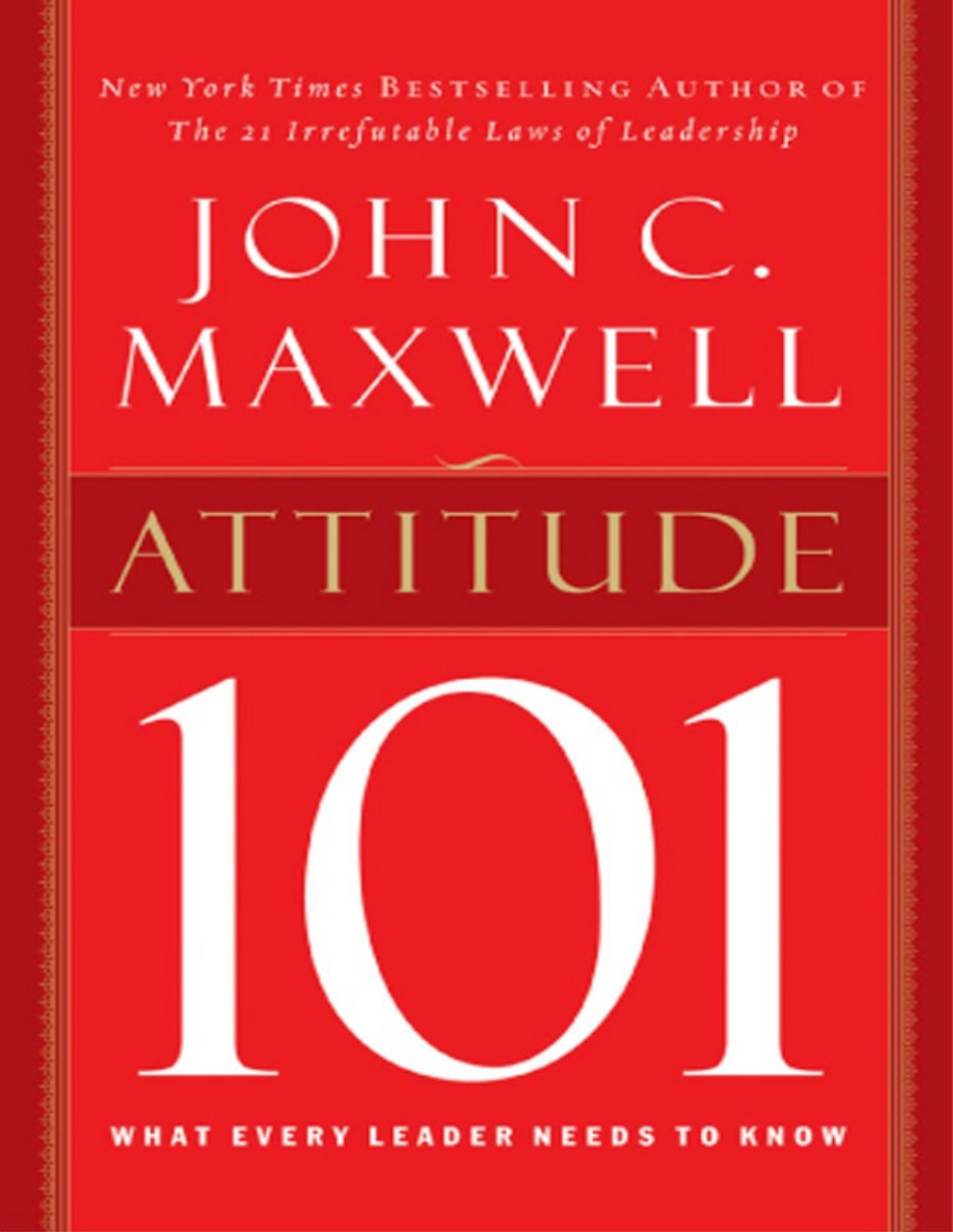



WHAT EVERY LEADER NEEDS TO KNOW

# JOHN C. MAXWELL

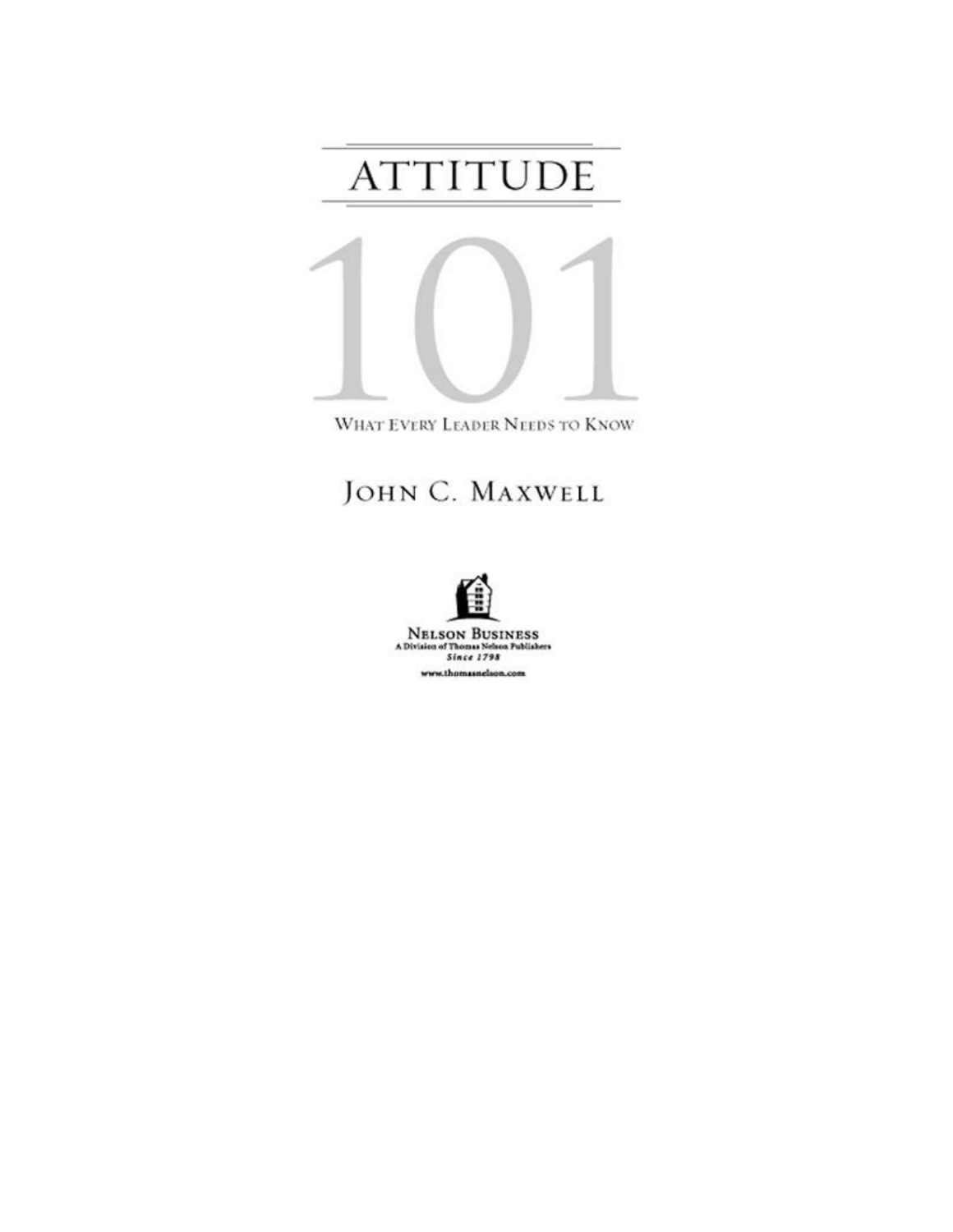Copyright © 2003 by Maxwell Motivation, Inc., a Georgia Corporation

All rights reserved. Written permission must be secured from the publisher to use or reproduce any part of this book, except for brief quotations in critical reviews or articles.

Published in Nashville, Tennessee, by Thomas Nelson, Inc.

Unless otherwise noted, Scripture quotations are from THE NEW KING JAMES VERSION of the Bible. Copyright © 1979, 1980, 1982, Thomas Nelson, Inc., Publishers.

Scripture quotations noted NIV are from the HOLY BIBLE: NEW INTERNATIONAL VERSION®. Copyright © 1973, 1978, 1984 by International Bible Society. Used by permission of Zondervan Publishing House. All rights reserved.

Portions of this book were previously published in The Winning Attitude, Failing Forward, Your Roadmap for Success, The 17 Indisputable Laws of Teamwork, and The 21 Irrefutable Laws of Leadership.

#### **Library of Congress Cataloging-in-Publication Data**

Maxwell, John C., 1947– Attitude 101 / John C. Maxwell. p. cm. ISBN 0-7852-6350-0 (hardcover) 1. Success—Psychological aspects. 2. Attitude (Psychology). I. Title. BF637.S8 M3415 2002 153.8'5—dc21 2002011491

Printed in the United States of America

03 04 05 06 07 QW 5 4 3 2 1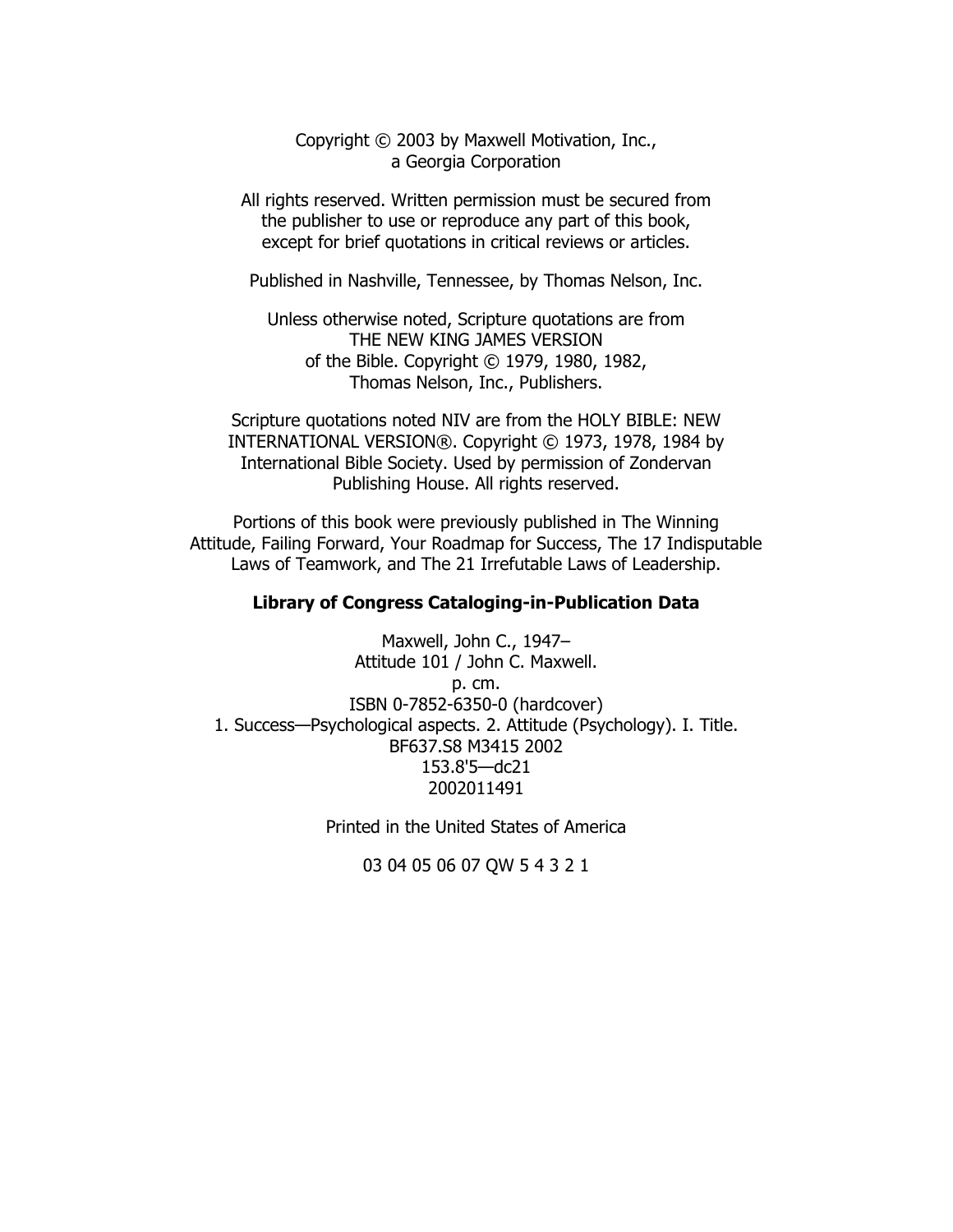# **CONTENTS**

<span id="page-3-0"></span>[Publisher's](#page-4-0) Preface

<span id="page-3-1"></span>PART I: THE IMPACT OF [ATTITUDE](#page-6-0)

<span id="page-3-2"></span>1. How Does Attitude Impact [Leadership?](#page-7-0)

<span id="page-3-3"></span>2. How Does Attitude Impact an [Individual?](#page-16-0)

<span id="page-3-4"></span>PART II: THE [FORMATION](#page-26-0) OF ATTITUDE

<span id="page-3-5"></span>3. What Shapes a Person's [Attitude?](#page-27-0)

4. Can an Attitude Be [Changed?](#page-37-0)

5. Can [Obstacles](#page-47-0) Actually Enhance an Attitude?

PART III: THE FUTURE WITH THE RIGHT [ATTITUDE](#page-57-0)

6. What Is [Failure?](#page-58-0)

7. What Is [Success?](#page-67-0)

8. How Can a Leader Keep [Climbing?](#page-76-0)

**[Notes](#page-79-0)** 

About the [Author](#page-88-0)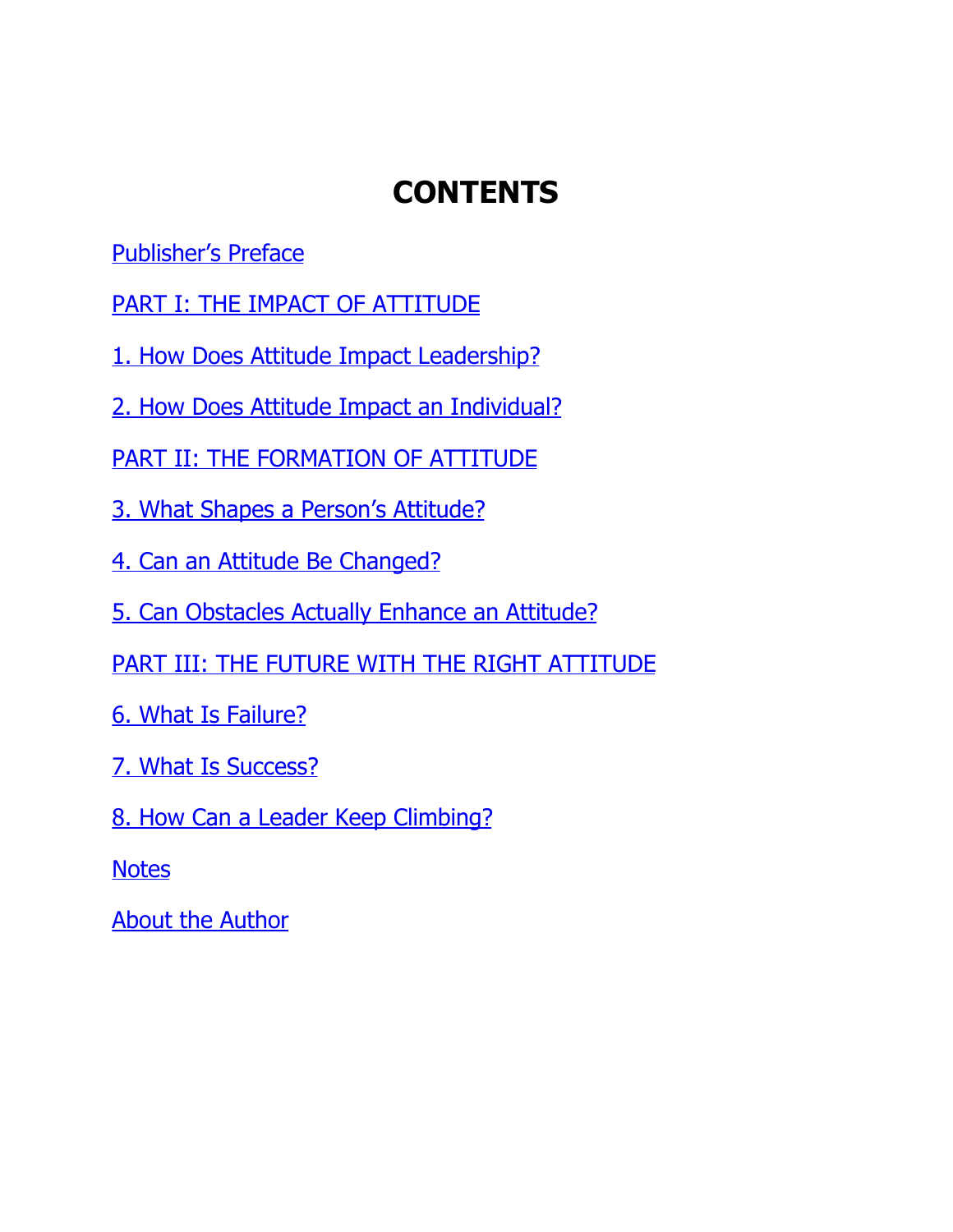# **[PUBLISHER'S](#page-3-0) PREFACE**

<span id="page-4-0"></span>**W**ho cares about a person's attitude? As long as someone can do the job, you shouldn't worry too much about it, right? If John Maxwell believed that, you wouldn't have Attitude 101 in your hands right now.

As America's leadership expert, Dr. Maxwell has devoted his life to helping people become more successful. His books and seminars teach that anyone can be a REAL success if they master skills in four areas: Relationships, Equipping, Attitude, and Leadership. This book is designed to give you the essentials of attitude—in a quick, easy-toread format.

People's lives are so hectic. Their time is valuable, and yet, they are also on information overload. More new information has been produced in the last thirty years than in the previous five thousand. A weekday edition of the New York Times contains more information than average people in seventeenth-century England were likely to come across in their lifetime. The amount of information available in the world has doubled in the last five years, and it will keep doubling.

So this book, a companion to Leadership 101, Relationships 101 (available January 2004), and Equipping 101 (available January 2004), is the short course on attitude. Dr. Maxwell recognizes that as an individual, your attitude has a profound impact on your life. As a leader, you cannot ignore the attitudes of the people you lead and expect to achieve success—whether you're leading a business, a family, a sports team, or a group of volunteers. A person's attitude impacts their relationships, colors their view of failure, and defines their approach to success. Attitude can make or break you.

We are delighted to publish Attitude 101 because we realize that few things in life are a greater asset than an attitude of positive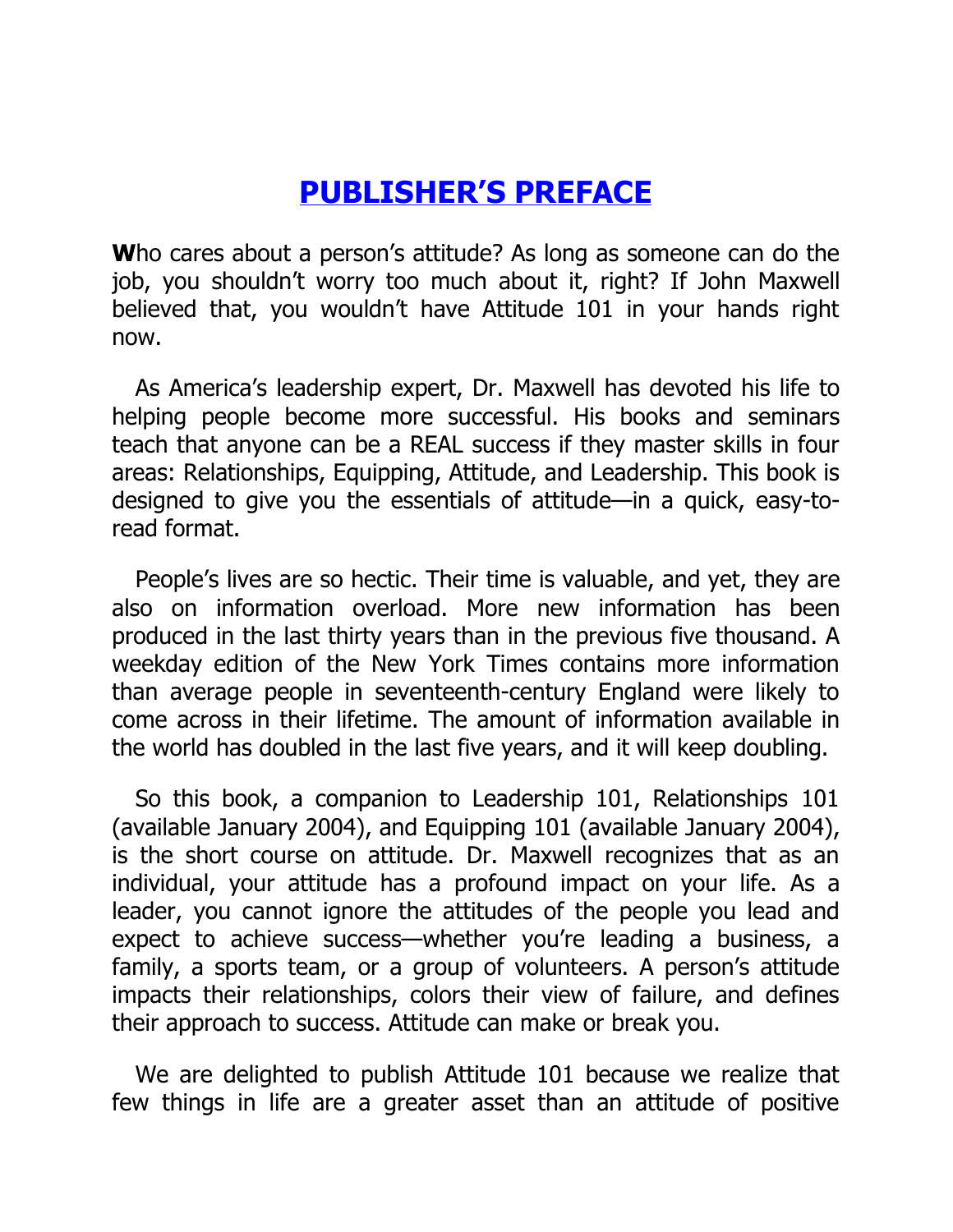determination. Attitude 101 is designed to empower you and your team to succeed by helping you become equipped with the right kind of attitude. Here's to your success—and to your reaching the next level!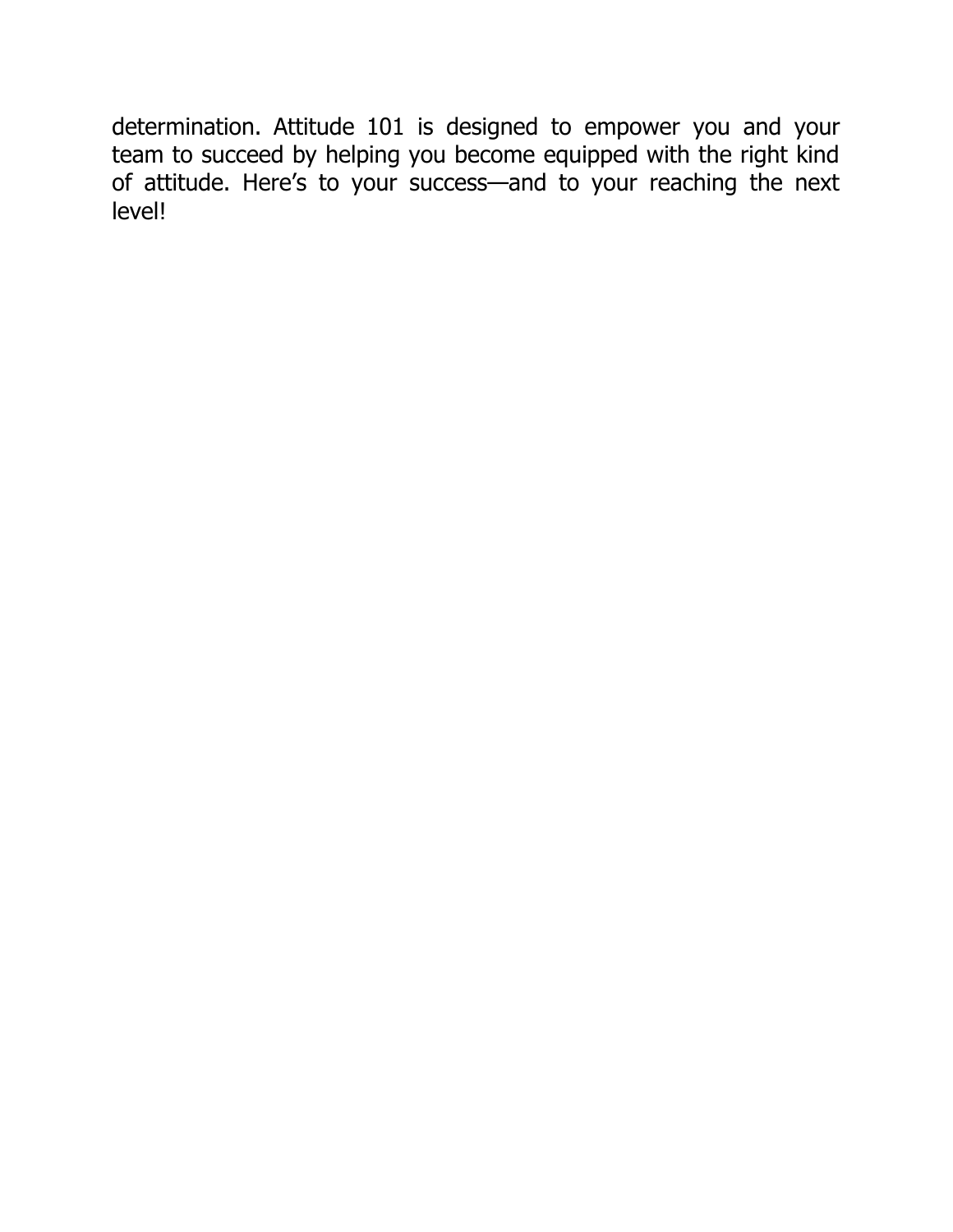# **[PART](#page-3-1) 1**

<span id="page-6-0"></span>**THE IMPACT OF [ATTITUDE](#page-3-1)**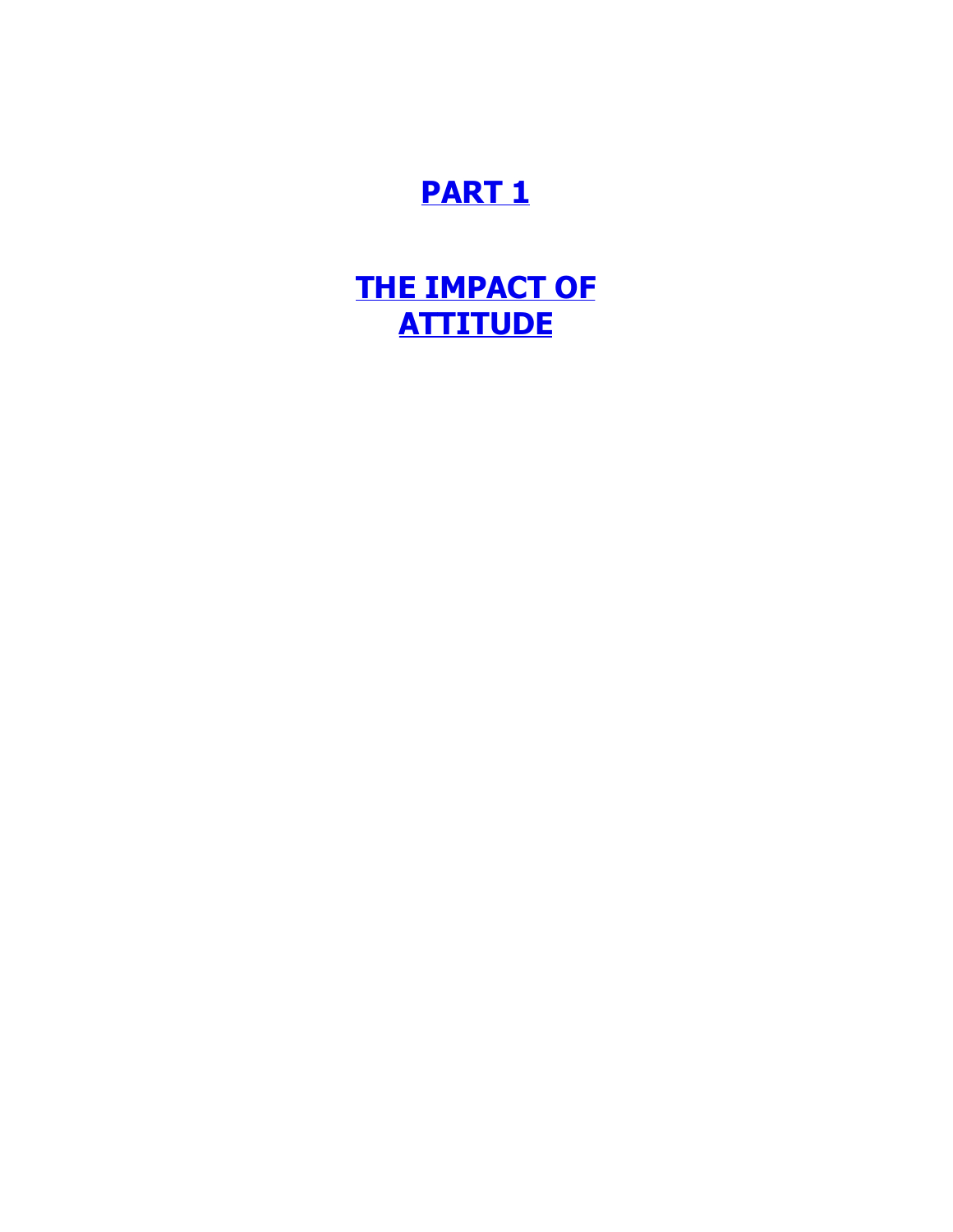### <span id="page-7-0"></span>**HOW DOES ATTITUDE IMPACT [LEADERSHIP?](#page-3-2)**

Attitude is always a "player" on your team.

**G**rowing up, I loved basketball. It all started for me in the fourth grade when I saw a high school basketball game for the first time. I was captivated. After that, I could usually be found practicing my shooting and playing pickup games on my small court at home.

By the time I got to high school, I had become a pretty good player. I started on the junior varsity team as a freshman, and when I was a sophomore, our JV team had a 15-3 record, which was better than that of the varsity. We were proud of our performance—maybe a little too proud.

The next year, critics who followed high school basketball in Ohio thought our team had a chance to win the state championship in our division. I guess they looked at the players who would return as seniors from the previous year's varsity team, saw the talent that would be moving up from the JV, and figured we would be a powerhouse. And we did have a lot of talent. How many high school teams in the late 1960s could say that all but a couple of players on the team could dunk the ball? But the season turned out far different from everyone's expectations.

## FROM BAD TO WORSE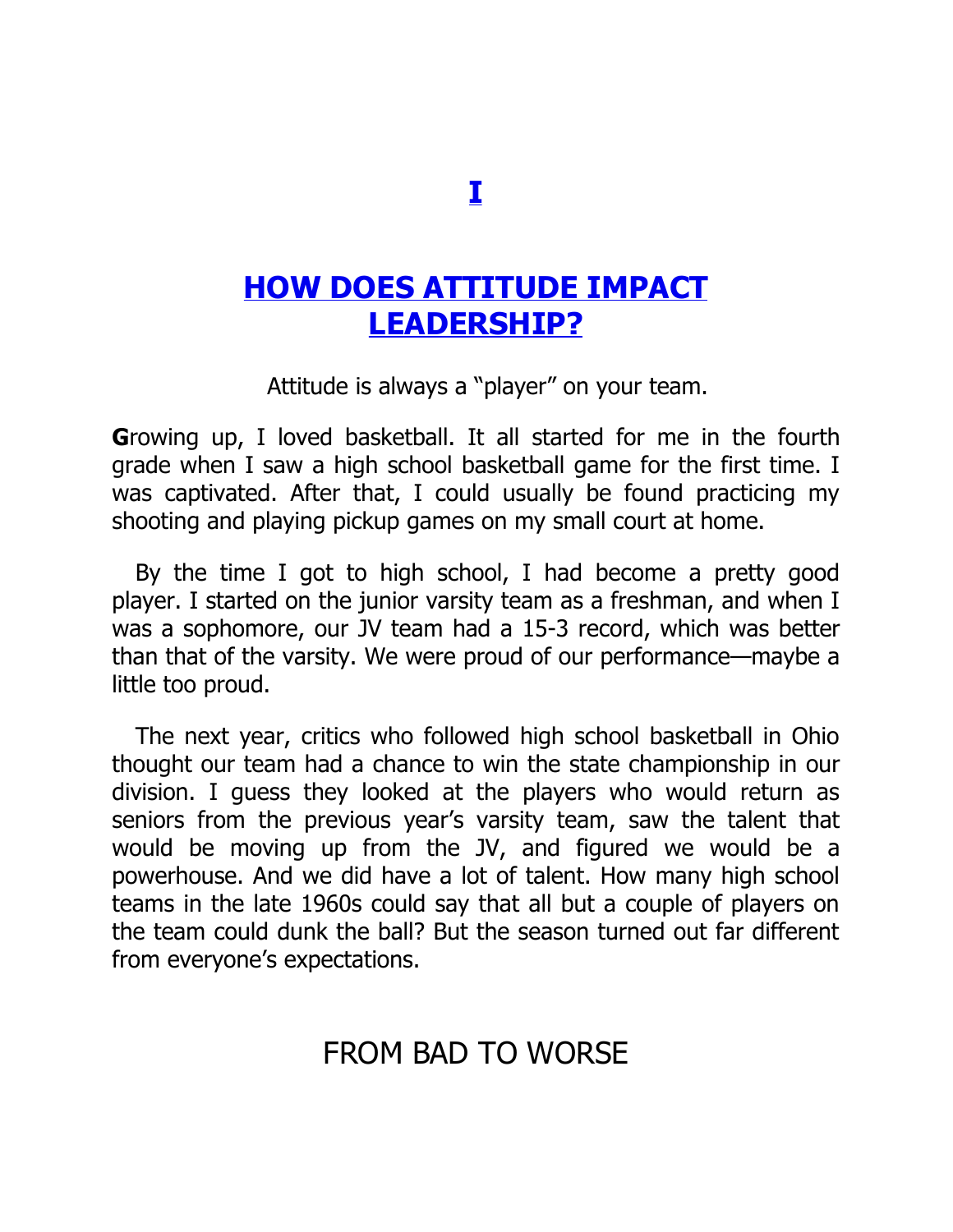From the beginning of the season, the team suffered problems. There were two of us juniors on the varsity who had the talent to start for the team: John Thomas, who was the team's best rebounder, and me, the best shooting guard. We thought playing time should be based strictly on ability, and we figured we deserved our place on the team. The seniors, who had taken a backseat to the previous year's seniors, thought we should be made to pay our dues and wait on the bench.

What began as a rivalry between the JV and varsity the year before turned into a war between the juniors and the seniors. When we scrimmaged at practice, it was the juniors against the seniors. In games the seniors wouldn't pass to the juniors and vice versa. The battles became so fierce that before long, the juniors and the seniors wouldn't even work together on the court during games. Our coach, Don Neff, had to platoon us. The seniors would start, and when a substitution became necessary, he'd put not one but five juniors in the game. We became two teams on one roster.

I don't remember exactly who started the rivalry that split our team, but I do remember that John Thomas and I embraced it early on. I've always been a leader, and I did my share of influencing other team members. Unfortunately, I have to confess that I led the juniors in the wrong direction.

What started as a bad attitude in one or two players made a mess of the situation for everyone. By the time we were in the thick of our schedule, even the players who didn't want to take part in the rivalry were affected. The season was a disaster. In the end, we finished with a mediocre record and never came close to reaching our potential. It just goes to show you, rotten attitudes ruin a team.

## TALENT IS NOT ENOUGH

From my high school basketball experience I learned that talent is not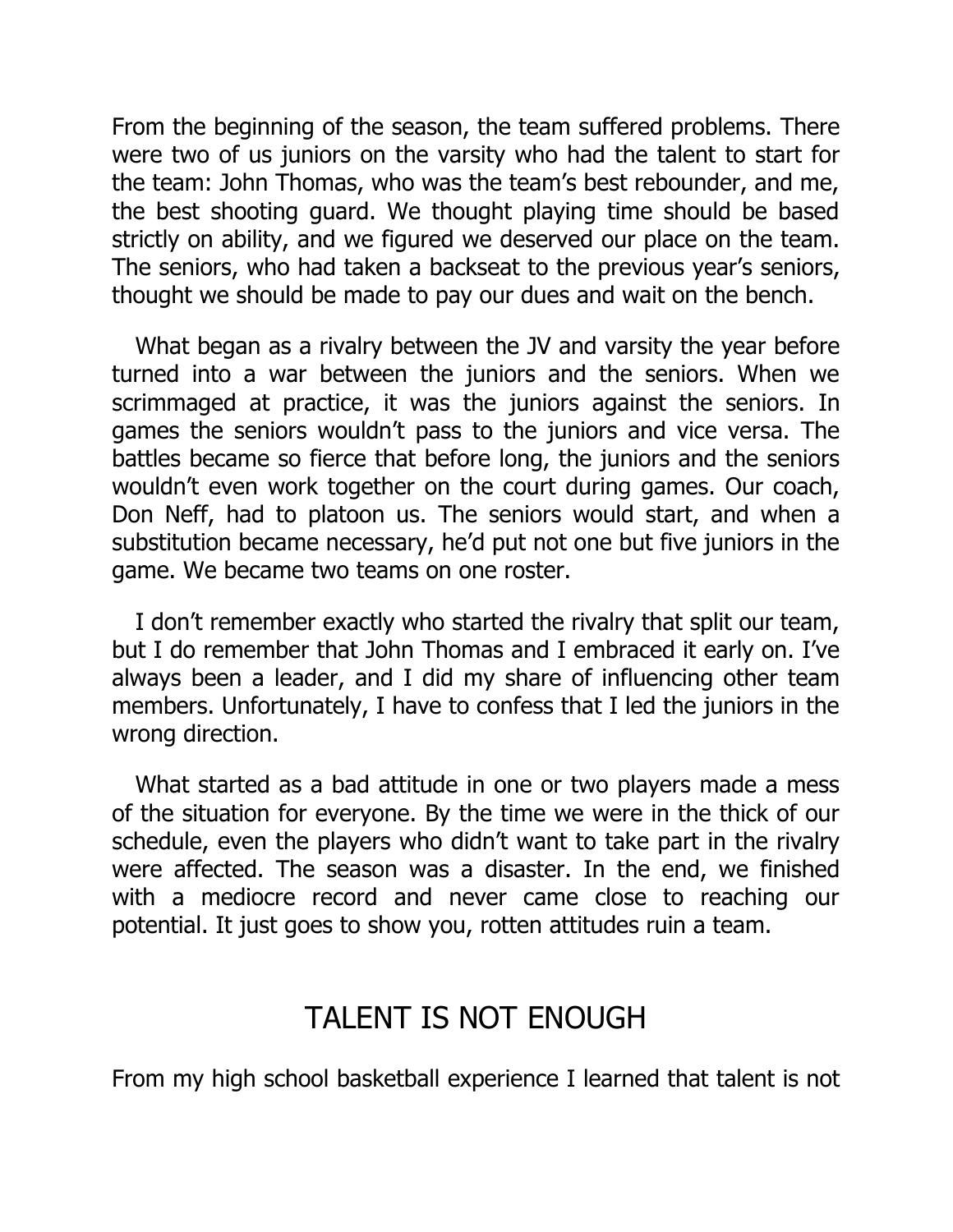enough to bring success to a team. Of course, you need talent. My friend Lou Holtz, the outstanding college football coach, observed, "You've got to have great athletes to win . . . You can't win without good athletes, but you can lose with them." But it also takes much more than talented people to win.

My high school teammates were loaded with talent, and if that were enough, we could have been state champions. But we were also loaded with rotten attitudes. You know which won the battle between talent and attitude in the end. Perhaps that is why to this day I understand the importance of a positive attitude and have placed such a strong emphasis on it for myself, for my children as they were growing up, and for the teams I lead.

Years ago I wrote something about attitude for my book The Winning Attitude. I'd like to share it with you:

Attitude . . .

It is the "advance man" of our true selves.

Its roots are inward but its fruit is outward.

It is our best friend or our worst enemy.

It is more honest and more consistent than our words.

It is an outward look based on past experiences.

It is a thing which draws people to us or repels them.

It is never content until it is expressed.

It is the librarian of our past.

It is the speaker of our present.

It is the prophet of our future. $^{\underline{1}}$  $^{\underline{1}}$  $^{\underline{1}}$ 

Good attitudes among players do not guarantee a team's success, but bad attitudes guarantee its failure. The following five truths about attitudes clarify how they affect teamwork and a leader's team: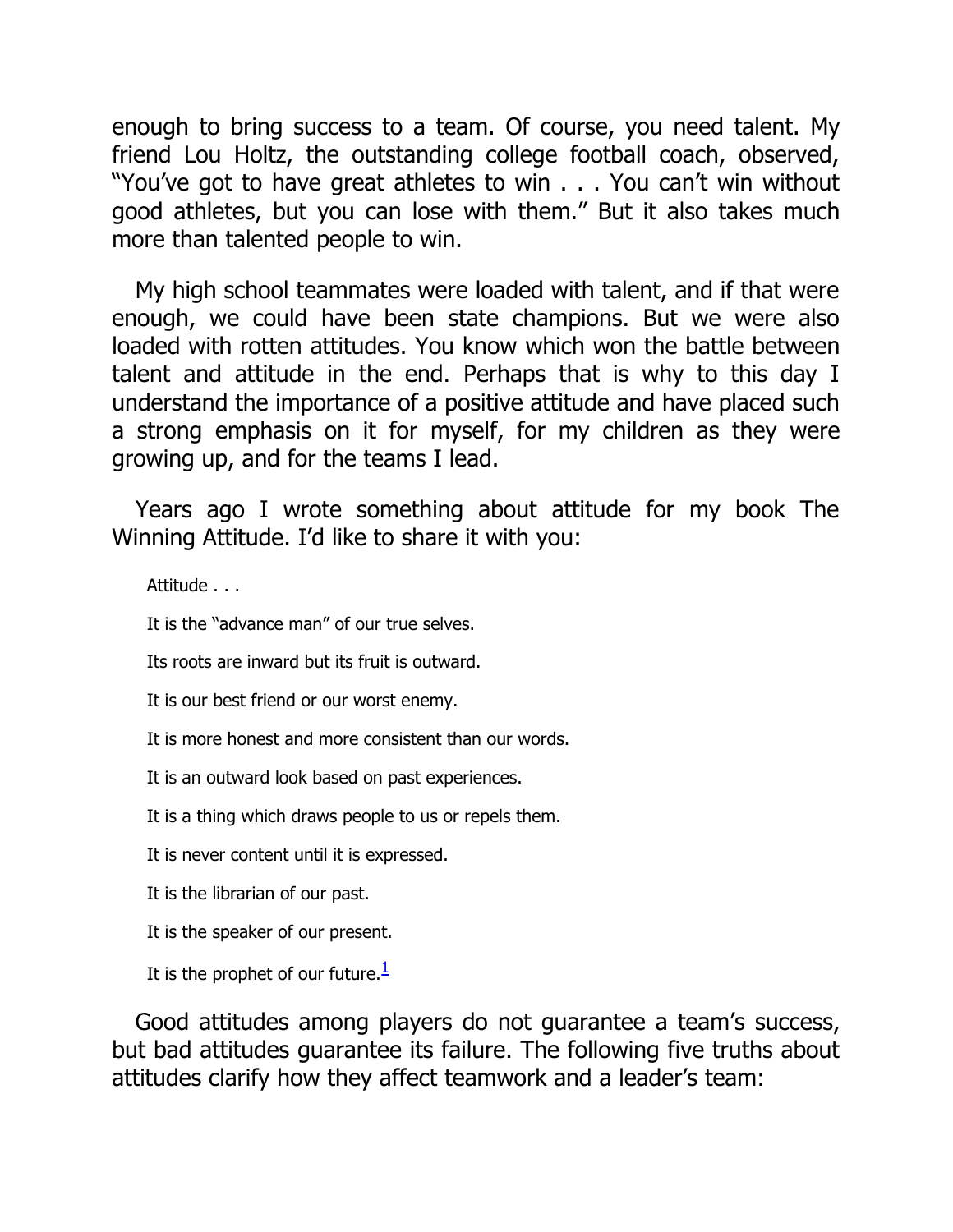### **1. ATTITUDES HAVE THE POWER TO LIFT UP OR TEAR DOWN A TEAM**

In The Winner's Edge Denis Waitley stated, "The real leaders in business, in the professional community, in education, in government, and in the home also seem to draw upon a special cutting edge that separates them from the rest of society. The winner's edge is not in a gifted birth, in a high IQ, or in talent. The winner's edge is in the attitude, not aptitude."<sup>[2](#page-79-2)</sup>

Unfortunately, I think too many people resist that notion. They want to believe that talent alone (or talent with experience) is enough. But plenty of talented teams out there never amount to anything because of the attitudes of their players.

Various attitudes may impact a team made up of highly talented players:

| Abilities | ll+lattitudes                                    | $\mathbf{R}$ Result    |
|-----------|--------------------------------------------------|------------------------|
|           | Great Talent   + Rotten Attitudes                | $\ $ = $\ $ Bad Team   |
|           | Great Talent   + Bad Attitudes                   | ∥=∥Average Team∥       |
|           | Great Talent  +  Average Attitudes  =  Good Team |                        |
|           | Great Talent + Good Attitudes                    | $\ $ = $\ $ Great Team |

If you want outstanding results, you need good people with great talent and awesome attitudes. When attitudes go up, so does the potential of the team. When attitudes go down, the potential of the team goes with it.

#### **2. AN ATTITUDE COMPOUNDS WHEN EXPOSED TO OTHERS**

Several things on a team are not contagious: talent, experience, and willingness to practice. But you can be sure of one thing: Attitude is catching. When someone on the team is teachable and his humility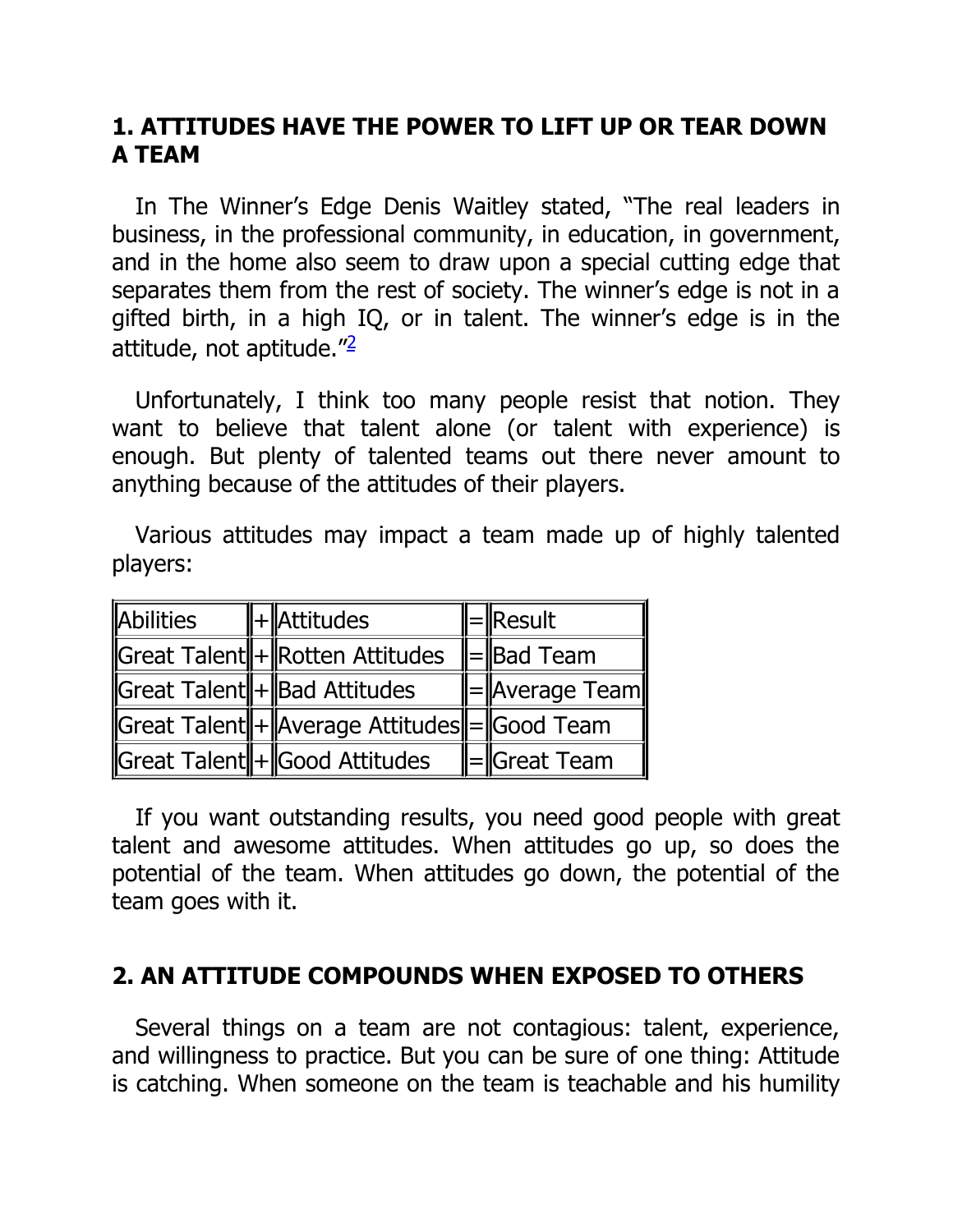is rewarded by improvement, others are more likely to display similar characteristics. When a leader is upbeat in the face of discouraging circumstances, others admire that quality and want to be like her. When a team member displays a strong work ethic and begins to have a positive impact, others imitate him. People become inspired by their peers. People have a tendency to adopt the attitudes of those they spend time with—to pick up on their mind-sets, beliefs, and approaches to challenges.

The story of Roger Bannister is an inspiring example of the way attitudes often "compound." During the first half of the twentieth century, many sports experts believed that no runner could run a mile in less than four minutes. And for a long time they were right. But then on May 6, 1954, British runner and university student Roger Bannister ran a mile in 3 minutes 59.4 seconds during a meet in Oxford. Less than two months later, another runner, Australian John Landy, also broke the four-minute barrier. Then suddenly dozens and then hundreds of others broke it. Why? Because the best runners' attitudes changed. They began to adopt the mind-sets and beliefs of their peers.

Bannister's attitude and actions compounded when exposed to others. His attitude spread. Today, every world-class runner who competes at that distance can run a mile in less than four minutes. Attitudes are contagious!

#### **3. BAD ATTITUDES COMPOUND FASTER THAN GOOD ONES**

There's only one thing more contagious than a good attitude—a bad attitude. For some reason many people think it's chic to be negative. I suspect that they think it makes them appear smart or important. But the truth is that a negative attitude hurts rather than helps the person who has it. And it also hurts the people around him.

To see how quickly and easily an attitude or mind-set can spread, just think about this story from Norman Cousins: Once during a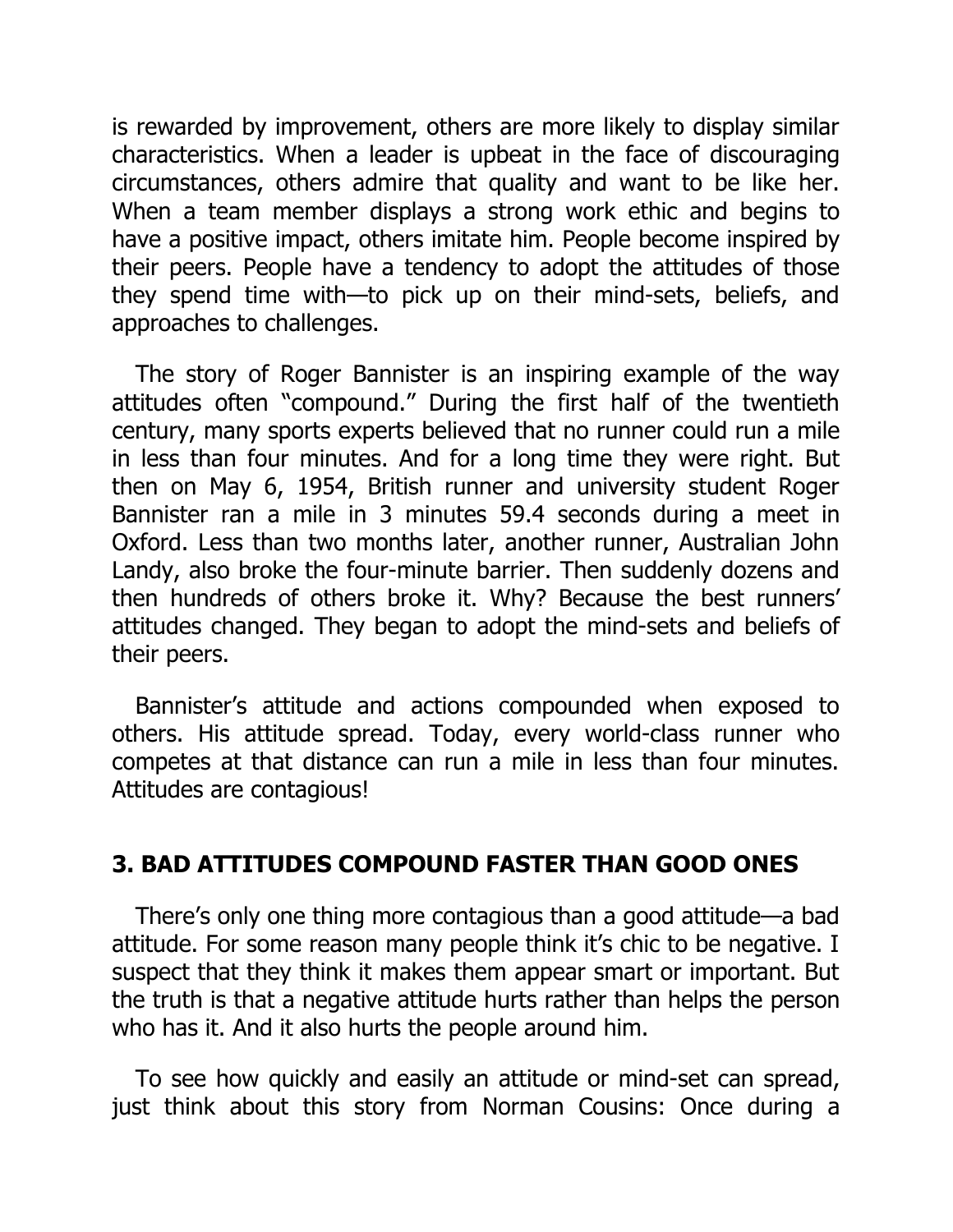football game, a doctor at the first aid station treated five people for what he suspected might be food poisoning. He soon discovered that all five people had bought drinks from a particular concession stand at the stadium.

The physician requested that the announcer advise people in the stadium to avoid buying drinks from the particular vendor because of the possibility of food poisoning. Before long, more than two hundred people complained of food poisoning symptoms. Nearly half the people's symptoms were so severe that they were taken to the hospital.

The story doesn't end there, however. After a little more detective work, it was discovered that the five original victims had eaten tainted potato salad from one particular deli on the way to the game. When the other "sufferers" found out that the drinks in the stadium were safe, they experienced miraculous recoveries. That just goes to show you, an attitude spreads very quickly.

### **4. ATTITUDES ARE SUBJECTIVE, SO IDENTIFYING A WRONG ONE CAN BE DIFFICULT**

Have you ever interacted with someone for the first time and suspected that his attitude was poor, yet you were unable to put your finger on exactly what was wrong? I believe many people have that experience.

> ATTITUDE IS REALLY ABOUT HOW A PERSON IS. THAT OVERFLOWS INTO HOW HE ACTS.

The reason people doubt their observations about others' attitudes is that attitudes are subjective. Someone with a bad attitude may not do anything illegal or unethical, yet his attitude may be ruining the team just the same.

People always project on the outside how they feel on the inside.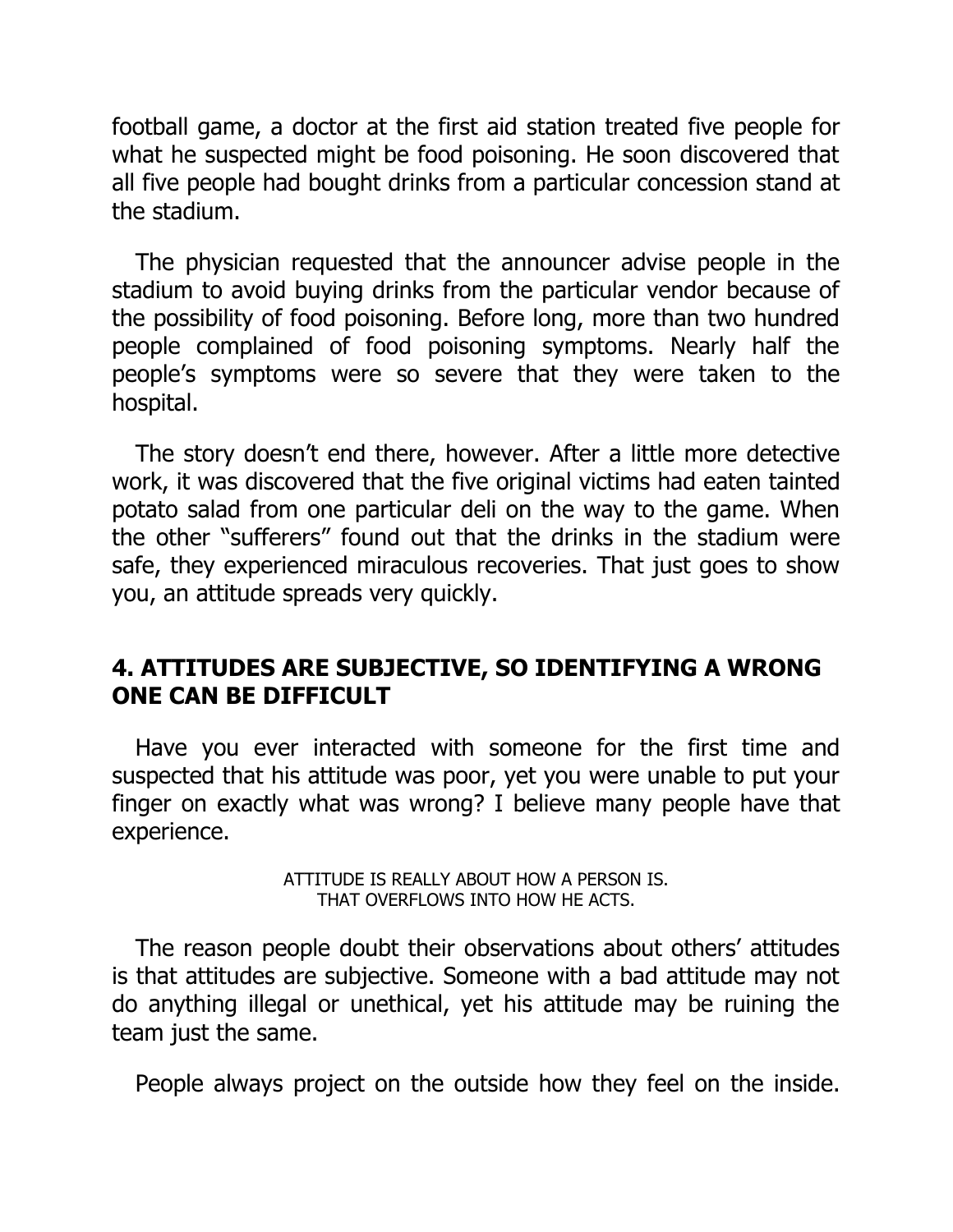Attitude is really about how a person is. That overflows into how he acts. Allow me to share with you common rotten attitudes that ruin a team so that you can recognize them for what they are when you see them.

An inability to admit wrongdoing. Have you ever spent time with people who never admit they're wrong? It's painful. Nobody's perfect, but someone who thinks he is does not make an ideal teammate. His wrong attitude will always create conflict.

Failing to forgive. It's said that Clara Barton, the founder of modern nursing, was once encouraged to bemoan a cruel act inflicted on her years earlier, but Barton wouldn't take the bait.

"Don't you remember the wrong that was done to you?" the friend goaded.

"No," answered Barton, "I distinctly remember forgetting that."

Holding a grudge is never positive or appropriate. And when unforgiveness occurs between teammates, it's certain to hurt the team.

Petty jealousy. An attitude that really works against people is the desire for equality that feeds petty jealousy. For some reason the people with this attitude believe that every person deserves equal treatment, regardless of talent, performance, or impact. Yet nothing could be farther from the truth. Each of us is created uniquely and performs differently, and as a result, we should be treated as such.

The disease of me. In his book The Winner Within, highly successful NBA coach Pat Riley writes about the "disease of me." He says of team members who have it, "They develop an overpowering belief in their own importance. Their actions virtually shout the claim, 'I'm the one.'" Riley asserts that the disease always has the same inevitable result: "The Defeat of Us."<sup>[3](#page-79-3)</sup>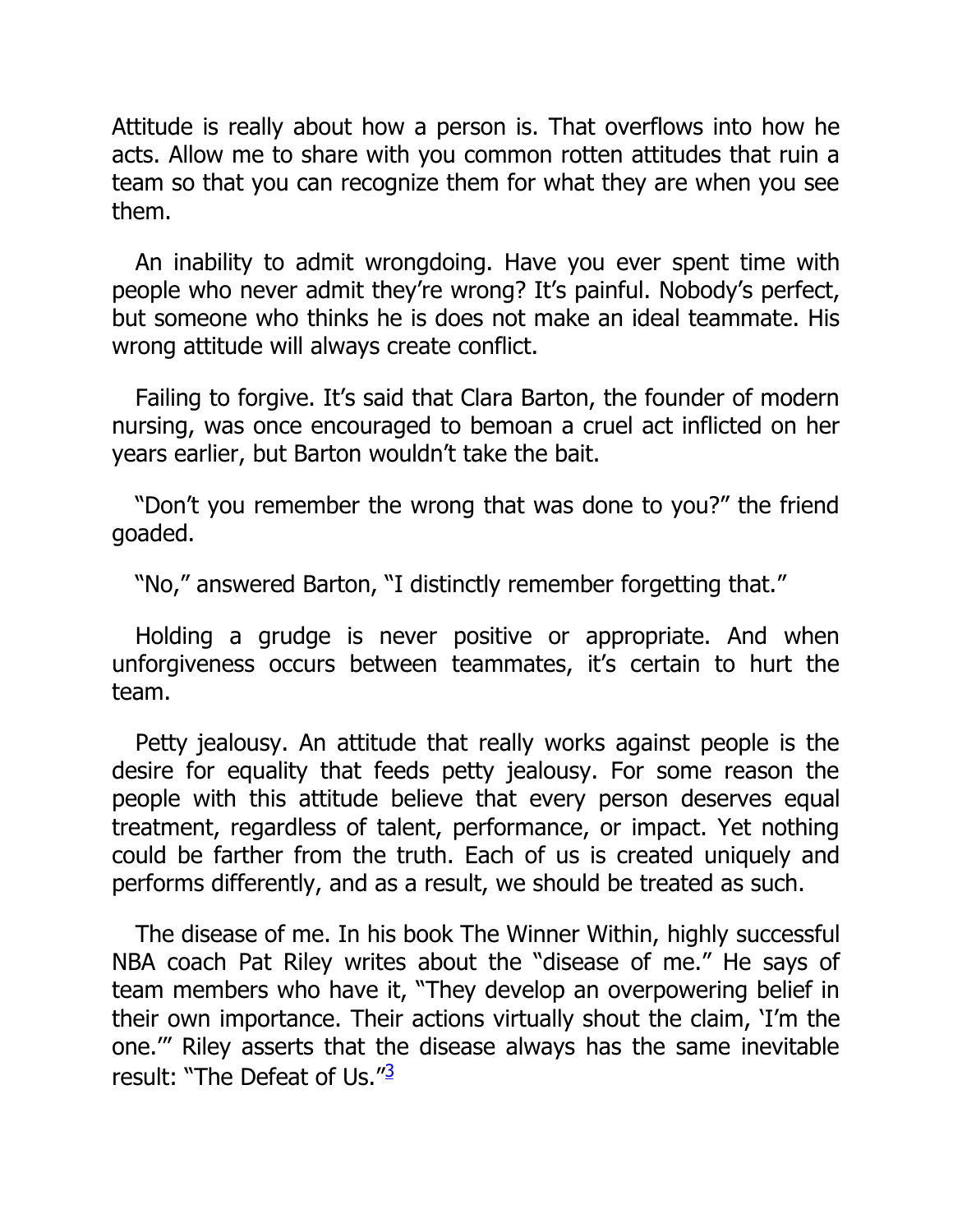A critical spirit. Fred and Martha were driving home after a church service. "Fred," Martha asked, "did you notice that the pastor's sermon was kind of weak today?"

"No, not really," answered Fred.

"Well, did you hear that the choir was flat?"

"No, I didn't," he responded.

"Well, you certainly must have noticed that young couple and their children right in front of us, with all the noise and commotion they made the whole service!"

"I'm sorry, dear, but no, I didn't."

Finally in disgust Martha said, "Honestly, Fred, I don't know why you even bother to go to church."

When someone on the team has a critical spirit, everybody knows it because everyone on the team can do no right.

A desire to hog all the credit. Another bad attitude that hurts the team is similar to the "disease of me." But where the person with that disease may simmer in the background and create dissension, the credit hog continually steps into the spotlight to take a bow—whether he has earned it or not. His attitude is opposite that of NBA Hall of Fame center Bill Russell, who said of his time on the court, "The most important measure of how good a game I played was how much better I'd made my teammates play."

Certainly there are other negative attitudes that I haven't named, but my intention isn't to list every bad attitude—just some of the most common ones. In a word, most bad attitudes are the result of selfishness. If one of your teammates puts others down, sabotages teamwork, or makes himself out to be more important than the team, then you can be sure that you've encountered someone with a bad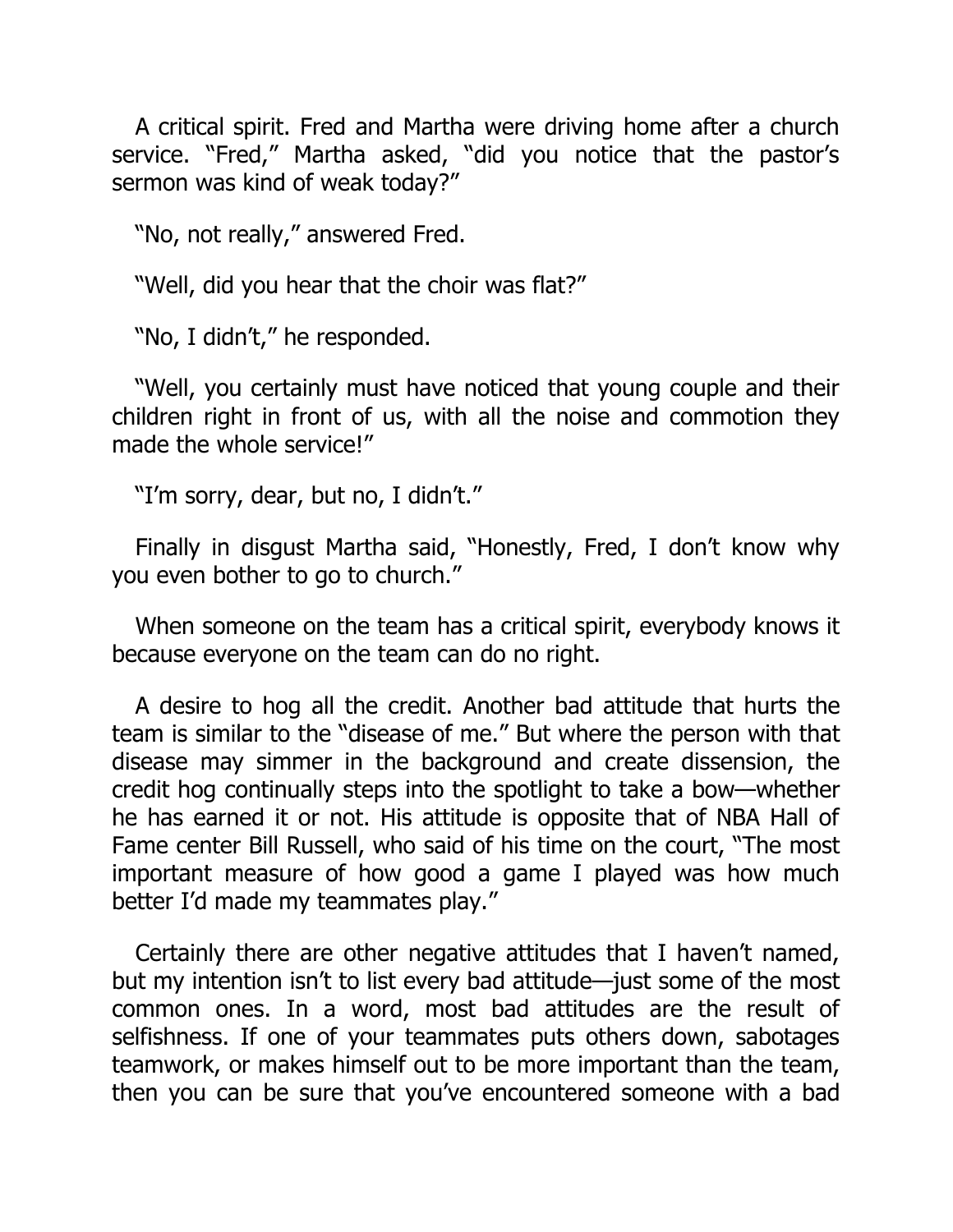attitude.

#### **5. ROTTEN ATTITUDES, LEFT ALONE, RUIN EVERYTHING**

Bad attitudes must be addressed. You can be sure that they will always cause dissension, resentment, combativeness, and division on a team. And they will never go away on their own if they are left unaddressed. They will simply fester and ruin a team—along with its chances of reaching its potential.

Because people with bad attitudes are so difficult to deal with and because attitudes seem so subjective, you may doubt your gut reaction when you encounter someone with a bad attitude. After all, if it's only your opinion that he has a rotten attitude, then you have no right to address it, right? Not if you care about the team. Rotten attitudes ruin a team. That is always true. If you leave a bad apple in a barrel of good apples, you will always end up with a barrel of rotten apples. Attitudes always impact a leader's effectiveness.

President Thomas Jefferson remarked, "Nothing can stop the man with the right mental attitude from achieving his goal; nothing on earth can help the man with the wrong mental attitude." If you care about your team and you are committed to helping all of the players, you can't ignore a bad attitude.

Dealing with a person whose attitude is bad can be a very tricky thing. Before you try to address the issue, you would benefit from a closer look at attitudes and how they affect an individual.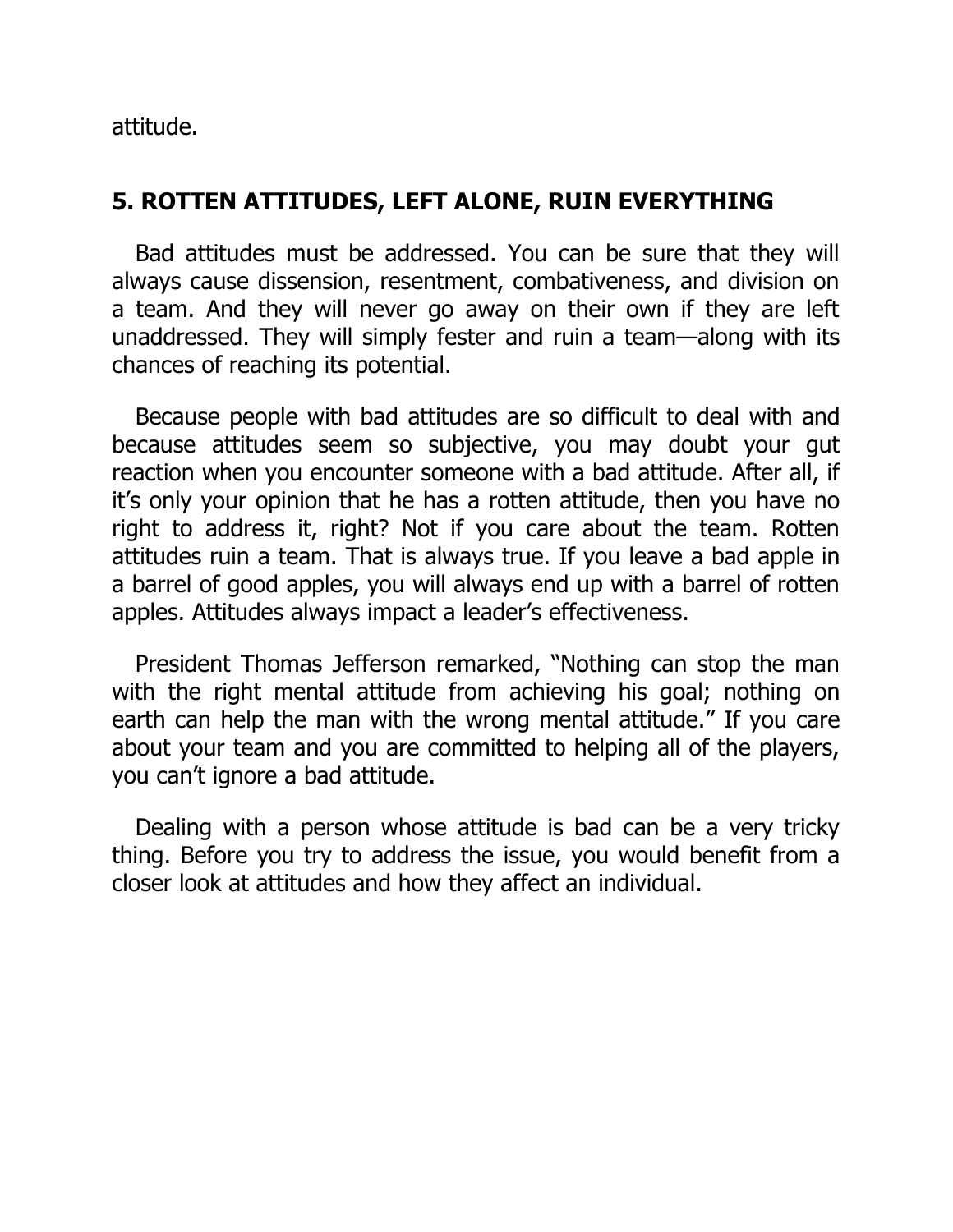### <span id="page-16-0"></span>**HOW DOES ATTITUDE IMPACT AN [INDIVIDUAL?](#page-3-3)**

Your attitude and your potential go hand in hand.

**What is attitude?** How do you put your finger on it?. Well, attitude is an inward feeling expressed by behavior. That is why an attitude can be seen without a word being said. Haven't we all noticed "the pout" of the sulker, or the "jutted jaw" of the determined? Of all the things we wear, our expression is the most important.

Sometimes our attitude can be masked outwardly and others who see us are fooled. But usually the cover-ups will not last long. There is that constant struggle as the attitude tries to wiggle its way out.

My father enjoys telling the story of the four-year-old who had one of those trouble-filled days. After reprimanding him, his mother finally said to him, "Son, you go over to that chair and sit on it now!" The little lad went to the chair, sat down and said, "Mommy, I'm sitting on the outside, but I'm standing up on the inside."

Psychologist/philosopher James Allen states, "A person cannot travel within and stand still without." Soon what is happening within us will affect what is happening without. A hardened attitude is a dreaded disease. It causes a closed mind and a dark future. When our attitude is positive and conducive to growth, the mind expands and the progress begins.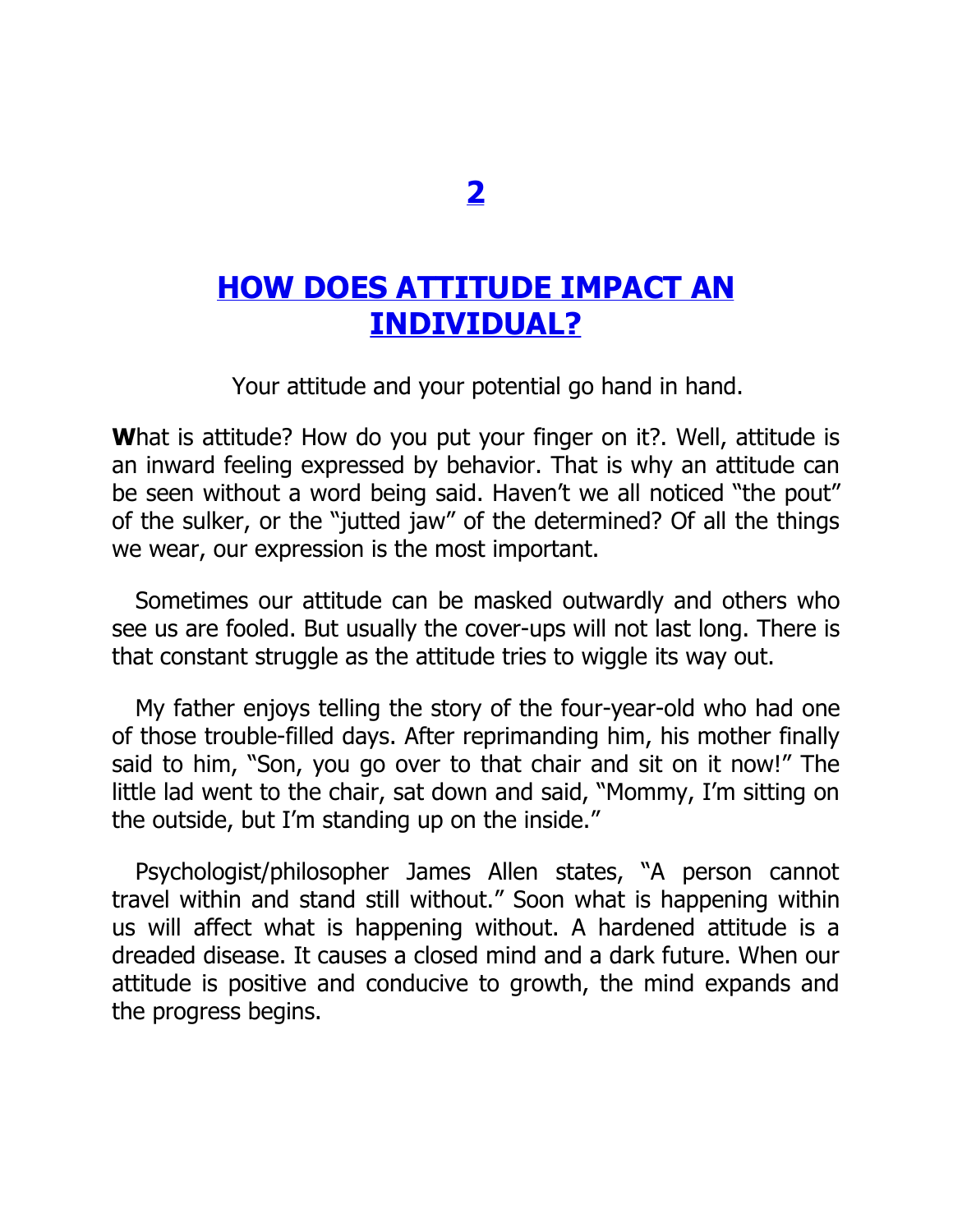# ATTITUDE DETERMINES SUCCESS OR FAILURE

While leading a conference in South Carolina, I tried the following experiment. I asked the audience, "What word describes what will determine our happiness, acceptance, peace, and success?" The audience began to express words such as job, education, money, time. Finally someone said attitude. Such an important area of their lives was a second thought. Our attitude is the primary force that will determine whether we succeed or fail.

For some, attitude presents a difficulty in every opportunity; for others it presents an opportunity in every difficulty. Some climb with a positive attitude, while others fall with a negative perspective. The very fact that the attitude "makes some" while "breaking others" is significant enough for us to explore its importance. Here are seven axioms about attitude to help you better understand how it impacts a person's life:

#### **ATTITUDE AXIOM #1: OUR ATTITUDE DETERMINES OUR APPROACH TO LIFE**

Our attitude tells us what we expect from life. Like an airplane, if our "nose" is pointed up, we are taking off; if it is pointed down, we may be headed for a crash.

One of my favorite stories is about a grandpa and grandma who visited their grandchildren. Each afternoon Grandpa would lie down for a nap. One day, as a practical joke, the kids decided to put Limburger cheese in his mustache. Quite soon he awoke sniffing. "Why, this room stinks," he exclaimed as he got up and went out into the kitchen. He wasn't there long until he decided that the kitchen smelled too, so he walked outdoors for a breath of fresh air. Much to Grandpa's surprise, the open air brought no relief, and he proclaimed, "The whole world stinks!"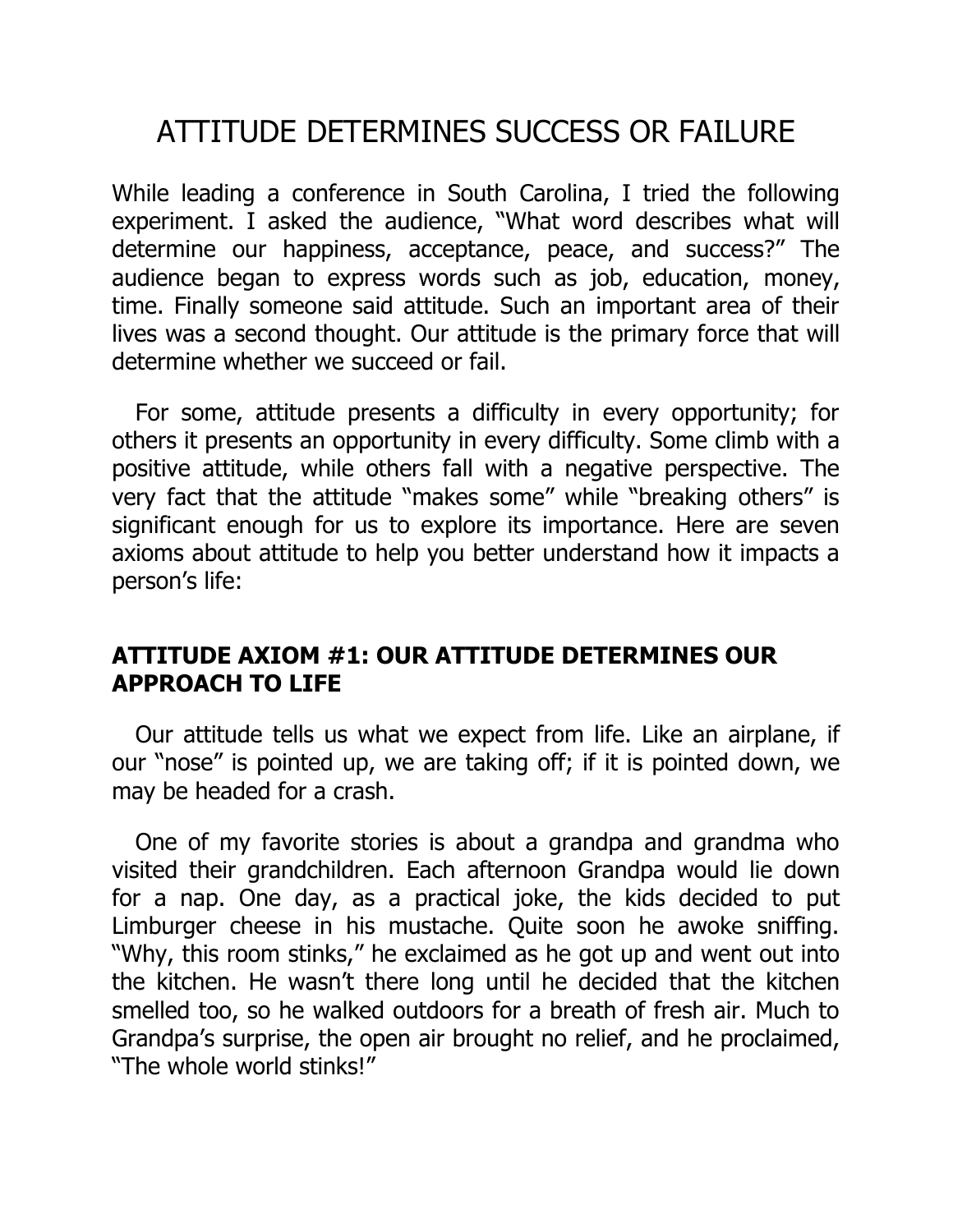How true that is to life! When we carry "Limburger cheese" in our attitudes, the whole world smells bad. We are individually responsible for our view of life. That truth has been known for ages and is contained in Scripture: "For whatever a man sows, that he will also reap."<sup>[1](#page-79-4)</sup>Our attitude toward and action in life help determine what happens to us.

It would be impossible to estimate the number of jobs lost, the number of promotions missed, the number of sales not made, and the number of marriages ruined by poor attitudes.

But almost daily we witness jobs that are held but hated and marriages that are tolerated but unhappy, all because people are waiting for others, or the world, to change instead of realizing that they are responsible for their own behavior.

#### **ATTITUDE AXIOM #2: OUR ATTITUDE DETERMINES OUR RELATIONSHIPS WITH PEOPLE**

All of life is impacted by your relationships with people, yet establishing relationships is difficult. You can't get along with some people, and you can't make it without them. That's why it is essential to build proper relationships with others in our crowded world.

The Stanford Research Institute says that the money you make in any endeavor is determined only 12.5 percent by knowledge and 87.5 percent by your ability to deal with people.

#### 87.5% people knowledge + 12.5% product knowledge = **Success**

That is why Teddy Roosevelt said, "The most important single ingredient to the formula of success is knowing how to get along with people." And why John D. Rockefeller said, "I will pay more for the ability to deal with people than any other ability under the sun."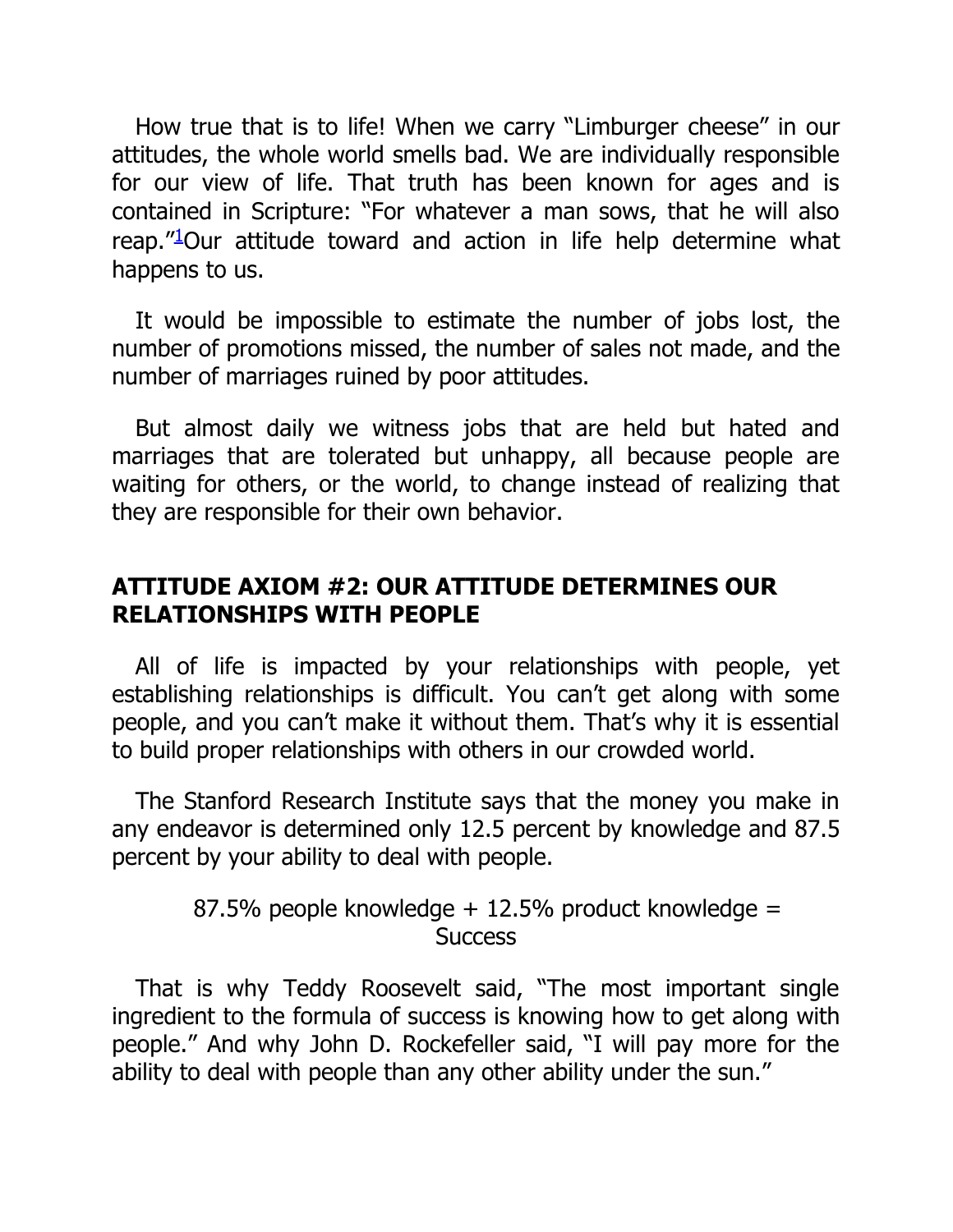When the attitude we possess places others first and we see people as important, then our perspective will reflect their viewpoint, not ours. Until we walk in the other person's shoes and see life through another's eyes, we will be like the man who angrily jumped out of his car after a collision with another car. "Why don't you people watch where you're driving?" he shouted wildly. "You're the fourth car I've hit today!"

Usually the person who rises within an organization has a good attitude. The promotions did not give that individual an outstanding attitude, but an outstanding attitude resulted in promotions.

#### **ATTITUDE AXIOM #3: OFTEN OUR ATTITUDE IS THE ONLY DIFFERENCE BETWEEN SUCCESS AND FAILURE**

History's greatest achievements have been made by men who excelled only slightly over the masses of others in their fields. This could be called the principle of the slight edge. Many times that slight difference was attitude. The former Israeli Prime Minister Golda Meir underlined this truth in one of her interviews. She said, "All my country has is spirit. We don't have petroleum dollars. We don't have mines of great wealth in the ground. We don't have the support of a worldwide public opinion that looks favorably on us. All Israel has is the spirit of its people. And if the people lose their spirit, even the United States of America cannot save us."

Certainly aptitude is important to our success in life. Yet success or failure in any undertaking is caused more by mental attitude than by mere mental capacities. I remember times when Margaret, my wife, would come home from teaching school frustrated because of modern education's emphasis on aptitude instead of attitude. She wanted the kids to be tested on A.Q. (attitude quotient) instead of just the I.Q. (intelligence quotient). She would talk of kids whose I.Q. was high yet their performance was low. There were others whose I.Q. was low but their performance was high.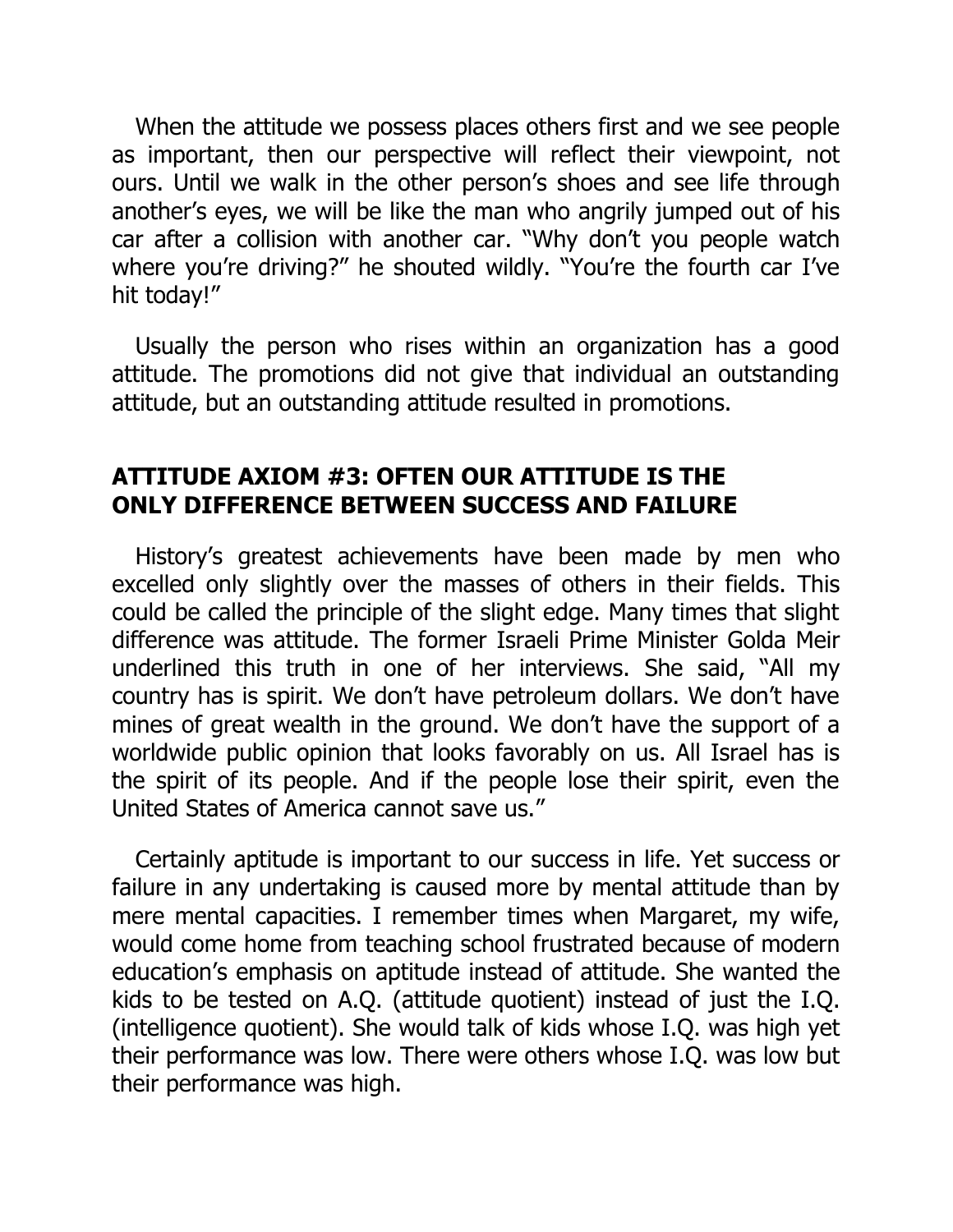As a parent, I hope my children have excellent minds and outstanding attitudes. But if I had to choose an "either-or" situation, without hesitation I would want their A.Q. to be high.

A Yale University president some years ago gave similar advice to a former president of Ohio State: "Always be kind to your A and B students. Someday one of them will return to your campus as a good professor. And also be kind to your C students. Someday one of them will return and build a two-million-dollar science laboratory."

There is very little difference in people, but that little difference makes a big difference. The little difference is attitude. The big difference is whether it is positive or negative.

#### **ATTITUDE AXIOM #4: OUR ATTITUDE AT THE BEGINNING OF A TASK WILL AFFECT ITS OUTCOME MORE THAN ANYTHING ELSE**

Coaches understand the importance of their teams' having the right attitude before facing a tough opponent. Surgeons want to see their patients mentally prepared before going into surgery. Job-seekers know that their prospective employer is looking for more than just skills when they apply for work. Public speakers want a conducive atmosphere before they communicate to their audience. Why? Because the right attitude in the beginning ensures success at the end. You are acquainted with the saying "All's well that ends well." An equal truth is "All's well that begins well."

Most projects fail or succeed before they begin. A young mountain climber and an experienced guide were ascending a high peak in the Sierras. Early one morning the young climber was suddenly awakened by a tremendous cracking sound. He was convinced that the end of the world had come. The guide responded, "It's not the end of the world, just the dawning of a new day." As the sun rose, it was merely hitting the ice and causing it to melt.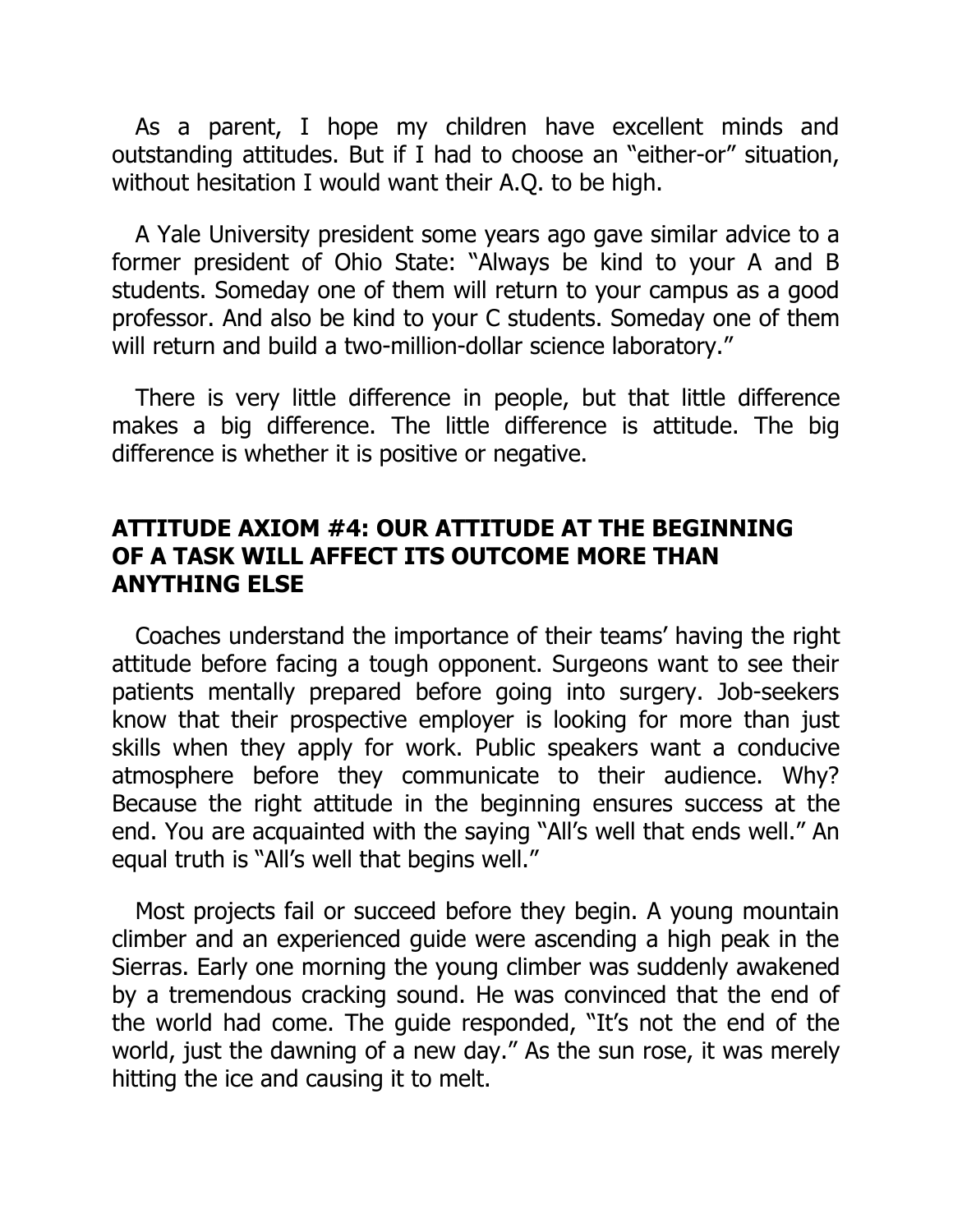Many times we have been guilty of viewing our future challenges as the sunset of life rather than the sunrise of a bright new opportunity.

For instance, there's the story of two shoe salesmen who were sent to an island to sell shoes. The first salesman, upon arrival, was shocked to realize that no one wore shoes. Immediately he sent a telegram to his home office in Chicago saying, "Will return home tomorrow. No one wears shoes."

The second salesman was thrilled by the same realization. Immediately he wired the home office in Chicago saying, "Please send me 10,000 shoes. Everyone here needs them."

#### **ATTITUDE AXIOM #5: OUR ATTITUDE CAN TURN OUR PROBLEMS INTO BLESSINGS**

In Awake, My Heart, J. Sidlow Baxter wrote, "What is the difference between an obstacle and an opportunity? Our attitude toward it. Every opportunity has a difficulty and every difficulty has an opportunity."<sup>[2](#page-79-5)</sup>

When confronted with a difficult situation, a person with an outstanding attitude makes the best of it while he gets the worst of it. Life can be likened to a grindstone. Whether it grinds you down or polishes you depends upon what you are made of.

While attending a conference of young leaders, I heard this statement: "No society has ever developed tough men during times of peace." Adversity is prosperity to those who possess a great attitude. Kites rise against, not with, the wind. When the adverse wind of criticism blows, allow it to be to you what the blast of wind is to the kite—a force against it that lifts it higher. A kite would not fly unless it had the controlling tension of the string to tie it down. It is equally true in life. Consider the following successes that were accomplished through a positive attitude.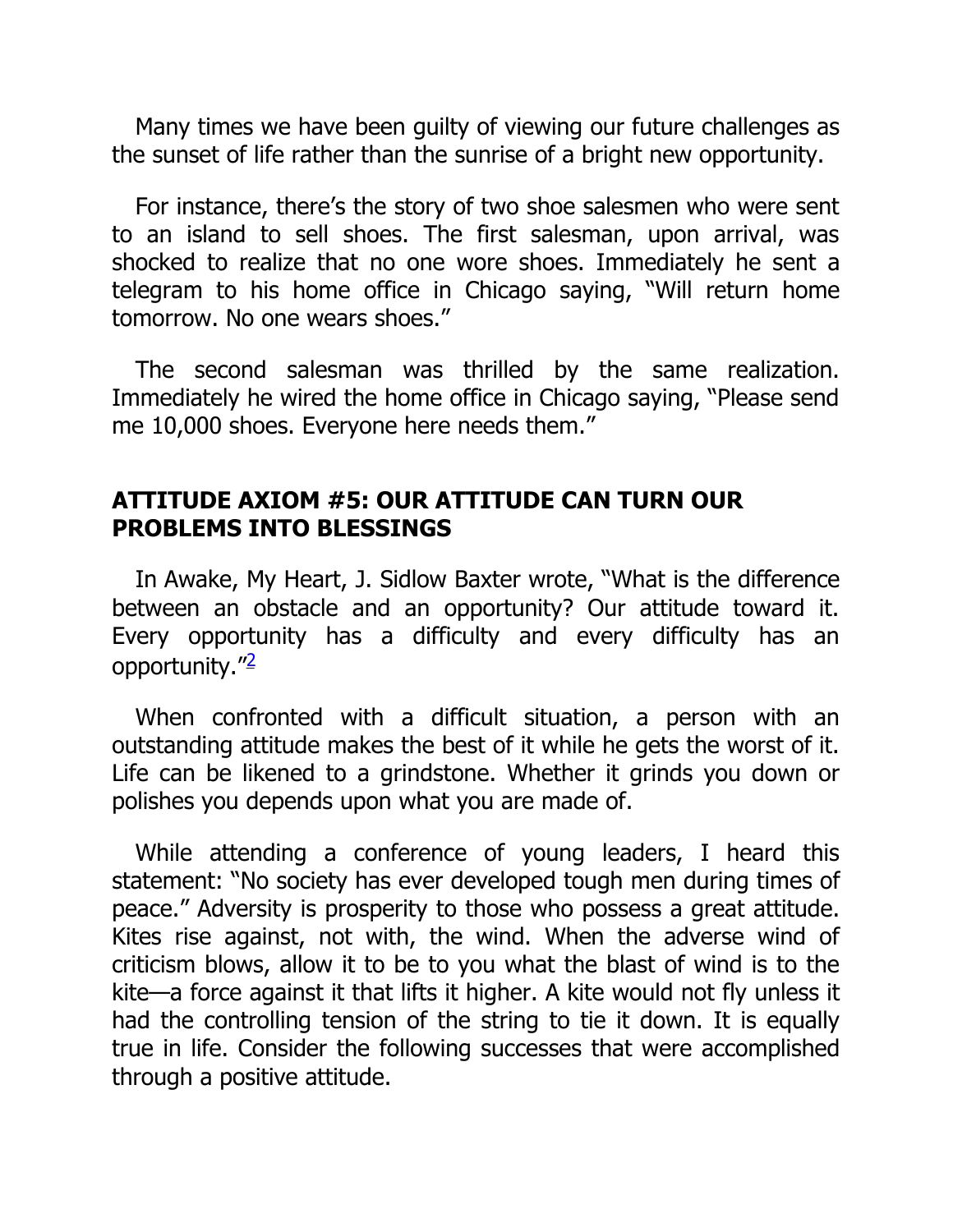#### WHEN CONFRONTED WITH A DIFFICULT SITUATION, A PERSON WITH AN OUTSTANDING ATTITUDE MAKES THE BEST OF IT WHILE HE GETS THE WORST OF IT.

When Napoleon's school companions made sport of him because of his humble origin and poverty, he devoted himself entirely to his books. Quickly rising above his classmates in scholarship, he commanded their respect. Soon he was regarded as the brightest in the class.

Few people knew Abraham Lincoln until the great weight of the Civil War showed his character.

Robinson Crusoe was written in prison. John Bunyan wrote Pilgrim's Progress in the Bedford jail. Sir Walter Raleigh wrote The History of the World during a thirteen-year imprisonment. Luther translated the Bible while confined in the castle of Wartburg. For ten years Dante, author of The Divine Comedy, worked in exile and under the sentence of death. Beethoven was almost totally deaf and burdened with sorrow when he produced his greatest works.

When God wants to educate someone, He does not send him to the school of graces but to the school of necessities. Great leaders emerge when crises occur. In the lives of people who achieve, we read repeatedly of terrible troubles that forced them to rise above the commonplace. Not only do they find the answers, but they also discover a tremendous power within themselves. Like a groundswell far out in the ocean, this force within explodes into a mighty wave when circumstances seem to overcome. Then out steps the athlete, the author, the statesman, the scientist, or the businessman. David Sarnoff said, "There is plenty of security in the cemetery; I long for opportunity."

#### **ATTITUDE AXIOM #6: OUR ATTITUDE CAN GIVE US AN UNCOMMONLY POSITIVE PERSPECTIVE**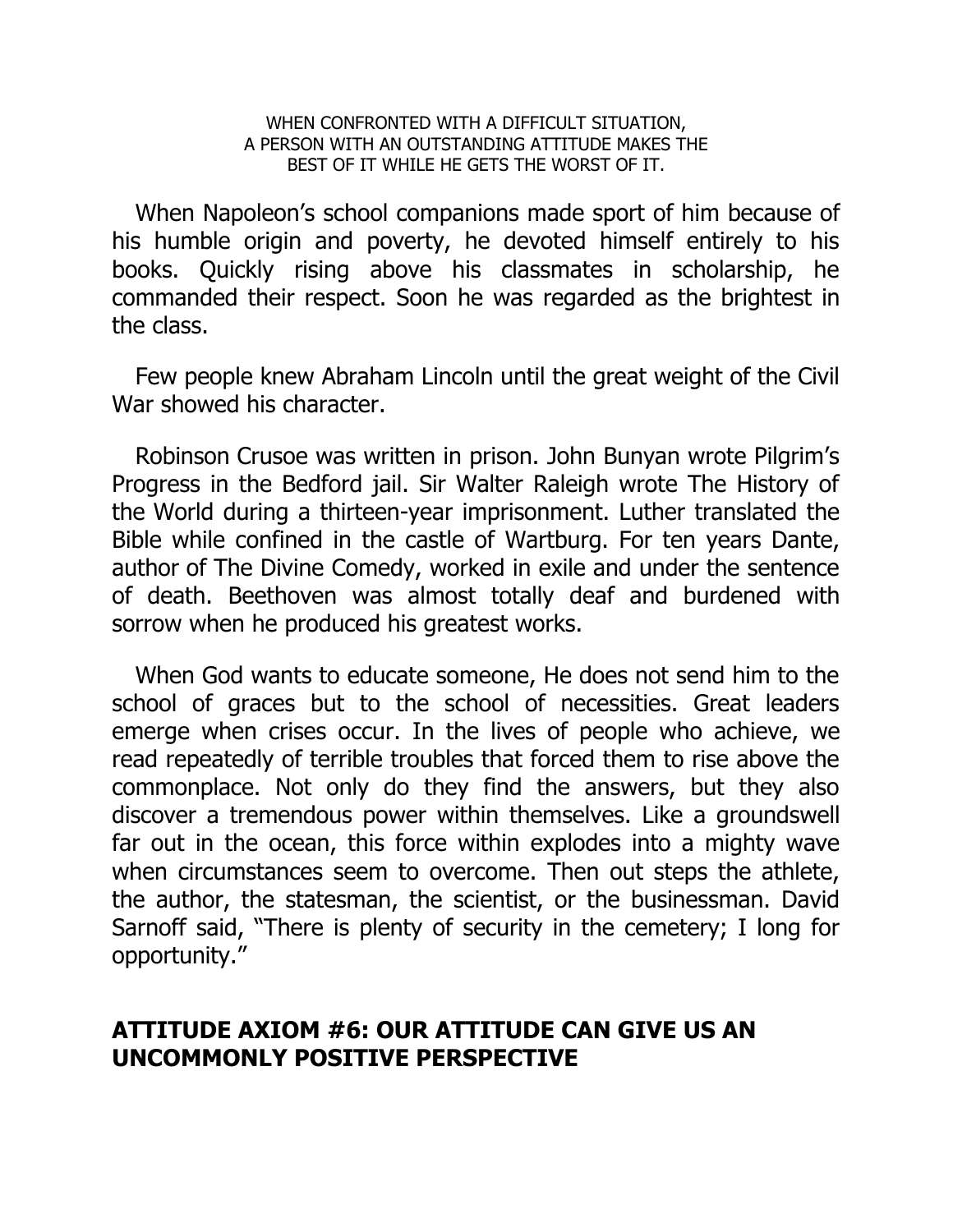An uncommonly positive perspective is able to help us accomplish some uncommon goals. I have keenly observed the different approaches and results achieved by a positive thinker and by a person filled with fear and apprehension. For example, in ancient Israel when Goliath came up against the Hebrews, the soldiers all thought, He's so big we can never kill him. David looked at the same giant and thought, He's so big I can't miss.

George Sweeting, former president of Moody Bible Institute, tells a story about a Scotsman who was an extremely hard worker and expected all the men under him to be the same. His men would tease him, "Scotty, don't you know that Rome wasn't built in a day?" "Yes," he would answer, "I know that. But I wasn't foreman on that job."

Individuals whose attitudes cause them to approach life from an entirely positive perspective are not always understood. They are what some would call a "no-limit people." In other words, they don't accept the normal limitations of life as most people do. They are unwilling to accept "the accepted" just because it is accepted. Their response to self-limiting conditions will probably be "why?" instead of "okay." Certainly, they have limitations. Their gifts are not so plentiful that they cannot fail. But they are determined to walk to the very edge of their potential and the potential of their goals before accepting defeat.

They are like bumblebees. According to a theory of aerodynamics, as demonstrated through the wind tunnel tests, the bumblebee should be unable to fly. Because of the size, weight, and shape of its body in relationship to the total wing span, flying is scientifically impossible. The bumblebee, being ignorant of scientific theory, goes ahead and flies anyway and makes honey every day.

The future not only looks bright when the attitude is right, but also the present is much more enjoyable. The positive person understands that the journey of success is as enjoyable as the destination. Asked which of his works he would select as his masterpiece, architect Frank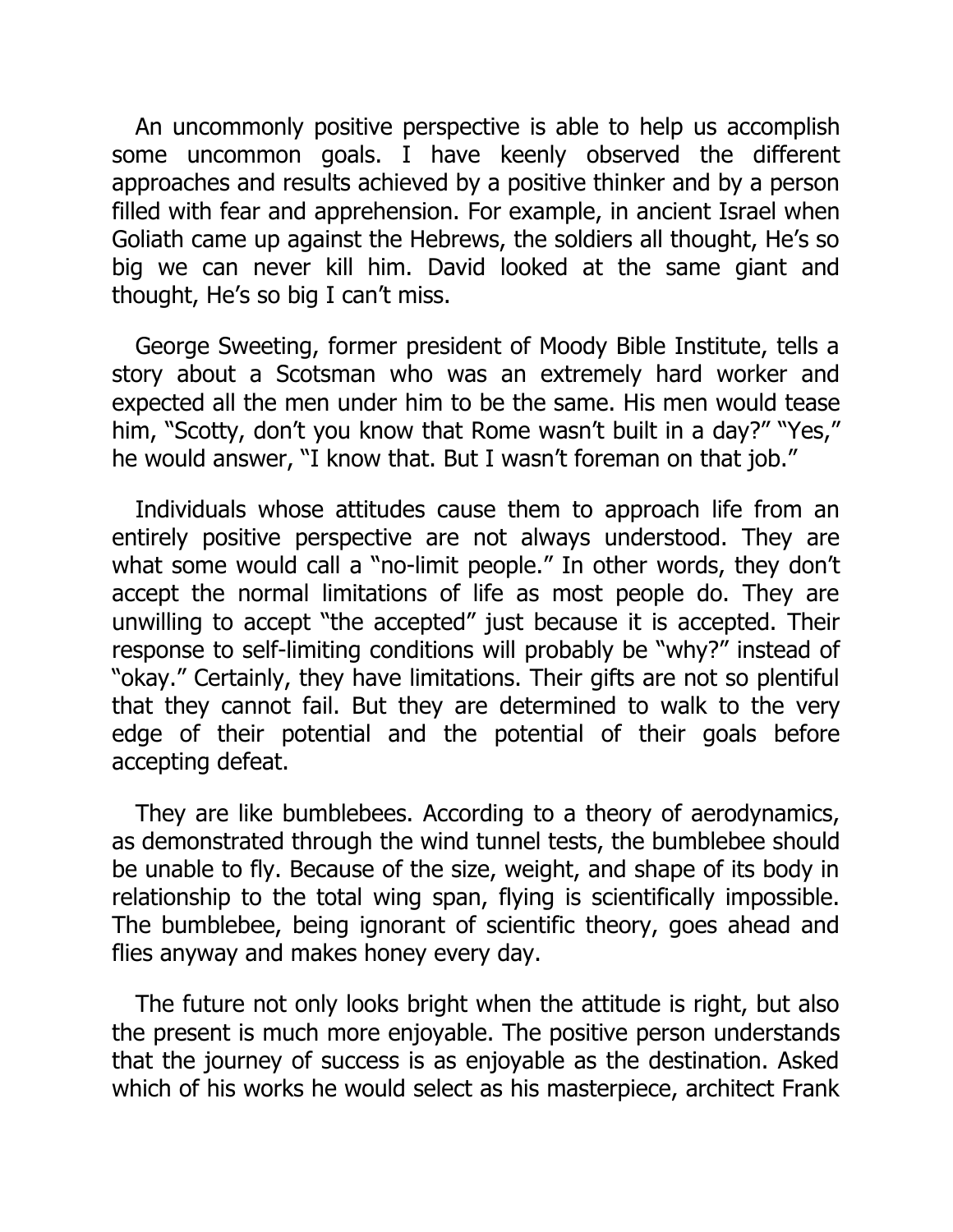Lloyd Wright, at the age of eighty-three, replied, "My next one."

A friend of mine in Ohio drove eighteen-wheelers for an interstate trucking company. Knowing the hundreds of miles he logged weekly, I once asked him how he kept from getting extremely tired. "It's all in your attitude," he replied. "Some drivers 'go to work' in the morning, but I 'go for a ride in the country.'" That kind of positive perspective gives him the "edge" on life.

#### **ATTITUDE AXIOM #7: YOUR ATTITUDE IS NOT AUTOMATICALLY GOOD BECAUSE YOU ARE A RELIGIOUS PERSON**

It is noteworthy that the seven deadly sins—pride, covetousness, lust, envy, anger, gluttony, and sloth—are all matters of attitude, inner spirit, and motives. Sadly, many people of faith carry with them inner-spirit problems. They are like the elder brother contained in the parable of the prodigal son, thinking that they do everything right. While the younger brother left home to live a wild life, the elder brother chose to stay home with his father. He wasn't going to spend his time sowing wild oats! Yet, when the younger brother returned home, some of the elder brother's wrong attitudes began to surface.

First was a feeling of self-importance. The elder brother was out in the field doing what he ought to do, but he got mad when the party began at home—his father would never let him have one for himself!

That was followed by a feeling of self-pity. The elder brother said, "Look! For so many years I have been serving you, and you have never thrown a party for me. But when your son who wasted all of your money comes home, you give him a big celebration."<sup>[3](#page-79-3)</sup>

Often people overlook the true meaning of the story of the prodigal son. They forget that there are not one but two prodigals. The younger brother is guilty of the sins of the flesh, whereas the elder brother is guilty of the sins of the spirit. His problem is his attitude. At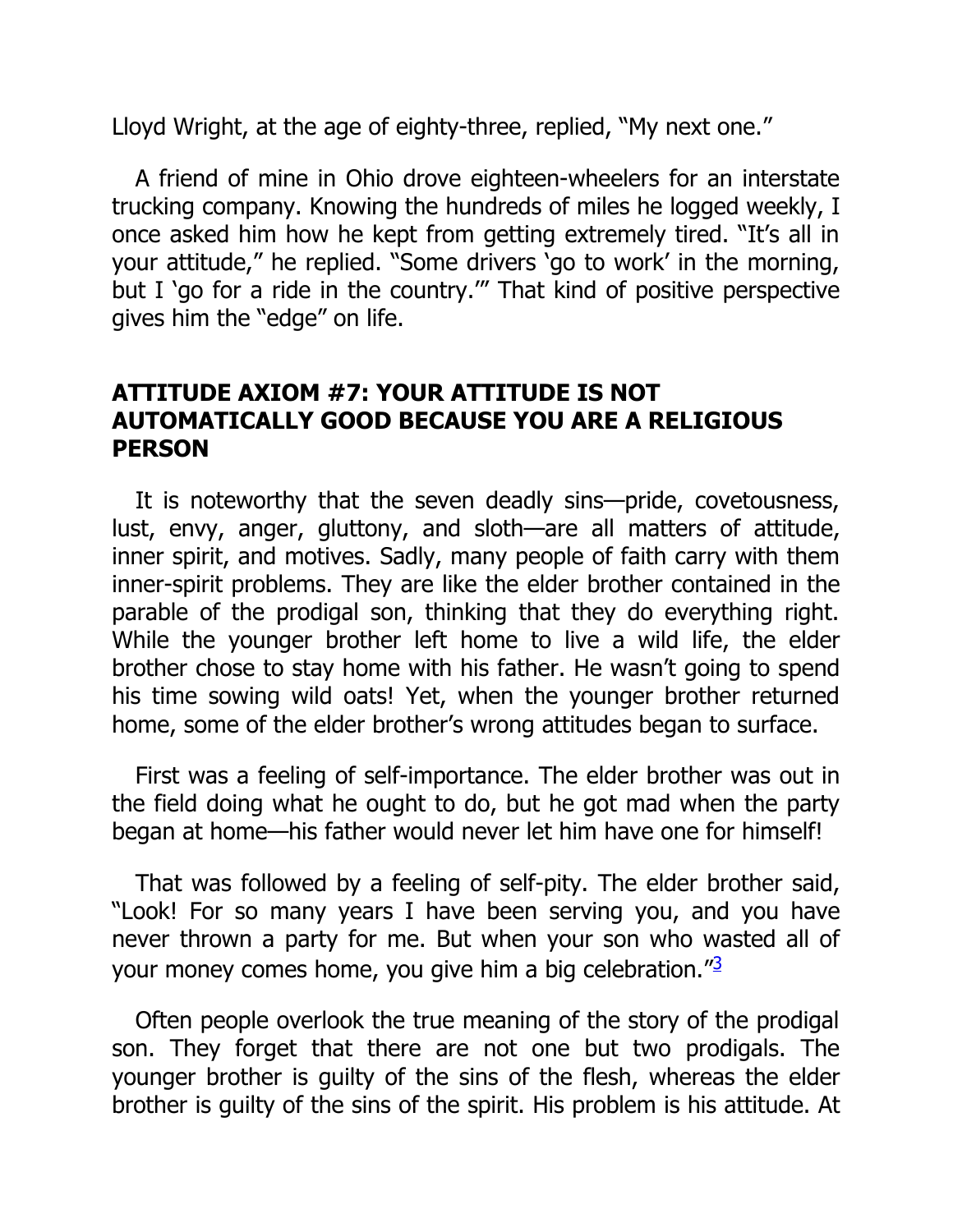the end of the parable, it is the elder brother—the second prodigal who is outside the father's house.

And that is a good lesson for all of us to remember. A poor attitude will take us places we don't want to go. Sometimes it can even take you completely out of the game. On the other hand, a good attitude puts you in the place of greatest potential.

Perhaps you're not sure if your attitude is where it ought to be. Or maybe you are leading someone whose attitude isn't as positive as it could be. How do you address that? First, you need to know how a person's attitude is formed. That's the subject of the next chapter.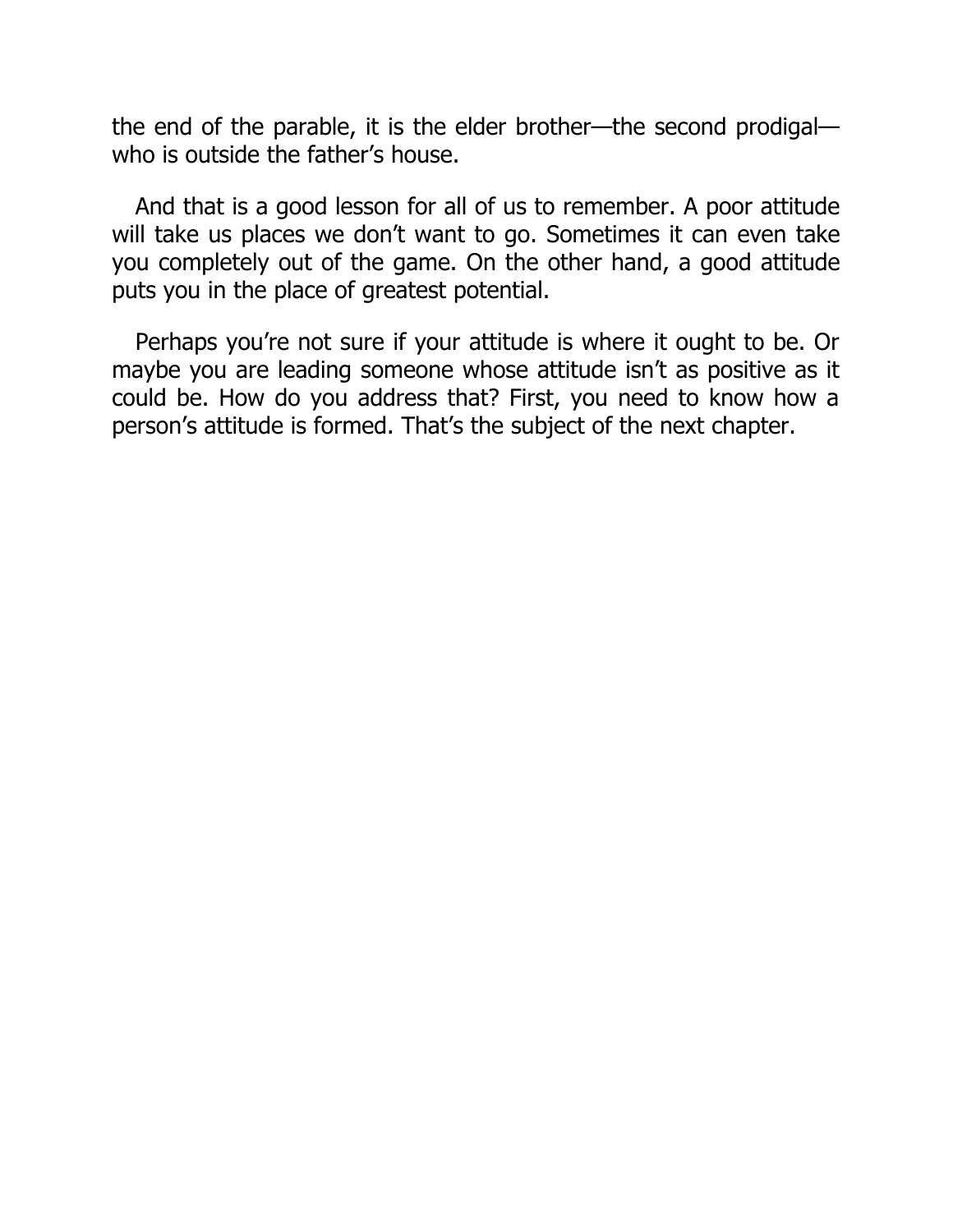# **[PART](#page-3-4) 11**

<span id="page-26-0"></span>**THE [FORMATION](#page-3-4) OF ATTITUDE**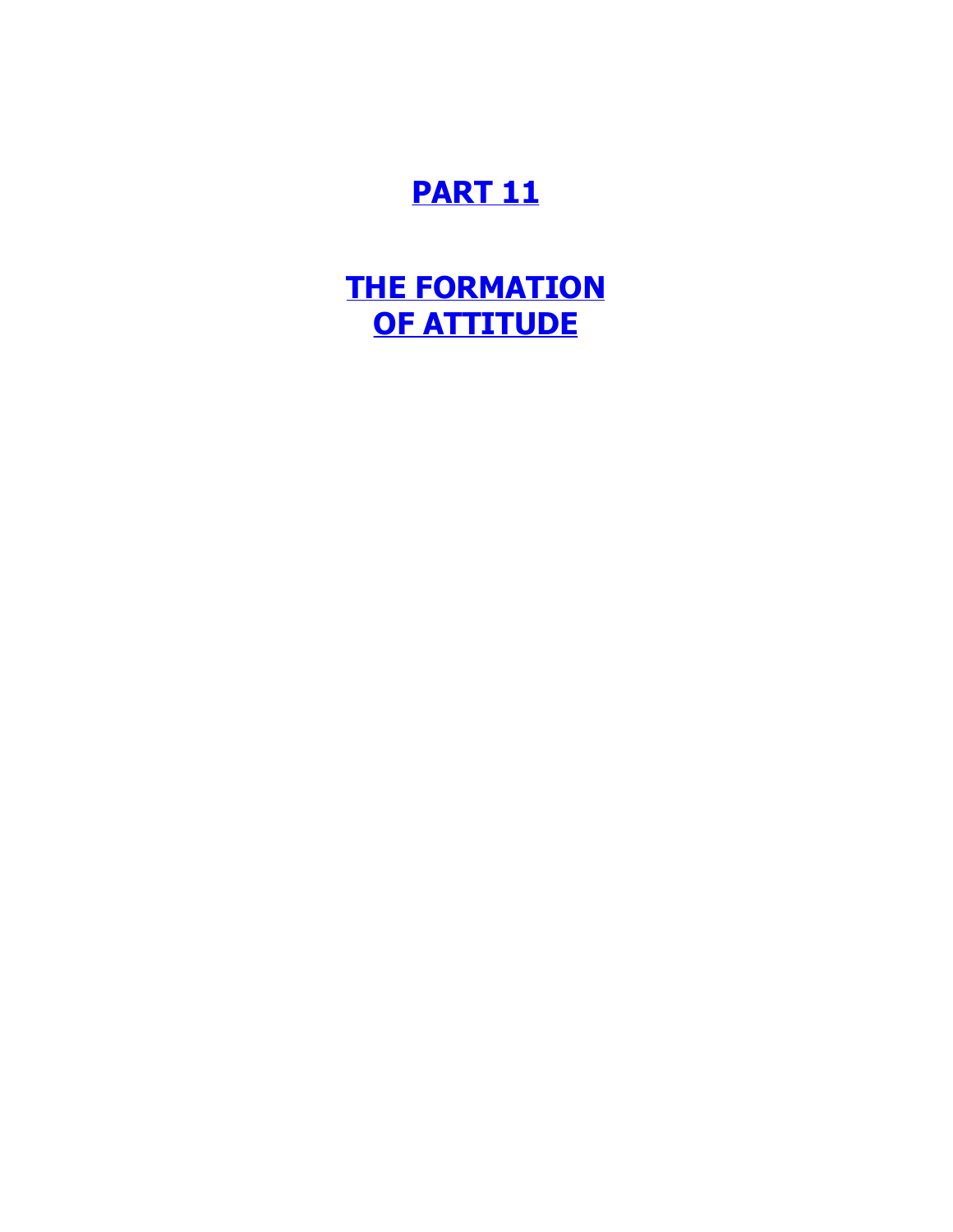**[3](#page-3-5)**

### <span id="page-27-0"></span>**WHAT SHAPES A PERSON'S [ATTITUDE?](#page-3-5)**

A lot goes into an attitude—but a lot more comes out of it!

Attitudes aren't shaped in a vacuum. People are born with certain characteristics, and those impact their attitudes. But many other factors play an even greater role in people's lives and in the formation of their attitudes. While these factors continually impact people, in general, they make the greatest impression during the following times of life:

| <b>FACTORS</b>                                                    |  |  |  |
|-------------------------------------------------------------------|--|--|--|
| PRE-BIRTH: Inherent personality/temperament                       |  |  |  |
| Environment                                                       |  |  |  |
| Word expression Adult acceptance/affirmation                      |  |  |  |
| AGES 6-10: Self-image Exposure to new experiences                 |  |  |  |
| Peers, physical appearance                                        |  |  |  |
| Marriage, family, job, success Adjustments, assessment<br>of life |  |  |  |
|                                                                   |  |  |  |

## PERSONALITY—WHO I AM

All people are born as distinct individuals. Even two children with the same parents, same environment, and same training are totally different from each other. These differences contribute to the "spice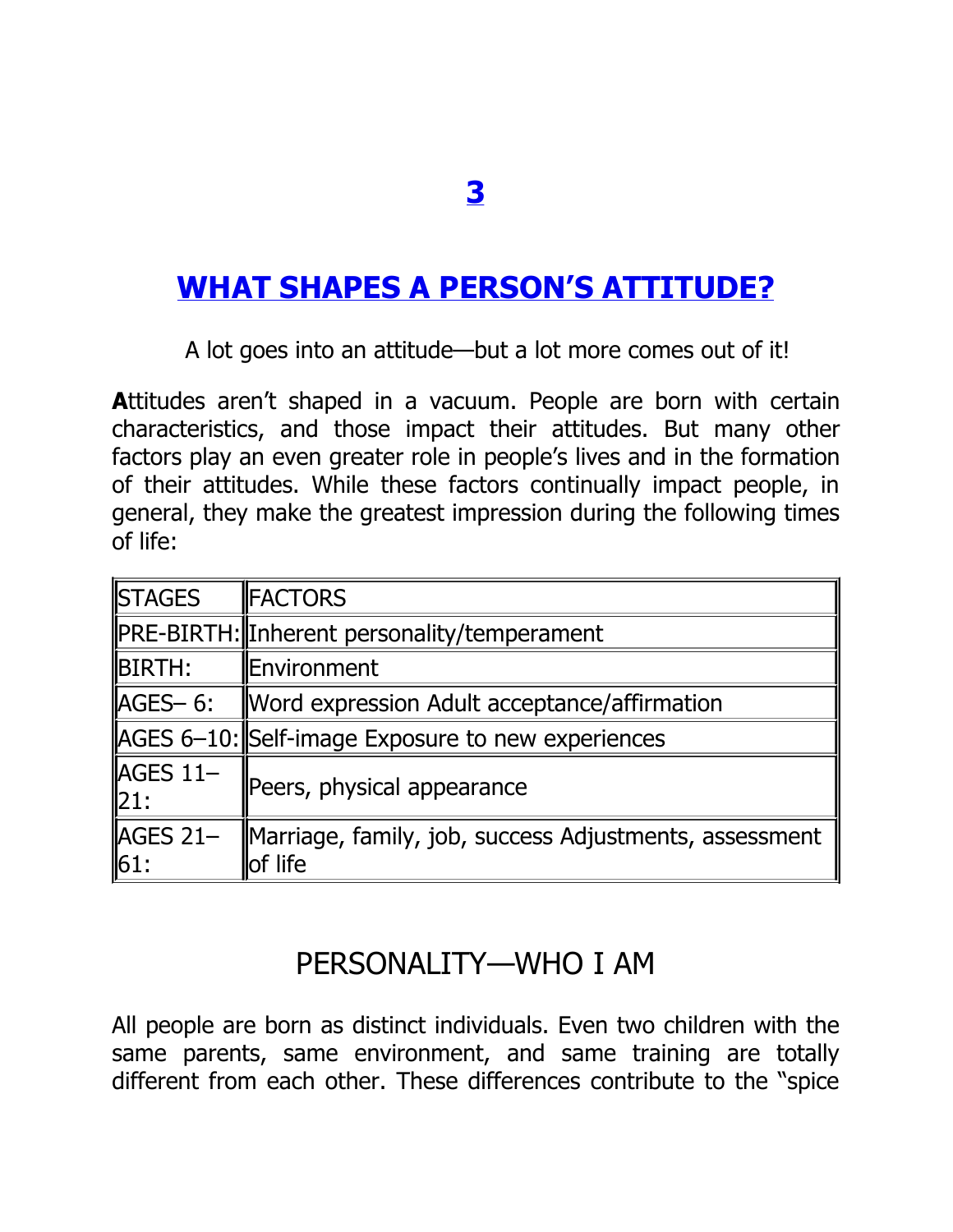of life" we all enjoy. Like tract homes that all look alike, if we all had similar personalities, our journey through life would certainly be boring.

> GENERALLY, PEOPLE WITH CERTAIN TEMPERAMENTS DEVELOP SPECIFIC ATTITUDES COMMON TO THAT TEMPERAMENT.

I love the story of two men out fishing together who began discussing their wives. One said, "If all men were like me, they would all want to be married to my wife." The other man quickly replied, "If they were all like me, none of them would want to be married to her."

A set of attitudes accompanies each personality type. Generally, people with certain temperaments develop specific attitudes common to that temperament. A few years ago, Tim LaHaye, co-author of the popular "Left Behind" novels, lectured and wrote about the four basic temperaments. Through observation, I have noticed that a person with what he calls a choleric personality often exhibits attitudes of perseverance and aggressiveness. A sanguine person is generally positive and looks on the bright side of life. An introspective melancholy individual can be negative at times, while a phlegmatic is prone to say, "Easy come, easy go." Every individual's personality is composed of a mixture of these temperaments, and there are exceptions to these generalizations. However, a temperament ordinarily follows a track that can be identified by tracing a person's attitudes.

## ENVIRONMENT—WHAT'S AROUND ME

I believe that environment is a greater controlling factor in our attitude development than our personality or other inherited traits. Before my wife, Margaret, and I began our family we decided to adopt our children. We wanted to give a child who might not normally have the benefit of a loving faith-filled home an opportunity to live in that environment. Although our children may not physically resemble us,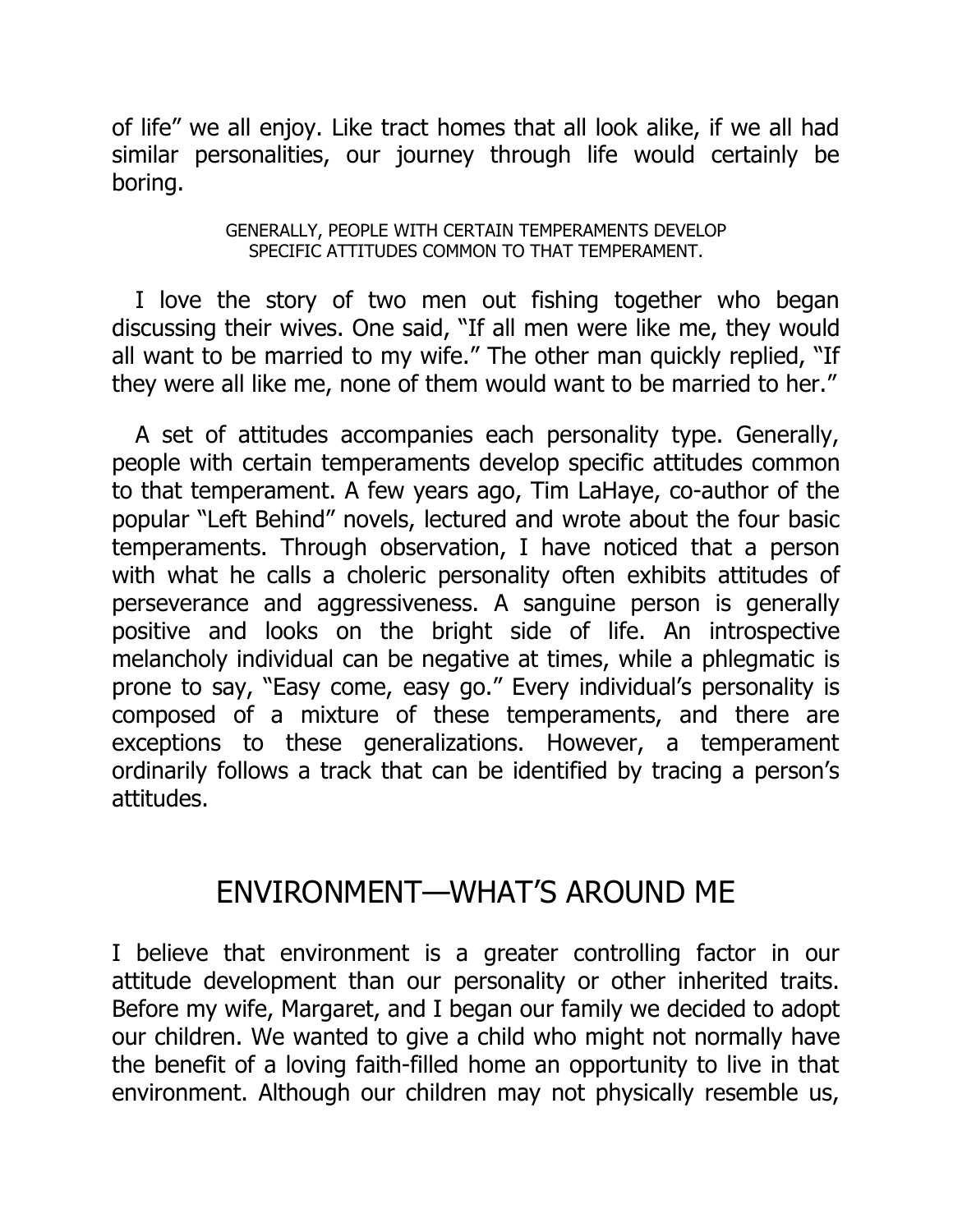they certainly have been molded by the environment in which we have reared them.

The environment of early childhood develops a person's "belief system." Children continually pick up priorities, attitudes, interests, and philosophies from their environment. It is a fact that what I really believe affects my attitude! However, the things I believe may not be true. What I believe may not be healthy. It may even hurt others and destroy me. Yet an attitude is reinforced by a belief—whether it is right or wrong.

Environment is the first influencer of our belief system. Therefore the foundation of an attitude is laid in the environment to which we were born. Environment becomes even more significant when we realize that the beginning attitudes are the most difficult to change.

### WORD EXPRESSION—WHAT I HEAR

You've undoubtedly heard the old saying: "Sticks and stones may break my bones, but names will never hurt me." Don't you believe that! In fact, after the bruises have disappeared and the physical pain is gone, the inward pain of hurtful words remains.

Years ago when I was leading a church, during one of our staff meetings I asked the pastors, secretaries, and custodians to raise their hands if they could remember a childhood experience that hurt deeply because of someone's words. Everyone raised his hand. One pastor recalled the time when he sat in a reading circle at school. (Do you remember how intimidating those sessions were?) When his time came to read, he mispronounced the word photography. He read it photo-graphy instead of pho-tog-ra-phy. The teacher corrected him and the class laughed. He still remembers . . . forty years later. One positive result of that experience was his desire from that moment on to pronounce words correctly.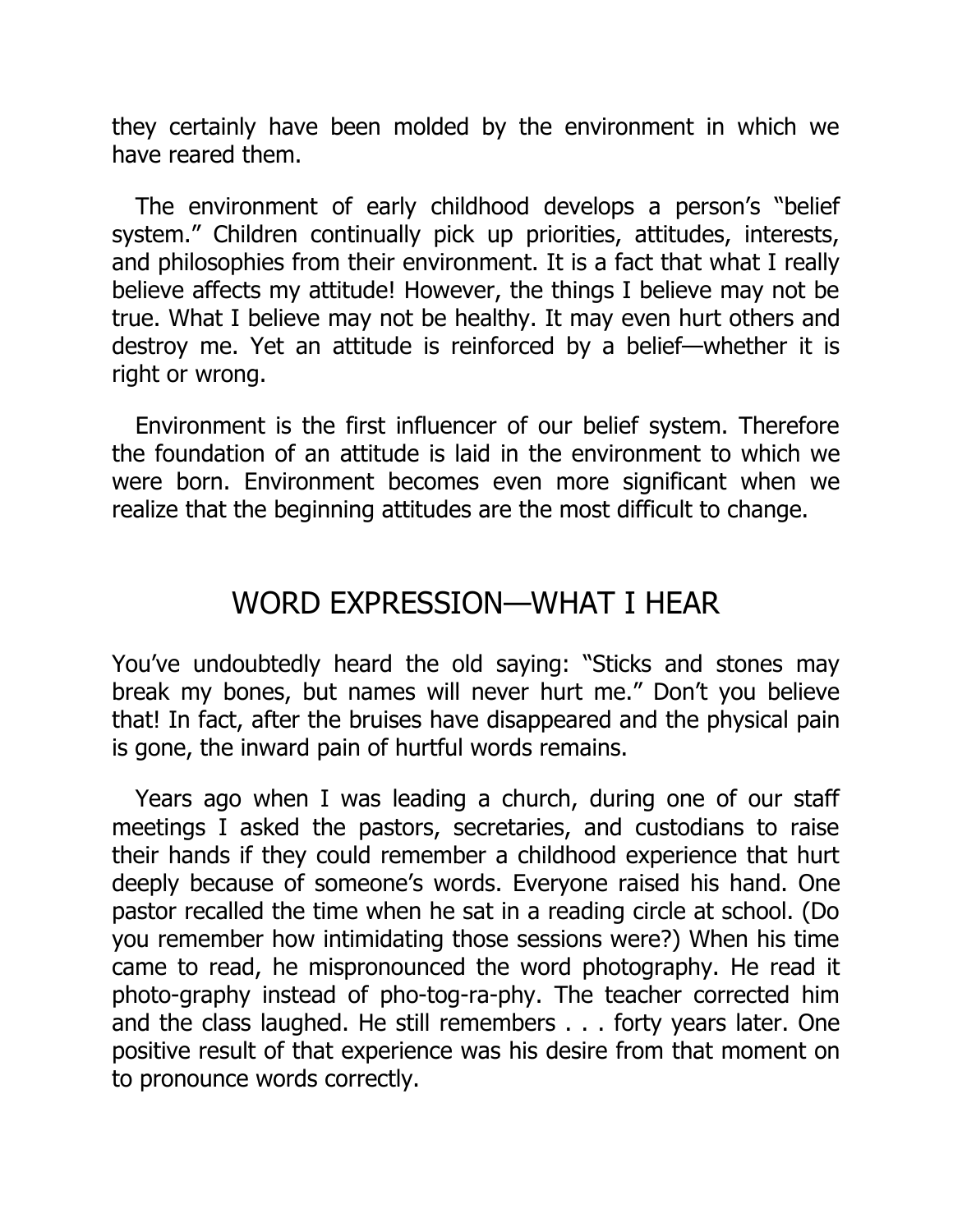Today one of the reasons he excels as a speaker is be-cause of that determination.

### ADULT ACCEPTANCE/AFFIRMATION— WHAT I FEEL

Often when I am speaking to leaders, I tell them about the importance of accepting and affirming the ones they are leading. The truth is, people don't care how much you know until they know how much you care!

Think back to your school days. Who was your favorite teacher? Now think of why. Probably your warmest memories are of someone who accepted and affirmed you. We seldom remember what our teacher said to us, but we do remember how they loved us. Long before we understand teaching, we reach out for understanding. Long after we have forgotten the teachings, we remember the feeling of acceptance or rejection.

> PEOPLE DON'T CARE HOW MUCH YOU KNOW UNTIL THEY KNOW HOW MUCH YOU CARE.

Many times I have asked people if they enjoyed their pastor's sermon the previous week. After a positive response I ask, "What was his subject?" Seventy-five percent of the time they cannot give me the sermon title. They do not remember the exact subject, but they do remember the atmosphere and attitude in which it was delivered.

My favorite Sunday school teachers from my childhood are beautiful examples of this truth. First came Katie, my second grade teacher. When I was sick and missed her class, she would come and visit me on Monday. She would ask how I was feeling and give me a five-cent trinket that was worth a million dollars to me. Katie would say, "Johnny, I always teach better when you are in the class. When you come next Sunday morning, would you raise your hand so I can see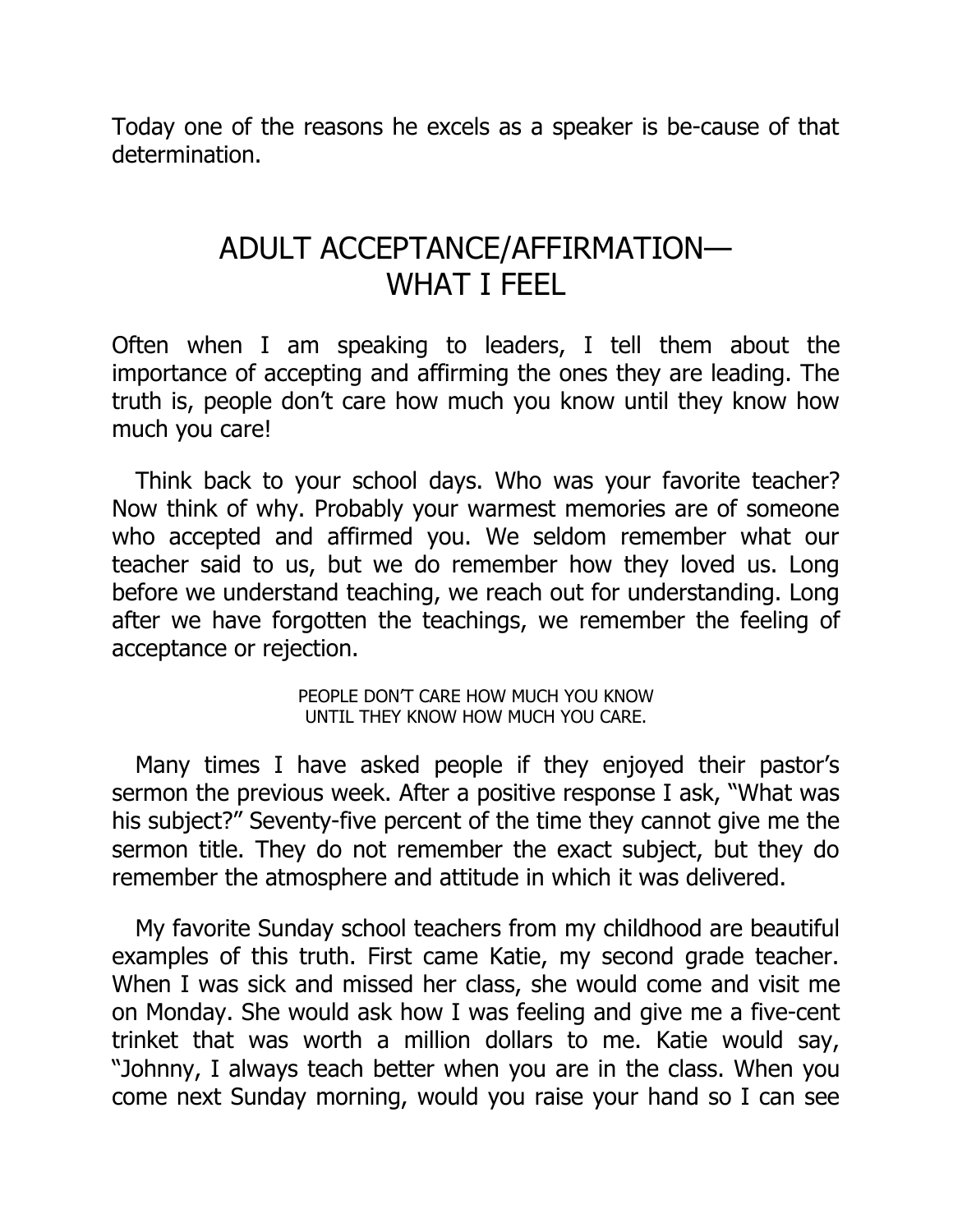you are in attendance? Then I will teach better."

I can still remember raising my hand and watching Katie smile at me from the front of the class. I also remember other kids raising their hands on Sundays when Katie began to teach and her class grew rapidly. That year, the Sunday school superintendent wanted to split the class and start a new one across the hall. He asked for volunteers for the new class and no one raised his hand. Why? No kid wanted to go with a new teacher and miss Katie's continual demonstration of love.

Another teacher I remember is Glen Leatherwood. He taught all the junior high school boys in the church where I grew up. Did you ever teach a group of ten-wiggles-per-minute boys? Usually those teachers go straight from teaching that class to their heavenly reward! But not Glen. He taught junior high boys for another thirty years. The twelve months I spent in his class made a profound impact on my faith and my life's work.

I was also privileged to grow up in a very affirming family. I never questioned my parents' love and acceptance. They continually affirmed their love through actions and words. When our children were growing up, Margaret and I tried to create that same environment for them. I believe that our kids saw or sensed our acceptance and affirmation at least thirty times a day. Today I'd say our grandchildren get almost twice as much. That's not too much! Have you ever been told too many times that you are important, loved, and appreciated? Remember, people don't care how much you know until they know how much you care.

## SELF-IMAGE—HOW I SEE MYSELF

It is impossible to perform consistently in a manner inconsistent with the way we see ourselves. In other words, we usually act in direct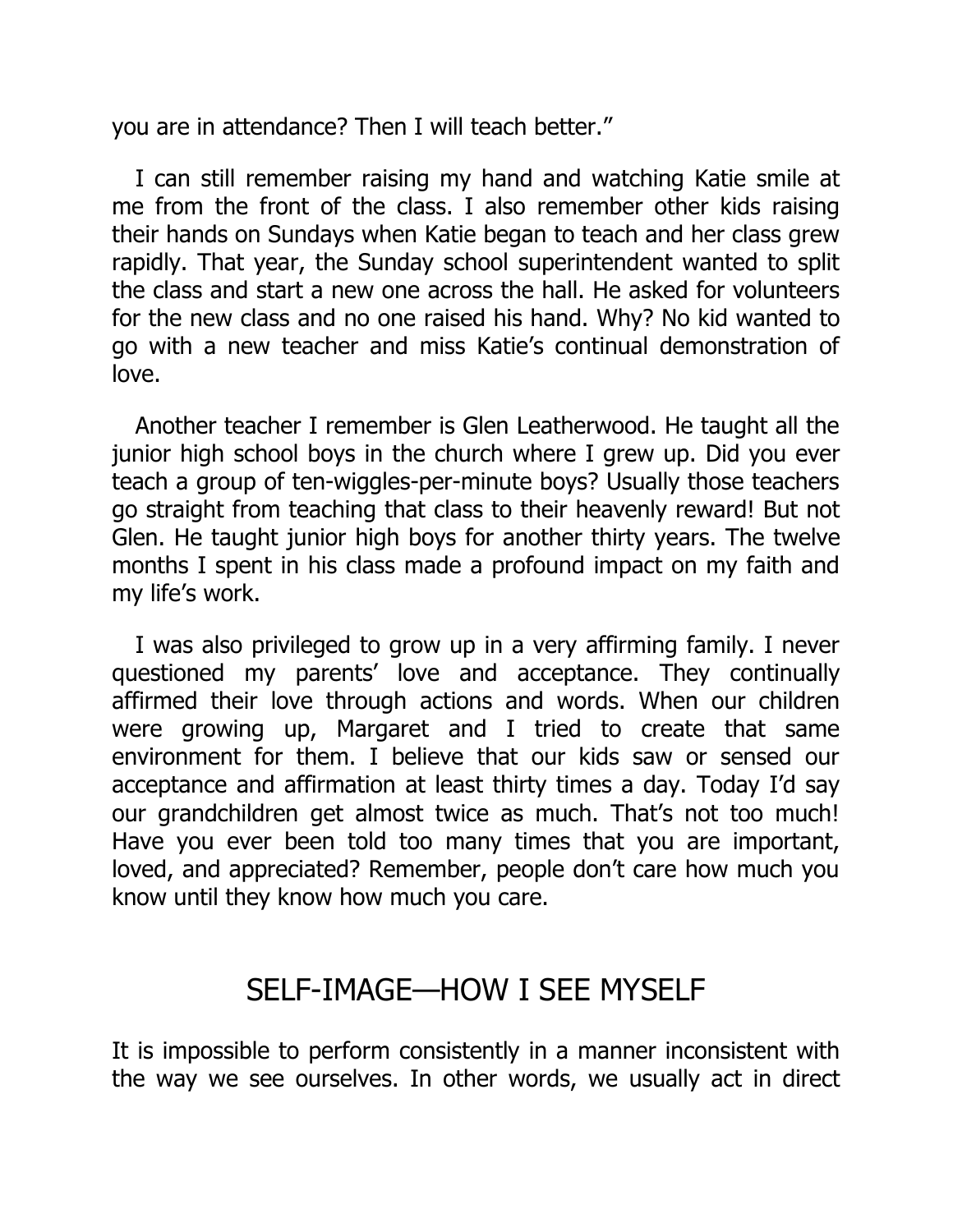response to our self-image. Nothing is more difficult to accomplish than changing outward actions without changing inward feelings.

One of the best ways to improve those inward feelings is to put some "success" under your belt. My daughter Elizabeth has a tendency to be shy and wants to hold back on new experiences. But once she has warmed up to a situation, it's "full steam ahead." When she was in first grade, her school had a candy bar sale. Each child was given thirty candy bars and was challenged to sell every one of them. When I picked up Elizabeth from school she was holding her "challenge" and needed some positive encouragement. It was time for a sales meeting with my new salesgirl.

All the way home I taught her how to sell candy bars. I surrounded each teaching point with a half dozen "You can do it—your smile will win them over—I believe in you" phrases. By the end of our fifteenminute drive, the young lady sitting beside me had become a charming, committed saleslady. Off she went to the neighborhood with little brother Joel eating one of the candy bars and declaring that it was truly the best he had ever devoured.

At the end of the day, all thirty bars had been sold and Elizabeth was feeling great. I will never forget the words she prayed as I tucked her into bed that night: "O God, thanks for the candy sale at school. It's great. O Lord, help make me a winner! Amen."

Elizabeth's prayer reflects the heart's desire of every person. We all want to be winners. Sure enough, Elizabeth came home the next day with another box of candy bars. Now the big test! She'd exhausted the supply of friendly neighbors, and she was thrust into the cruel world of the unknown buyer. Elizabeth admitted fear as we went to a shopping center to sell our wares. Again I offered encouragement, a few more selling tips, more encouragement, the right location, more encouragement. And she did it. The experience amounted to two days of selling, two sold-out performances, two happy people, and one boosted self-image.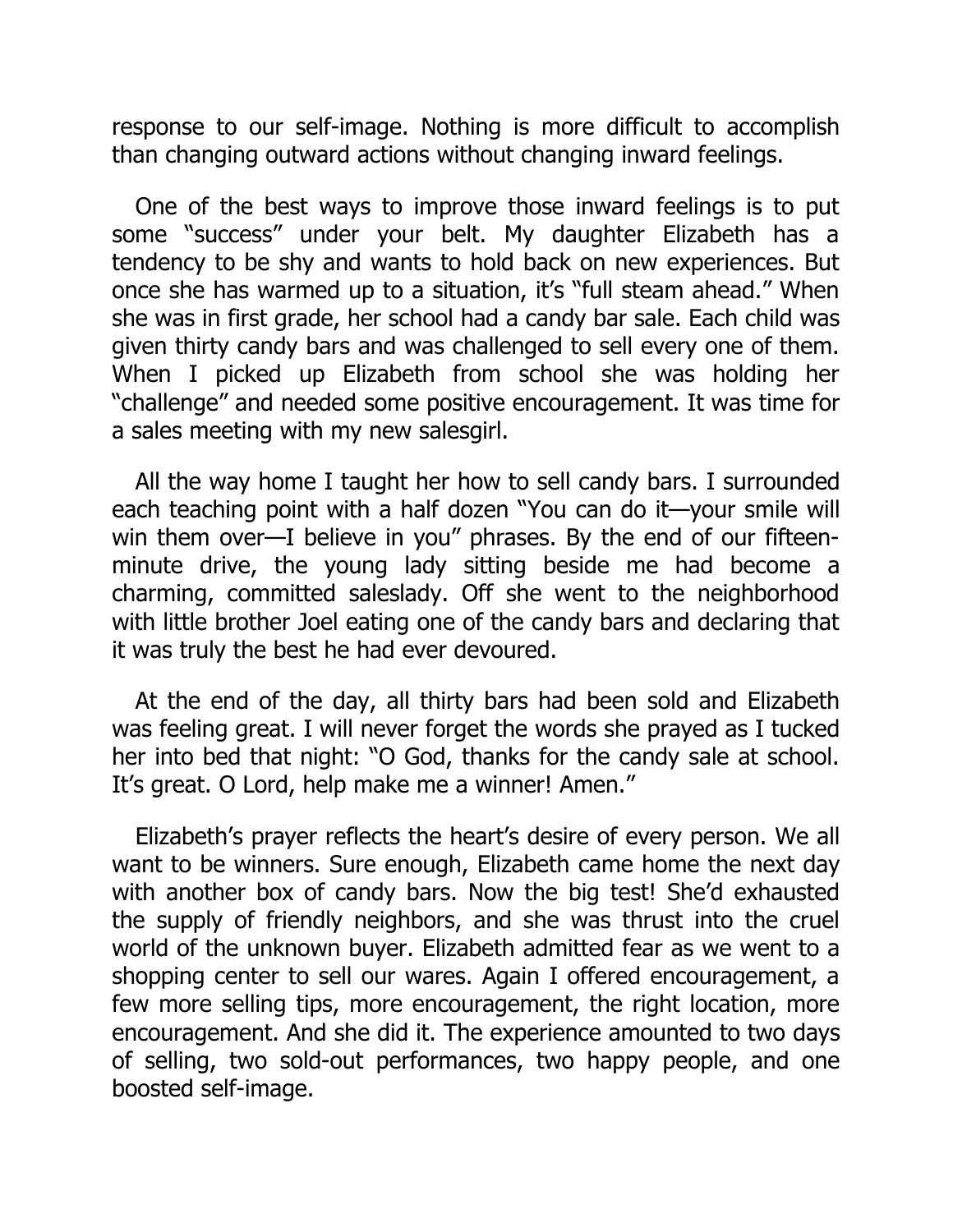How we see ourselves reflects how others see us. If we like ourselves, it increases the odds that others will like us. Self-image sets the parameters for the construction of our attitudes. We act in response to how we see ourselves. We will never go beyond the boundaries that stake out our true feelings about ourselves. Those "new territories" can be explored only when our self-image is strong enough to give us permission to go there.

## EXPOSURE TO NEW EXPERIENCES— OPPORTUNITIES FOR GROWTH

French philosopher François Voltaire likened life to a game of cards. Each player must accept the cards dealt to him. But once those cards are in the hand, he alone decides how to play them to win the game.

We always have a number of opportunities in our hand, and we must decide whether to take a risk and act on them. Nothing in life causes more stress, yet at the same time provides more opportunity for growth, than new experiences.

If you are a parent, you will find it impossible to shield your children from new experiences that might be negative. So it is essential to prepare positive encounters that will build self-image and confidence. Both positive and negative experiences can be used as tools in preparing children for life.

Children need continual reassurance and praise when their new experiences are less than positive. In fact, the worse the experience, the more encouragement they need. But sometimes we become discouraged when they are discouraged. This is a good formula to adopt:

New experiences  $+$  teaching applications x love  $=$  growth.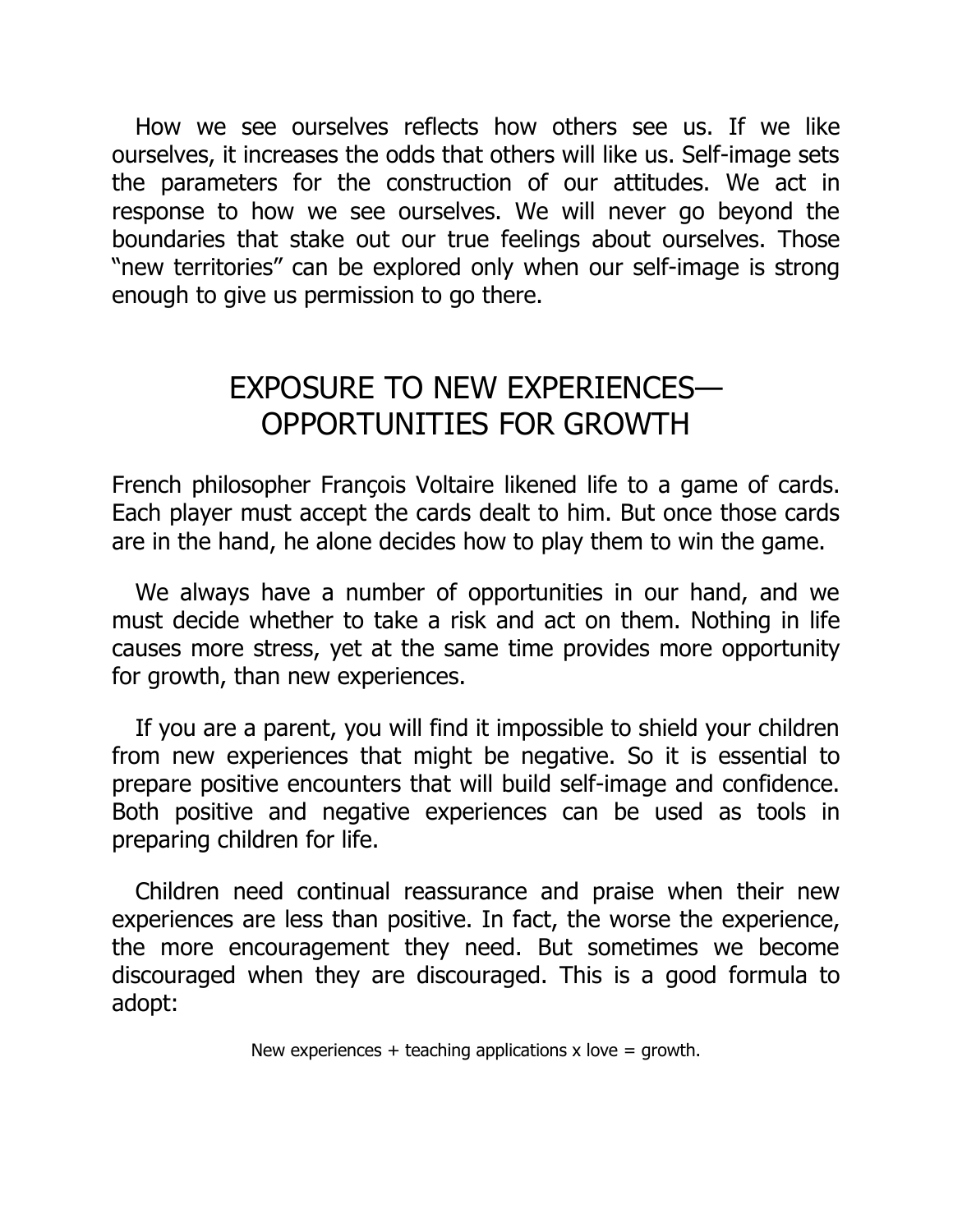### ASSOCIATION WITH PEERS— WHO INFLUENCES ME

What others indicate about their perceptions of us affects how we perceive ourselves. Usually we respond to the expectations of others. This truth becomes evident to parents when their children go to school. No longer can parents control their children's environment.

My parents understood that others could exercise a sizable amount of control over their sons' behavior, so they were determined to watch and control our peer relationships as much as possible. Their strategy: Provide a climate in the Maxwell home that was appealing to their two boys' friends. This meant sacrificing their finances and time. They provided us with a shuffleboard game, Ping-Pong table, pool table, pinball machine, chemistry set, basketball court, and all the sports equipment imaginable. We also had a mother who was spectator, referee, counselor, arbitrator, and fan.

And the kids came, often twenty to twenty-five at a time. All sizes, shapes, and colors. Everyone had fun and my parents observed our friends. Sometimes, after the gang had gone, my parents would ask about one of our friends. They would openly discuss his language or attitudes and encourage us not to act or think that way. I realize now that most of my major decisions as a young boy were influenced by my parents' teaching and observation of my associations.

Casey Stengel, who was a successful manager of the New York Yankees baseball team, understood the power of associations on a ballplayer's attitude. He gave Billy Martin some advice when he was a rookie manager. Martin recalled, "Casey said there would be fifteen players on your team who will run through a wall for you, five who will hate you, and five who are undecided. When you make out your rooming list, always room your losers together. Never room a good guy with a loser. Those losers who stay together will blame the manager for everything, but it won't spread if you keep them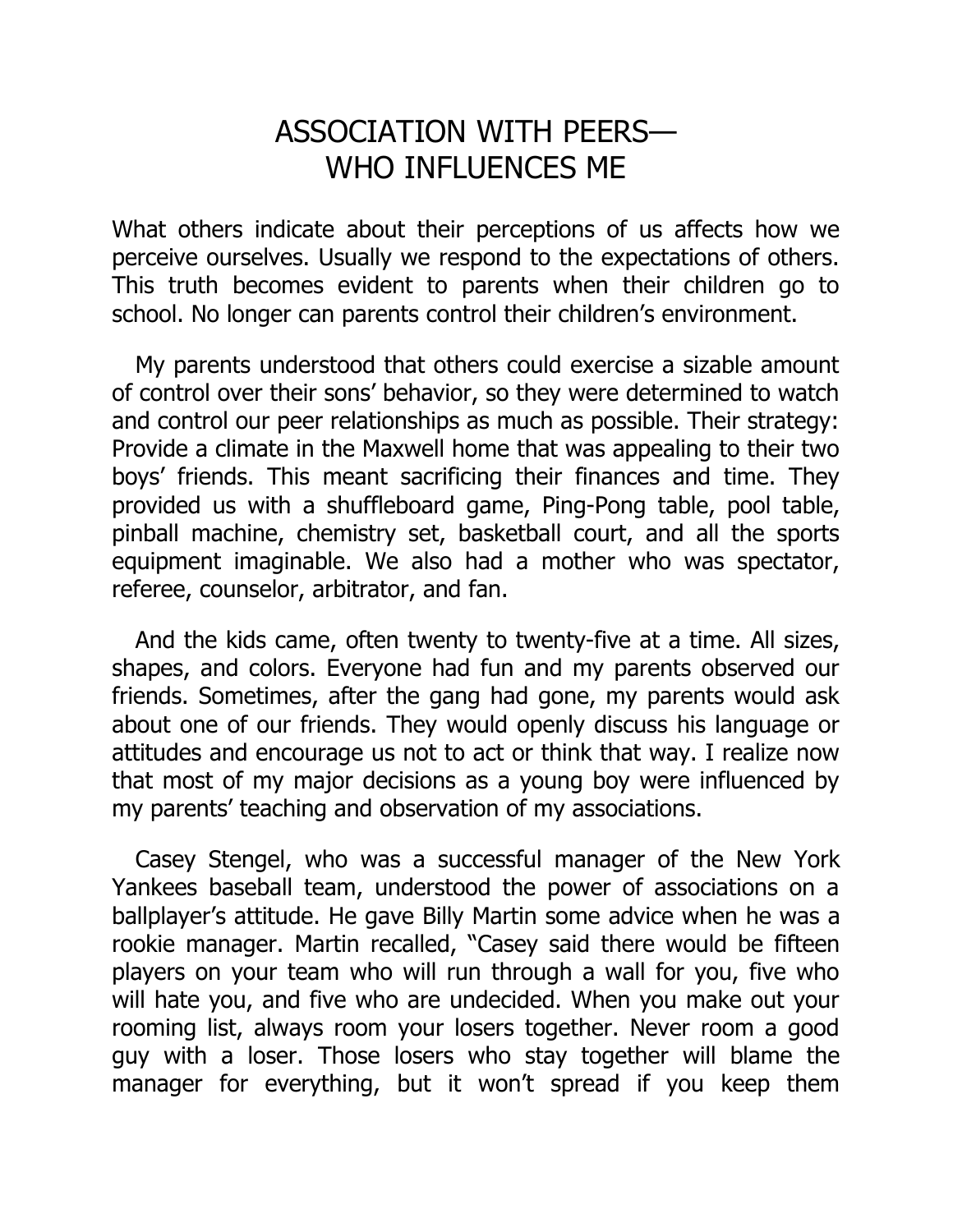isolated."

Charles "Tremendous" Jones, author of Life Is Tremendous, says, "What you will become in five years will be determined by what you read and who you associate with." That's good for all of us to remember.

# PHYSICAL APPEARANCE— HOW WE LOOK TO OTHERS

Our looks play an important part in the construction of our attitude. Incredible pressure is placed upon people to possess the "in look," which seems to be the standard of acceptance. The next time you're watching television, notice how much the commercials emphasize looks. Notice the percentage of ads dealing with clothing, diet, exercise, and overall physical attractiveness. Hollywood says, "Blandness is out and beauty is in." This influences our perception of our worth.

What can make it even more difficult is the realization that others also judge our worth by our appearance. Recently, I read a business article that stated, "Our physical attractiveness helps determine our income." For example, the research reported in that article showed the discrepancies between the salaries of men 6'2" and 5'10". The taller men consistently received higher salaries. Like it or not, physical appearance (and one's perception of it) impacts a person's attitude.

# MARRIAGE, FAMILY, AND JOB— OUR SECURITY AND STATUS

New influences begin to affect our attitude as we approach our midtwenties. It is during this time that most people start a career. They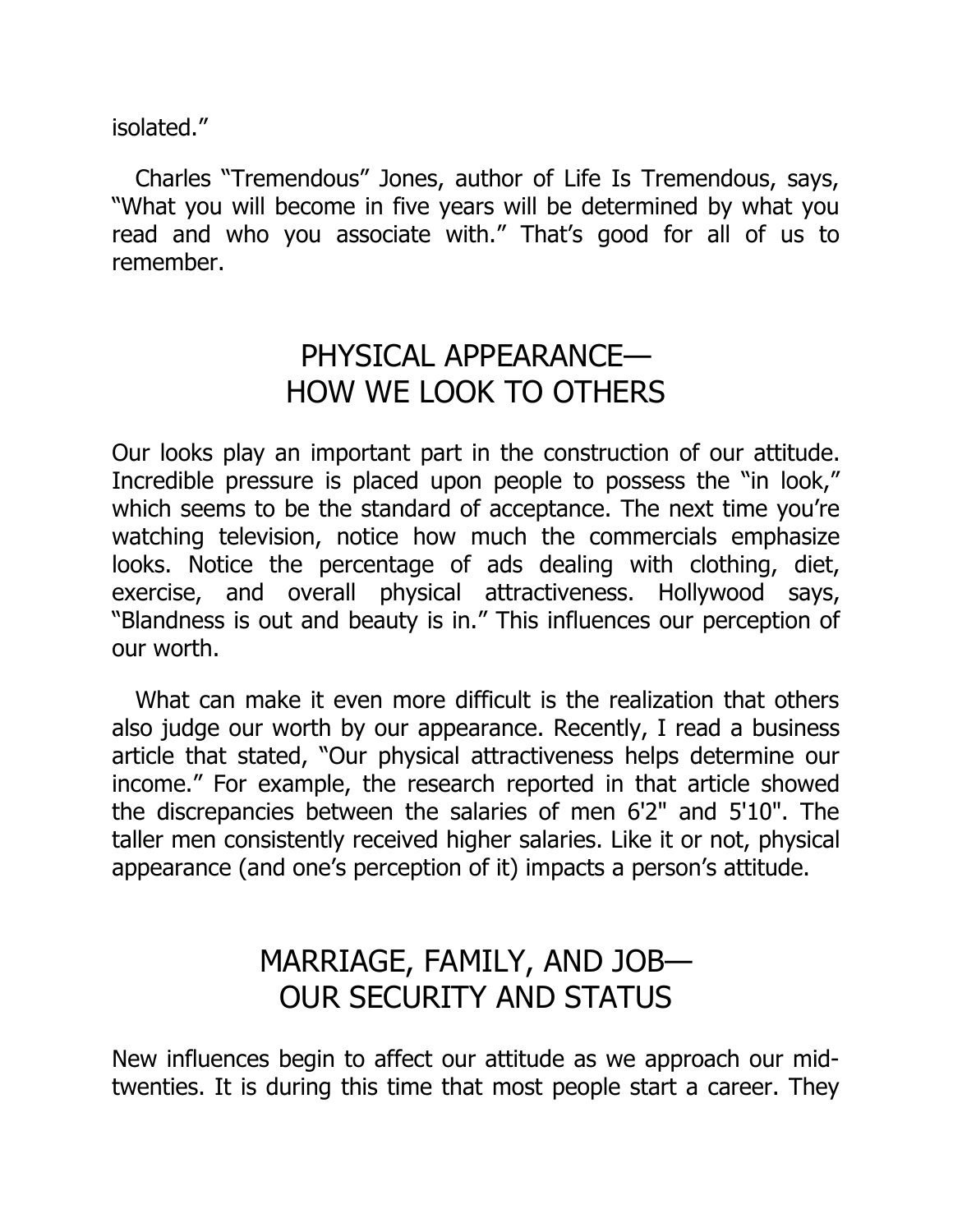also often get married. That means another person influences our perspective.

When I speak on attitudes, I always emphasize the need to surround ourselves with positive people. One of the saddest comments that I often receive comes from someone who tells me their marriage partner is negative and doesn't want to change. To a certain extent, when the negative mate does not want to change, the positive one is imprisoned by negativism. In such situations I advise the couple to remember their spouse as the person they loved in their courtship days. Their marriage will improve if each other's weaknesses are not emphasized. But many end up in divorce court because the strengths are ignored. The partners go from expecting the best to expecting the worst, from building on strengths to focusing on weaknesses.

All of the factors I've mentioned go into the "mix" of attitude. They have impacted who you are and those whom you lead. But remember this: Whether you are eleven, forty-two, or sixty-five, your attitude toward life is still under construction. It's never too late for a person to change his attitude. And that's the subject of the next chapter.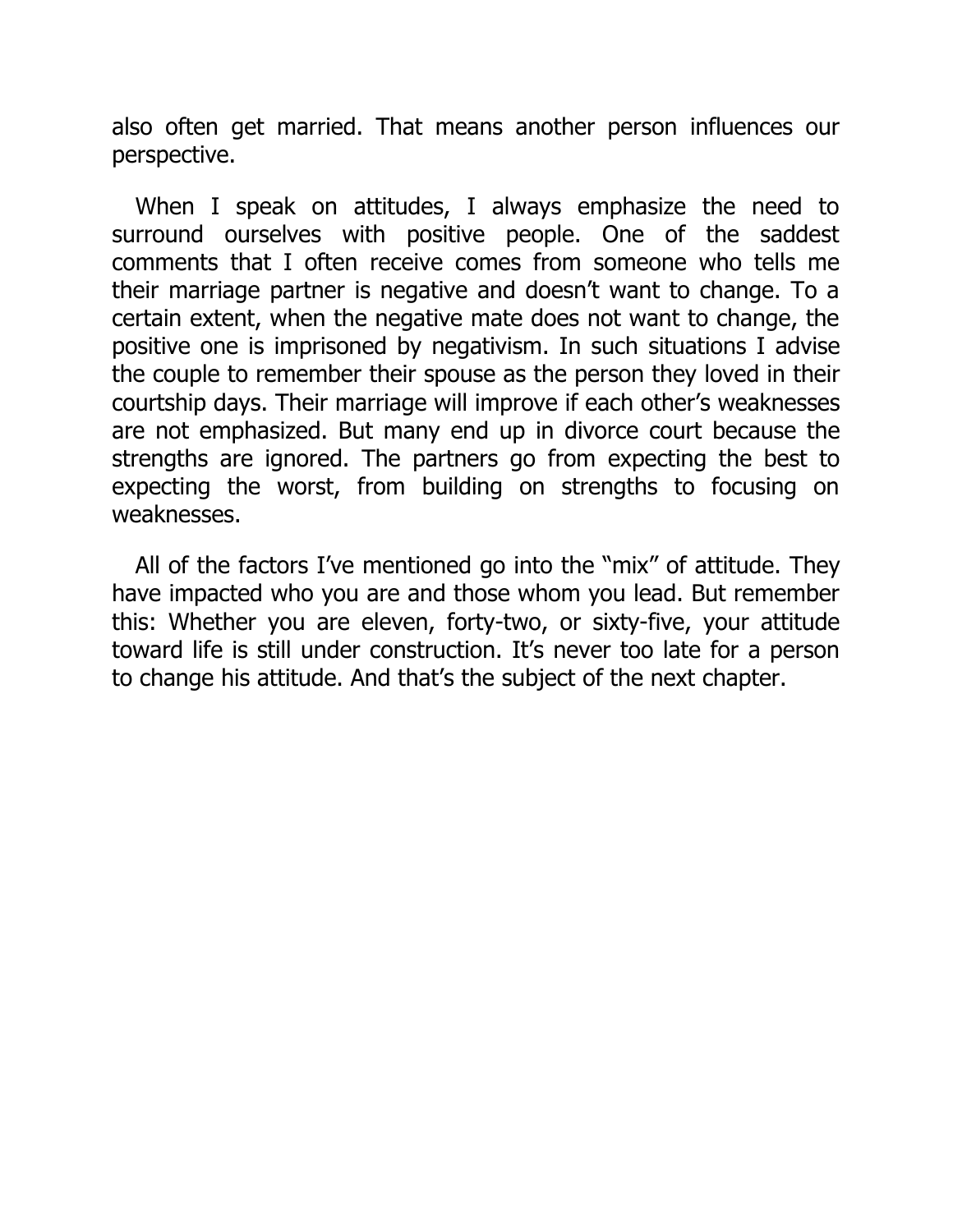**[4](#page-3-0)**

### **CAN AN ATTITUDE BE [CHANGED?](#page-3-0)**

The key to having a good attitude is the willingness to change.

**W**e are either the masters or the victims of our attitudes. It is a matter of personal choice. Who we are today is the result of choices we made yesterday. Tomorrow we will become what we choose today. To change means to choose to change.

I'm told that in northern Canada there are just two sea-sons: winter and July. When the back roads begin to thaw, they become muddy. Vehicles going into the backwoods country leave deep ruts that become frozen when cold weather returns. For those entering remote areas during the winter months, there are signs that read, "Driver, please choose carefully which rut you drive in, because you'll be in it for the next twenty miles."

Some people seem to feel stuck in their current attitudes, like a car in a twenty-mile rut. However, attitude is not permanent. If you're not happy with yours, know that you can change it. If someone you lead has a bad attitude, then you can help them to change—but only if they truly want to change. Anyone can become the kind of positive person for whom life is a joy and every day is filled with potential if they genuinely desire to.

If you want to have a great attitude, then make the following choices: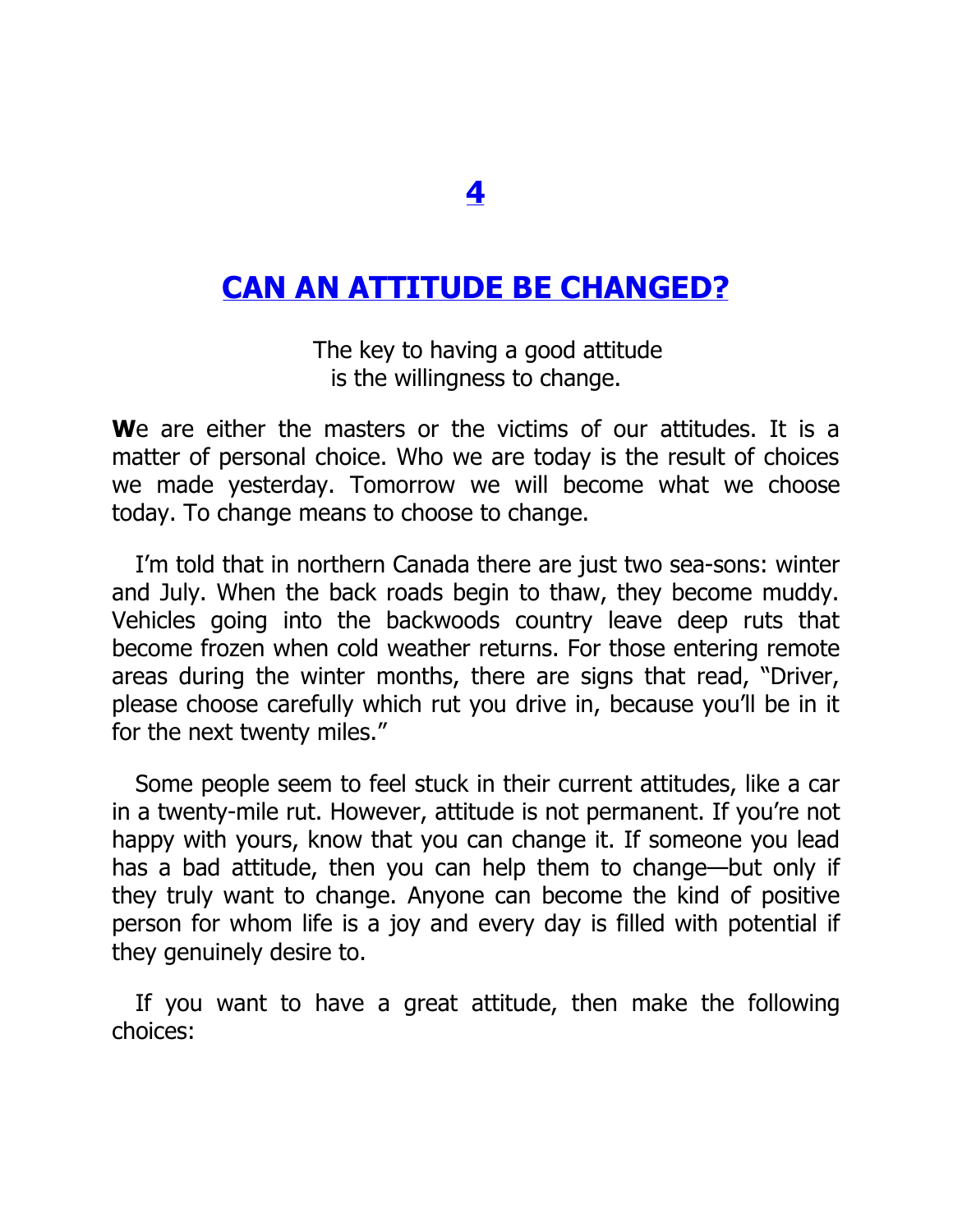### CHOICE #1: EVALUATE YOUR PRESENT ATTITUDE

The process begins with knowing where you're starting from. Evaluating your present attitude will take some time. If possible, try to separate yourself from your attitude. The goal of this exercise is not to see the "bad you" but a "bad attitude" that keeps you from being a more fulfilled person. You can make key changes only when you identify the problem.

When he sees a logjam, the professional logger climbs a tall tree and locates a key log, blows that log free, and lets the stream do the rest. An amateur would start at the edge of the jam and move all the logs, eventually moving the key log. Obviously, both methods will get the logs moving, but the professional does his work more quickly and effectively.

To find the key "logs" in your attitude, use the following evaluation process (and write your answers in a journal or someplace where you can later refer back to them):

Identify Problem Feelings: What attitudes make you feel the most negative about yourself ? Usually feelings can be sensed before the problem is clarified.

Identify Problem Behavior: What attitudes cause you the most problems when dealing with others?

Identify Problem Thinking: We are the sum of our thoughts. "As a man thinks within himself, so he is."<sup>[1](#page-79-0)</sup>What thoughts consistently control your mind? Although this is the beginning step in correcting attitude problems, these are not as easy to identify as the first two.

Clarify Truth: In order to know how to change, you need to examine your feelings in light of truth. If you are a person of faith, then use the Scriptures. What do they tell you about how your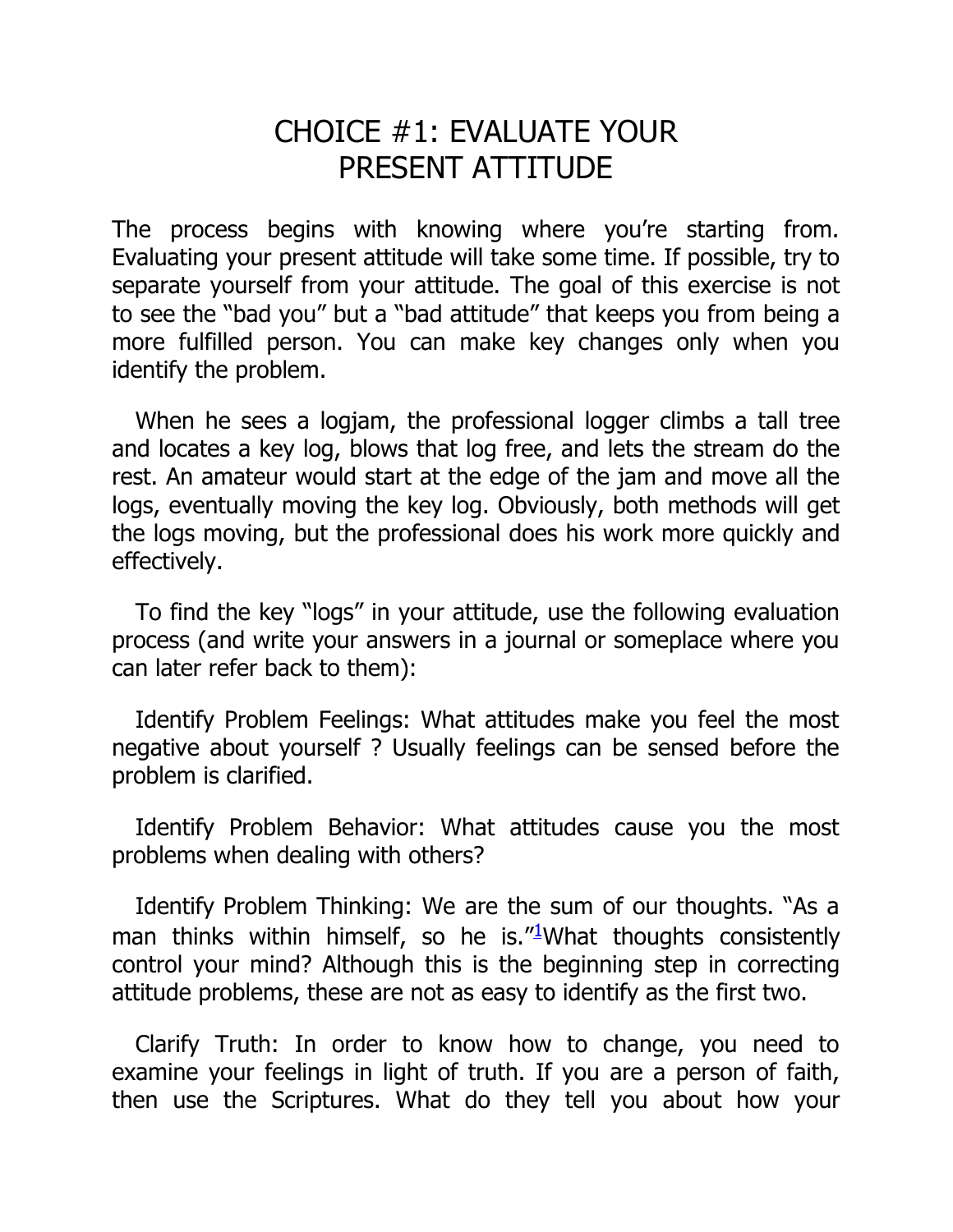attitude should be?

Secure Commitment: At this stage, "What must I do to change?" turns into "I must change." Remember, the choice to change is the one decision that must be made, and only you can make it.

Plan and Carry Out Your Choice: Act on your decision immediately and repeatedly.

## CHOICE #2: REALIZE THAT FAITH IS STRONGER THAN FEAR

The only thing that will guarantee the success of a difficult or doubtful undertaking is faith from the beginning that you can do it. Philosopher William James said, "The greatest discovery of my generation is that people can alter their lives by altering their attitudes of mind." Change depends on your frame of mind. Believe that you can change. Ask your friends and colleagues to encourage you at every opportunity. And if you are a person of faith, ask for God's help. He knows your problems, and He is willing and able to help you overcome them.

## CHOICE #3: WRITE A STATEMENT OF PURPOSE

When I was a boy, my father decided to build a basketball court for my brother and me. He made a cement driveway, put a backboard on the garage and was just getting ready to put up the basket when he was called away on an emergency. He promised to put up the hoop as soon as he returned. No problem, I thought. I have a brand-new Spalding ball and a new cement driveway on which to dribble it. For a few minutes I bounced the ball on the cement. Soon that became boring, so I took the ball and threw it up against the backboard once. I let the ball run off the court and didn't pick it up again until Dad returned to put up the rim. Why? It's no fun playing basketball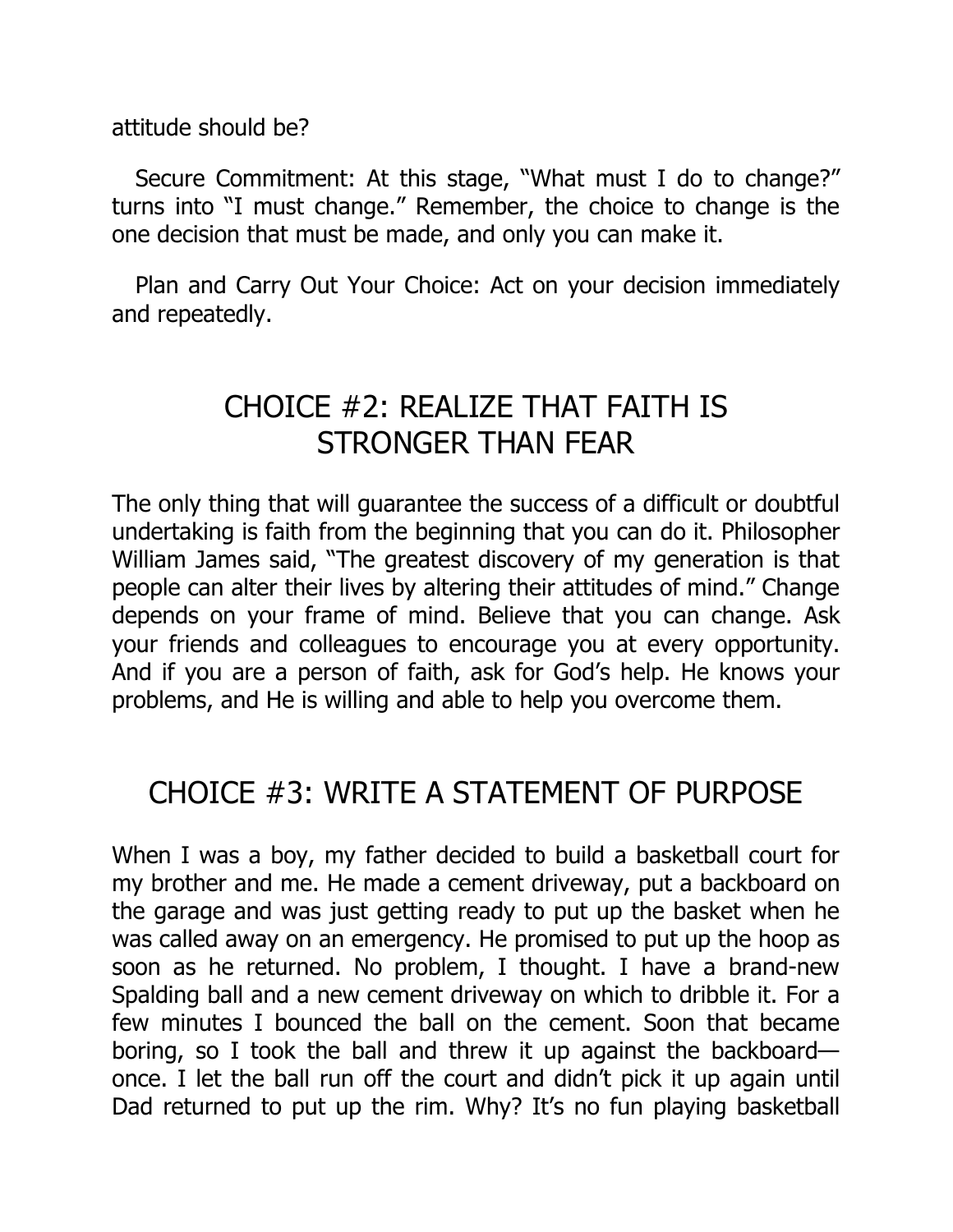without a goal. The joy is in having something to aim for.

In order to have fun and direction in changing your attitude, you must establish a clearly stated goal. This goal should be as specific as possible, written out and signed, with a time frame attached to it. The purpose statement should be placed in a visible spot where you see it several times a day to give you reinforcement.

You will attain this goal if each day you do three things:

### **1. WRITE SPECIFICALLY WHAT YOU DESIRE TO ACCOMPLISH EACH DAY.**

The biblical story of David's encounter with Goliath is a fine illustration of faith and how it may overcome insurmountable odds with seemingly inadequate resources. But one thing perplexed me when I first began to study David's life. Why did he pick five stones for his sling on his way to encounter Goliath? The longer I pondered, the more perplexed I became. Why five stones? There was only one giant. Choosing five stones seemed to be a flaw in his faith. Did he think he was going to miss and that he would have four more chances? Some time later I was reading in 2 Samuel, and I got the answer. Goliath had four sons, so that means there were five giants. In David's reckoning, there was one stone per giant! Now that is what I mean about being specific in our faith.

What are the giants you must slay to make your attitude what it needs to be? What resources will you need? Don't be overcome with frustration when you see the problems. Take one giant at a time. Military strategists teach their armies to fight one front at a time. Settle which attitude you want to tackle at this time. Write it down. As you successfully begin to win battles, write them down. And spend time reading about past victories because it will encourage you.

### **2. VERBALIZE TO AN ENCOURAGING FRIEND WHAT YOU**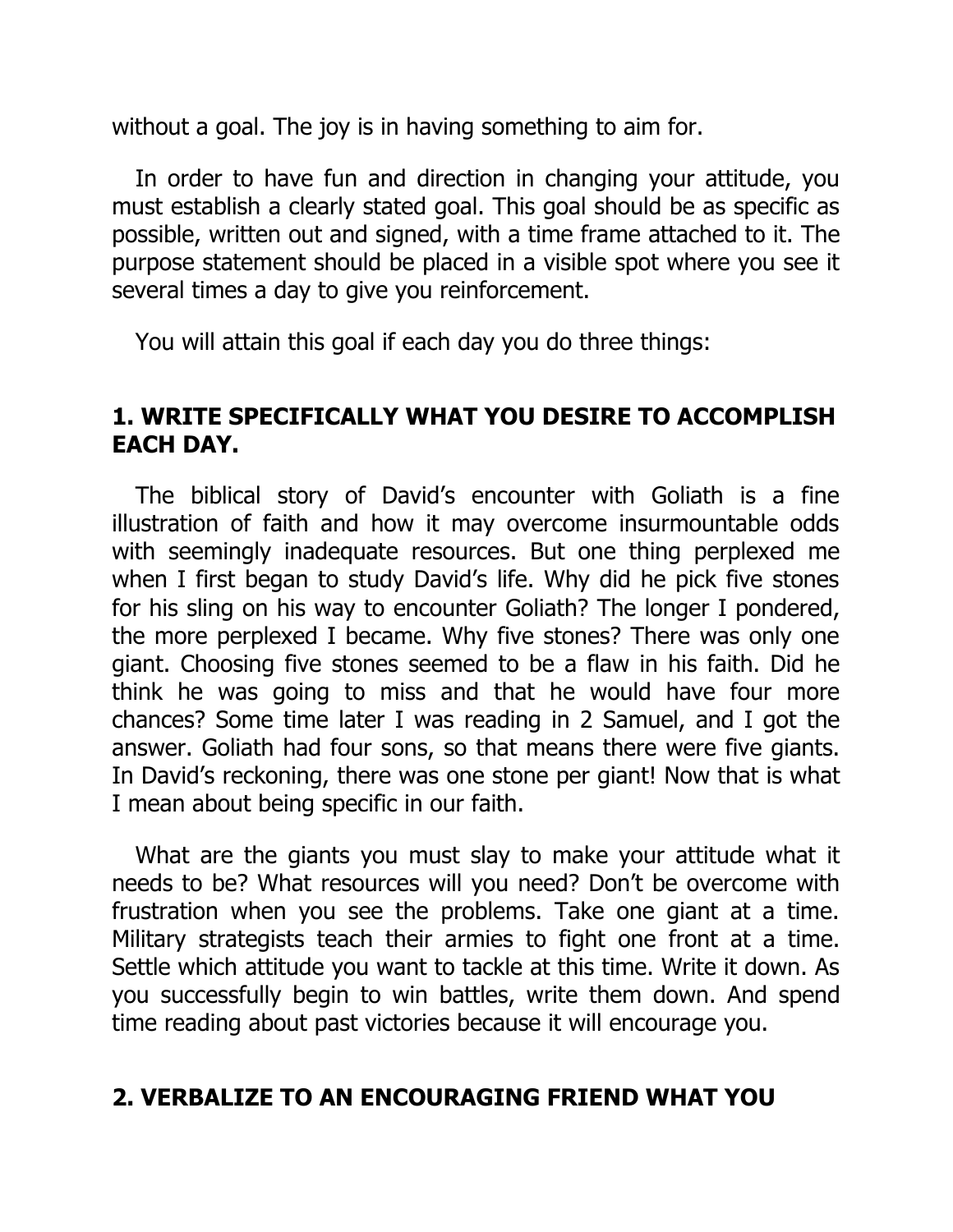### **WANT TO ACCOMPLISH EACH DAY.**

Belief is inward conviction; faith is outward action. You will receive both encouragement and accountability by verbalizing your intentions. One of the ways people resolve a conflict is to verbalize it to themselves or someone else. This practice is also vital in reaching your desired attitudes.

I know successful salesmen who repeat this phrase out loud fifty times each morning and fifty times each evening: "I can do it." Continually saying positive statements helps them believe in themselves and causes them to act on that belief. Start this process by changing your vocabulary. Here are some suggestions:

| <b>ELIMINATE THESE</b>                            | MAKE THESE WORDS A          |
|---------------------------------------------------|-----------------------------|
| <b>WORDS COMPLETELY</b>                           | PART OF YOUR VOCABULARY     |
| 1. I can $t$                                      | 1. I can                    |
| 2. If                                             | 2. I will                   |
| 3.Doubt                                           | 3. Expect the best          |
| 4. I don 't think                                 | l4. I know                  |
| 5.I don 't have the time  5. I will make the time |                             |
| 6. Maybe                                          | 6. Positively               |
| 7. I 'm afraid of                                 | 7. I am confident           |
| 8. I don 't believe                               | 8. I do believe             |
| 9. (minimize) I                                   | 9. (promote) You            |
| 10. It 's impossible                              | 10. All things are possible |

### **3. TAKE ACTION ON YOUR GOAL EACH DAY.**

The difference between a wise man and a foolish one is his response to what he already knows: A wise man follows up on what he hears while a foolish man knows but does not act. To change, you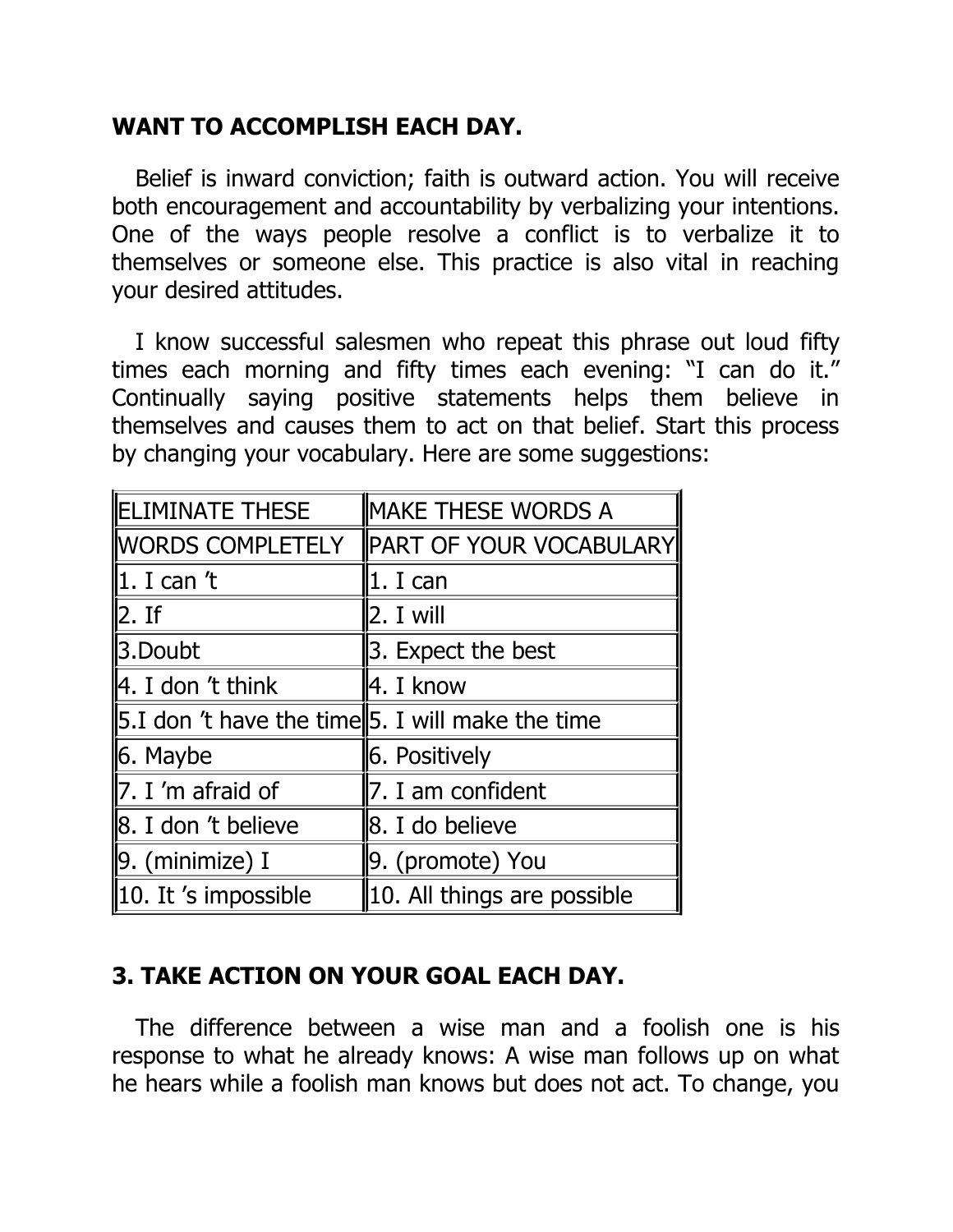must take action. And while you're at it, do something positive for someone else too. Nothing improves a person's outlook like unselfish service to someone with a greater need than their own.

## CHOICE #4: HAVE THE DESIRE TO CHANGE

No choice will determine the success of your attitude change more than desiring to change. When all else fails, desire alone can keep you heading in the right direction. Many people have climbed over insurmountable obstacles to make themselves better when they realized that change is possible if they want it badly enough. Let me illustrate.

While hopping about one day, a frog happened to slip into a very large pothole along a country road. All of his attempts at jumping out were in vain. Soon a rabbit came upon the frog trapped in the hole and offered to help him out. He, too, failed. After various animals from the forest made three or four gallant attempts to help the poor frog out, they finally gave up. "We'll go back and get you some food," they said. "It looks like you're going to be here a while." However, not long after they took off to get food, they heard the frog hopping along after them. They couldn't believe it! "We thought you couldn't get out!" they exclaimed. "Oh, I couldn't," replied the frog. "But you see, there was a big truck coming right at me, and I had to."

> FALL IN LOVE WITH THE CHALLENGE OF CHANGE AND WATCH THE DESIRE TO CHANGE GROW.

It is when we "have to get out of the potholes of life" that we change. As long as we have acceptable options, we will not change. The truth is that most people are more comfortable with old problems than new solutions. They respond to their needs for a turnaround in life like the Duke of Cambridge, who once said, "Any change, at any time, for any reason, is to be deplored." People who believe that nothing should ever be done for the first time never see anything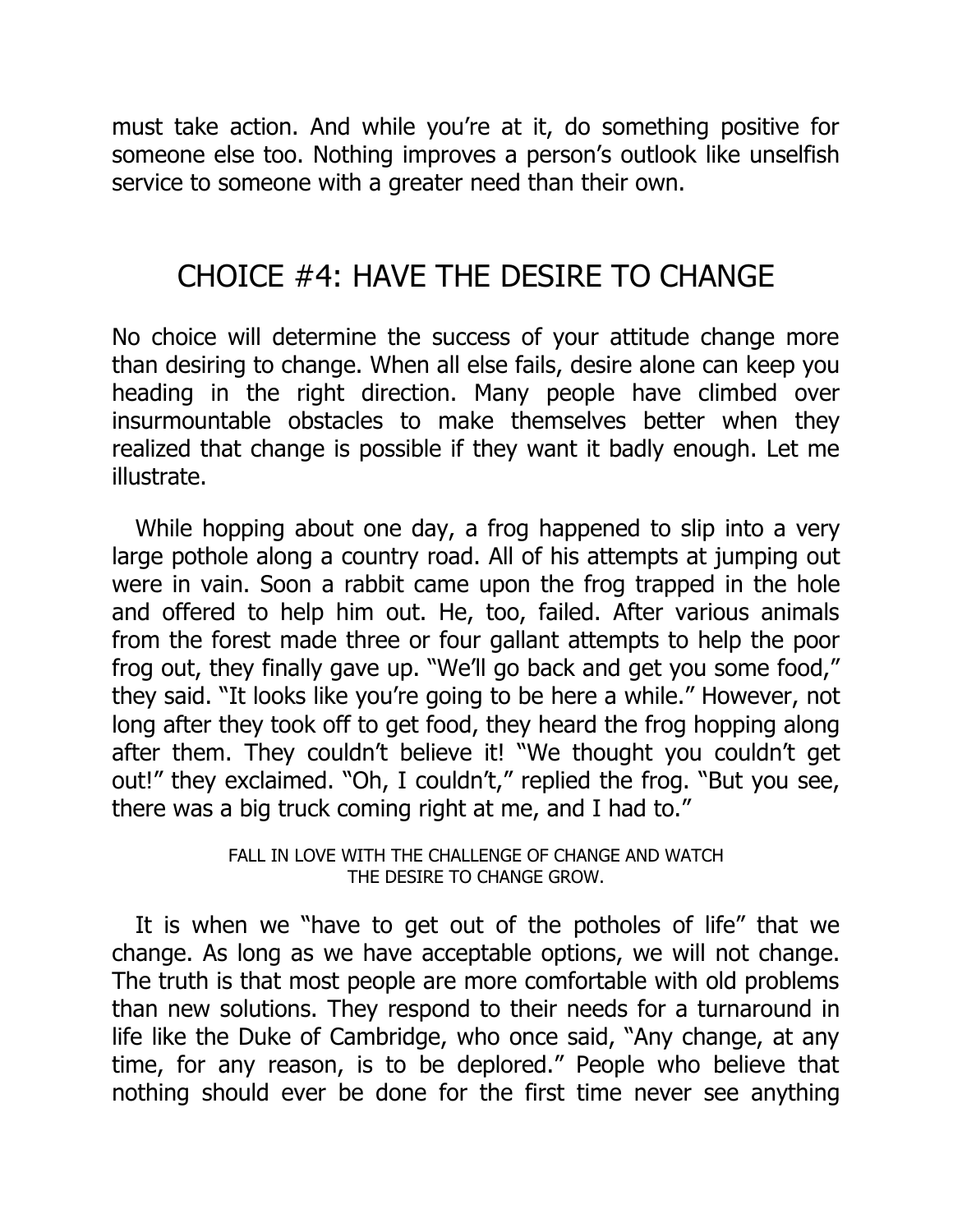done.

People can change, and that is the greatest motivation of all. Nothing sparks the fires of desire more than the sudden realization that you do not have to stay the same. Fall in love with the challenge of change and watch the desire to change grow. That's what happened to Aleida Huissen, seventy-eight, of Rotterdam, Netherlands. She had been a smoker for fifty years, and for fifty years she tried to give up the habit. But she was unsuccessful. Then Leo Jensen, seventy-nine, proposed marriage and refused to go through with the wedding until Aleida gave up smoking. Aleida says, "Willpower never was enough to get me off the habit. Love did it."

My life is dedicated to helping others reach their potential. I suggest that you follow the advice of Mark Twain, who said, "Take your mind out every now and then and dance on it. It is getting all caked up." It was his way of saying, "Get out of that rut." Too many times we settle into a set way of thinking and accept limitations that need not be placed upon us. Embrace change, and it will change you.

## CHOICE #5: LIVE ONE DAY AT A TIME

Any person can fight the battle for just one day. It is only when you and I add the burdens of those two awful eternities, yesterday and tomorrow, that we tremble. It is not the experiences of today that drive people to distraction; it is the remorse or bitterness for something that happened yesterday and the dread of what tomorrow may bring. Let us therefore live but one day at a time—today!

## CHOICE #6: CHANGE YOUR THOUGHT PATTERNS

That which holds our attention determines our actions. We are where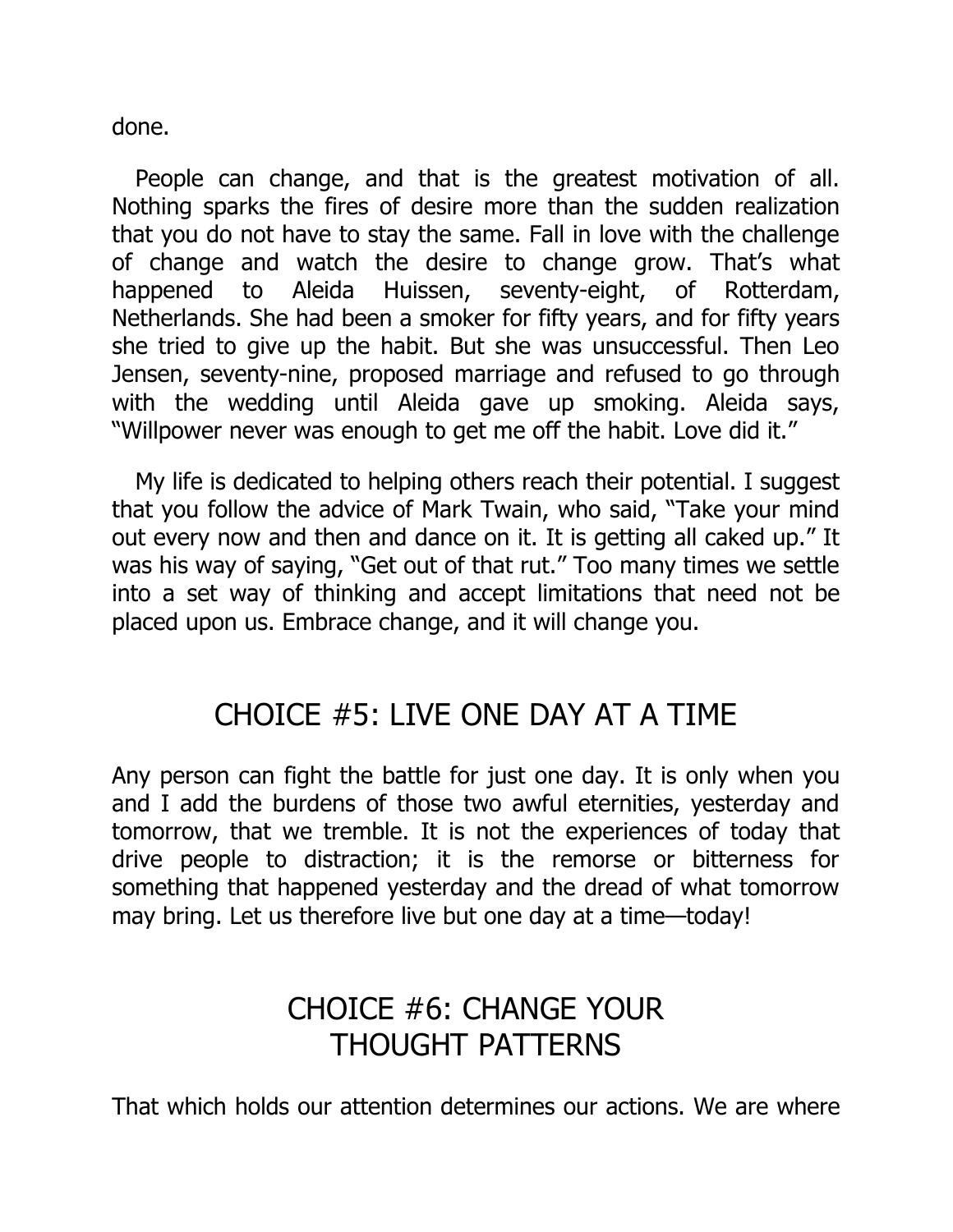we are and what we are because of the dominating thoughts that occupy our minds. Take a look at this syllogism. It emphasizes the power of our thought life:

Major premise: We can control our thoughts.

Minor premise: Our feelings come from our thoughts.

Conclusion: We can control our feelings by learning to change how we think.

It is that simple. Our feelings come from our thoughts. Therefore, we can change them by changing our thought patterns.

Our thought life, not our circumstances, determines our happiness. Often I see people who are convinced that they will be happy when they attain a certain goal. When they reach the goal, many times they do not find the fulfillment they anticipated. The secret to staying on an even keel? Fill your mind with good thoughts. The apostle Paul advised, "Whatever things are true, whatever things are noble . . . whatever things are of good report, if there is any virtue and if there is anything praiseworthy—meditate on these things."<sup>[2](#page-79-1)</sup>He understood that the things that hold our attention determine our action.

## CHOICE #7: DEVELOP GOOD HABITS

An attitude is nothing more than a habit of thought. The process for developing habits—good or bad—is the same. It is as easy to form the habit of succeeding as it is to succumb to the habit of failure.

Habits aren't instincts; they're acquired actions or reactions. They don't just happen; they are caused. Once the original cause of a habit is determined, it is within your power to accept or reject it. Most people allow their habits to control them. When those habits are hurtful, they negatively impact their attitudes.

The following steps will assist you in changing bad habits into good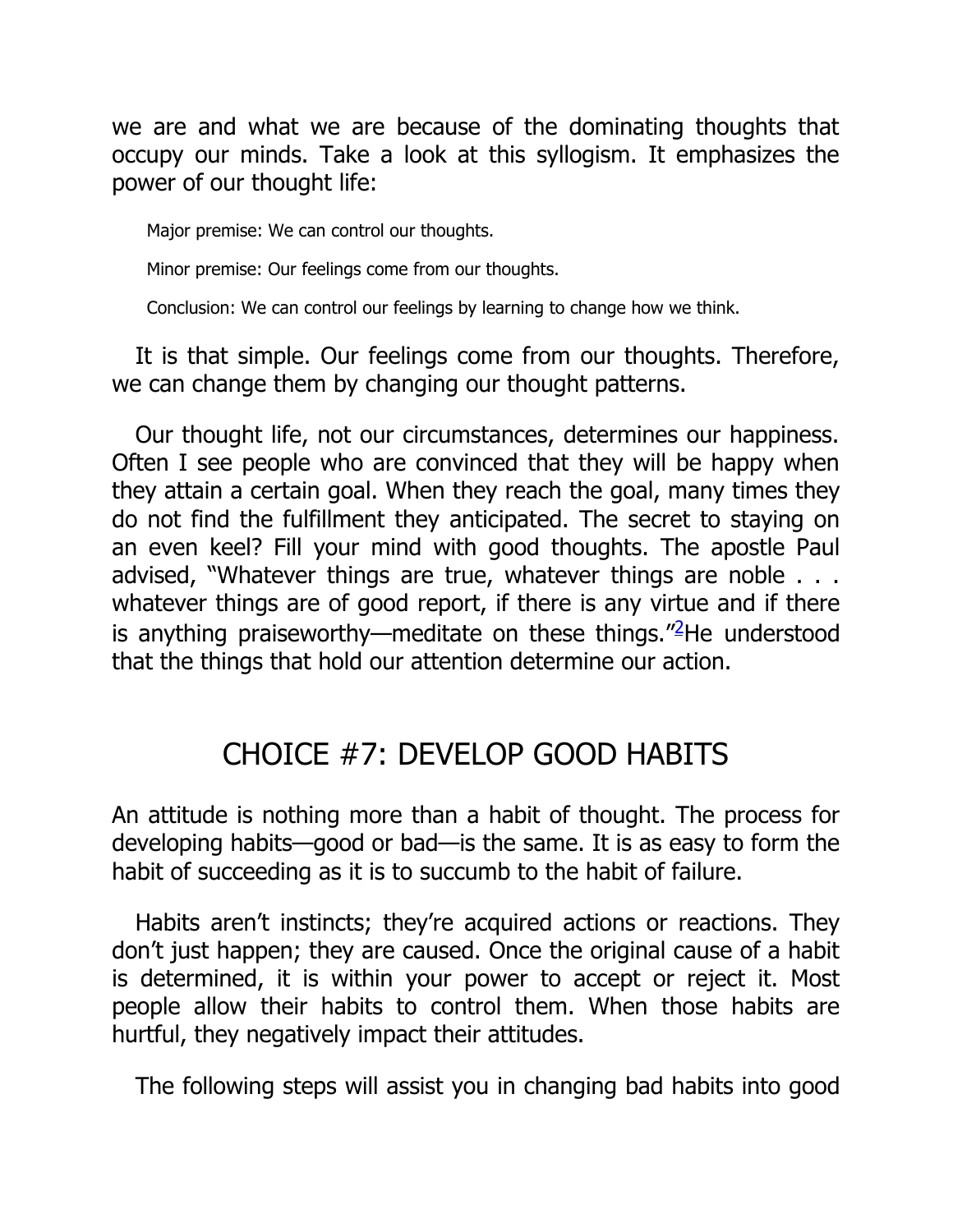#### ones:

Step #1: List your bad habits.

Step #2: What was the original cause?

Step #3: What are the supporting causes?

Step #4: Determine a positive habit to replace the bad one.

Step #5: Think about the good habit, its benefits and results.

Step #6: Take action to develop this habit.

Step #7: Daily act upon this habit for reinforcement.

Step #8: Reward yourself by noting one of the benefits from your good habit.

## CHOICE #8—CONTINUALLY CHOOSE TO HAVE A RIGHT ATTITUDE

Once you make the choice to possess a good attitude, the work has only just begun. After that comes a life of continually deciding to grow and maintaining the right outlook. Attitudes have a tendency to revert back to their original patterns if they are not carefully guarded and cultivated.

As you work to improve your attitude or to help the attitude of someone you lead, recognize that there are three stages of change where a person must deliberately choose the right attitude:

Early Stage: The first few days are always the most difficult. Old habits are hard to break. You must continually be on guard mentally to take the right action.

Middle Stage: The moment good habits begin to take root, options open that bring on new challenges. During this stage, new habits will form that can be good or bad. The good news is that the more right choices and habits you develop, the more likely other good habits will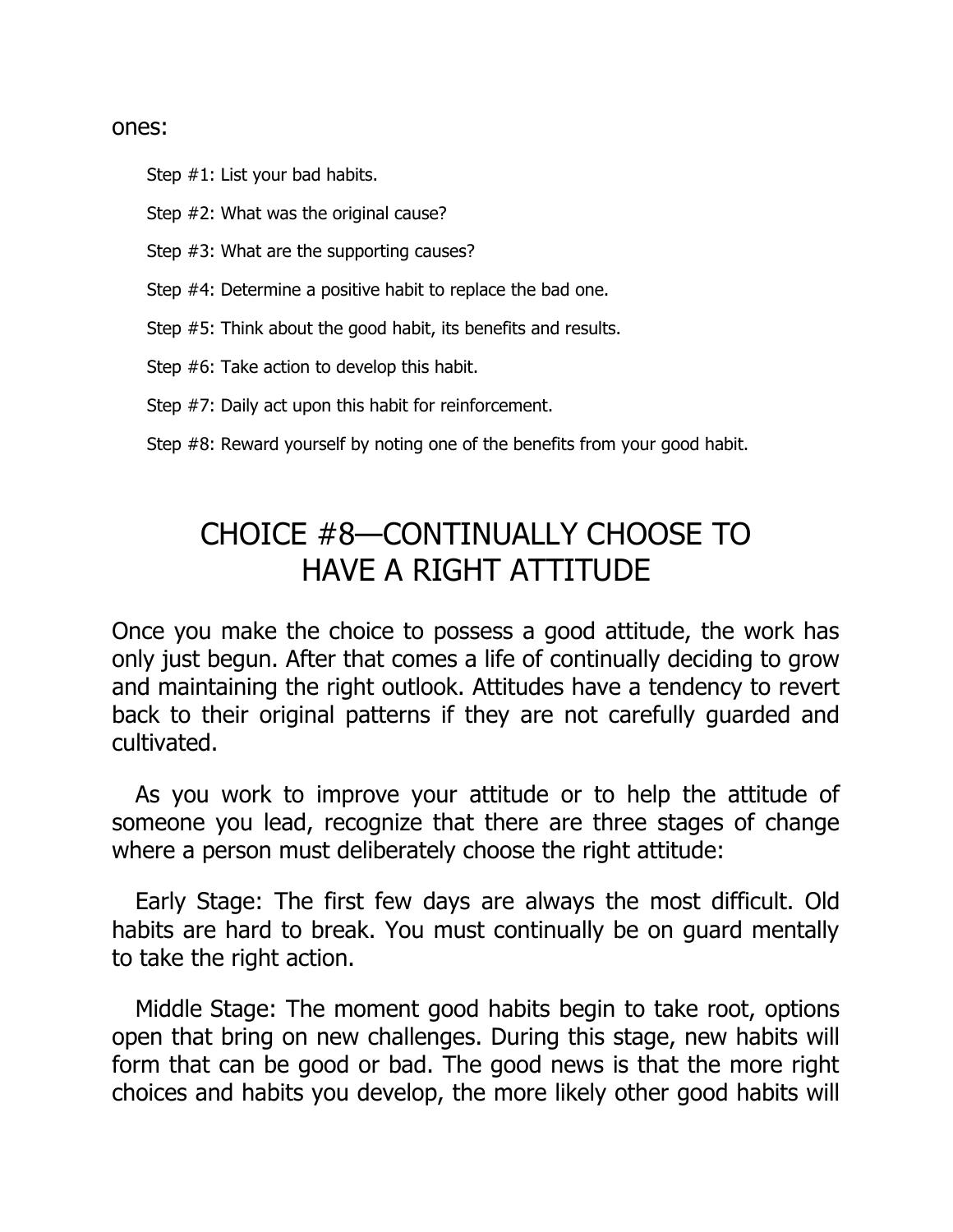be formed.

Later Stage: In the later stage, complacency is the enemy. We all know someone (perhaps us) who lost weight only to fall back into old eating habits and gain it back. Don't let down your guard until the change is complete. And even then, be vigilant and make sure you don't fall into old negative habits.

You are the only one who can determine what you will think and how you will act. And that means you can make your attitude what you want it to be. But even if you succeed and become a positive person, that won't shield you from negative experiences. How does a positive person deal with obstacles and remain upbeat? To find the answer to that question, read the next chapter.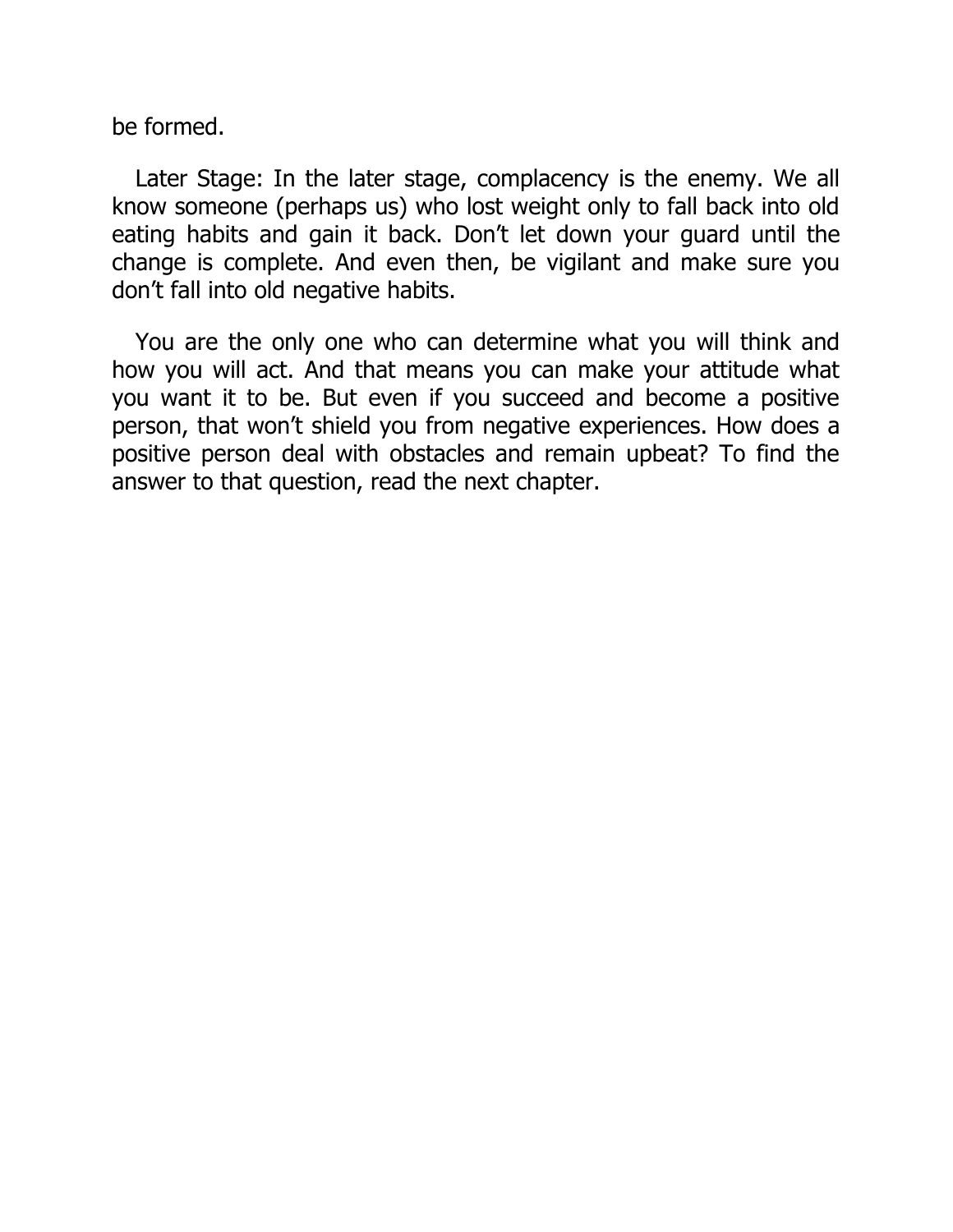### **[5](#page-3-1)**

## **CAN [OBSTACLES](#page-3-1) ACTUALLY ENHANCE AN ATTITUDE?**

The greatest battle you wage against failure occurs on the inside, not the outside.

**W**orking artists David Bayles and Ted Orland tell a story about an art teacher who did an experiment with his grading system for two groups of students. It is a parable on the benefits of failure. Here is what happened:

The ceramics teacher announced on opening day that he was dividing the class into two groups. All those on the left side of the studio, he said, would be graded solely on the quantity of work they produced, all those on the right solely on its quality. His procedure was simple: on the final day of class he would bring in his bathroom scale and weigh the work of the "quantity" group: fifty pounds of pots rated an "A," forty pounds a "B," and so on. Those being graded on "quality," however, needed to produce only one pot—albeit a perfect one—to get an "A." Well, come grading time and a curious fact emerged: the works of the highest quality were all produced by the group being graded for quantity. It seems that while the "quantity" group was busily churning out piles of work—and learning from their mistakes—the "quality" group had sat theorizing about perfection, and in the end had little more to show for their efforts than grandiose theories and a pile of dead clay. $^{\underline{1}}$  $^{\underline{1}}$  $^{\underline{1}}$ 

It doesn't matter whether your objectives are in the area of art, business, ministry, sports, or relationships. The only way you can get ahead is to fail early, fail often, and fail forward.

## TAKE THE JOURNEY

I teach leadership to thousands of people each year at numerous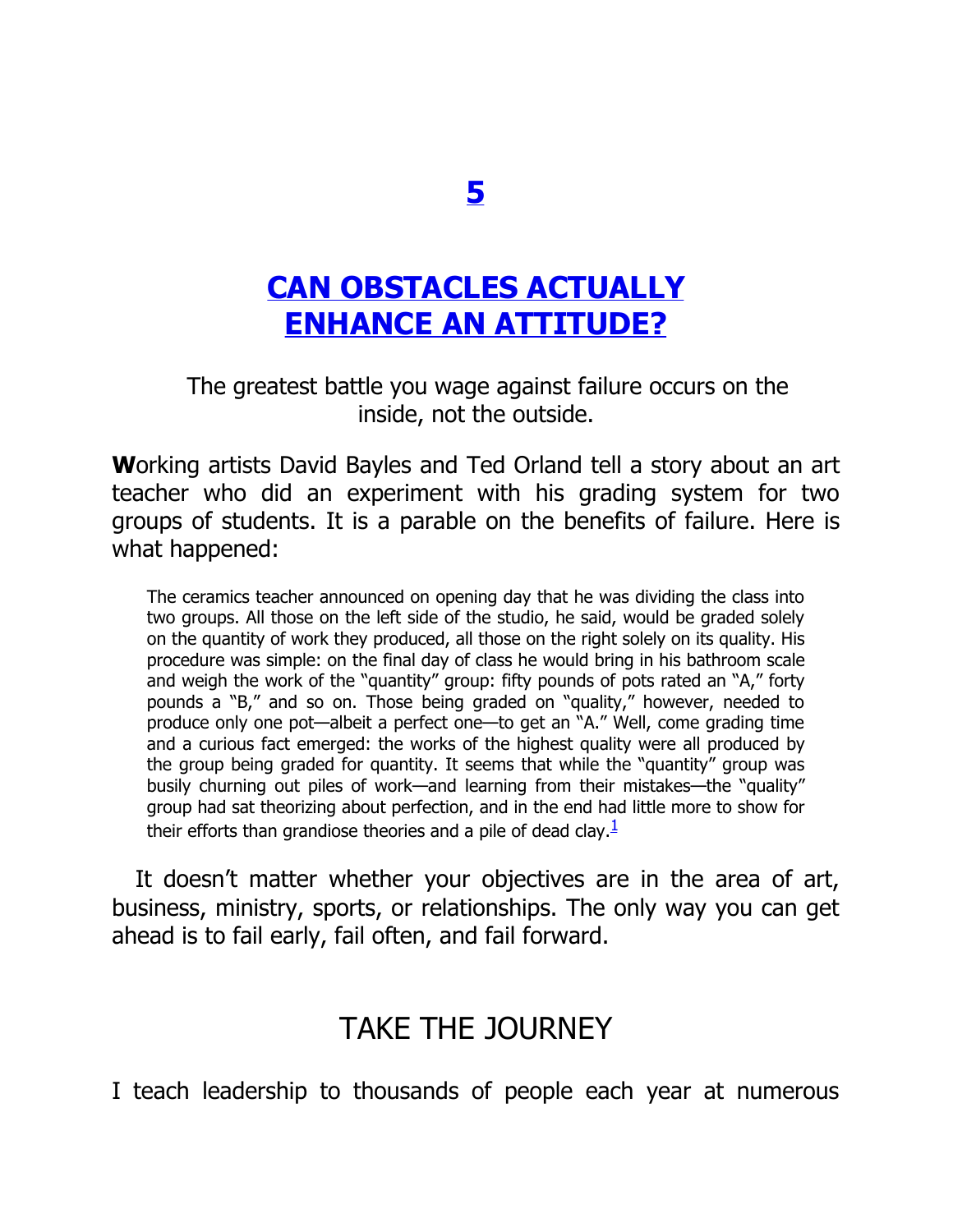conferences. And one of my greatest concerns is always that some people will go home from the event and nothing will change in their lives. They enjoy the "show" but fail to implement any of the ideas that were presented to them. I tell people continually: We overestimate the event and underestimate the process. Every dream that anyone has achieved came because of dedication to a process. (That's one of the reasons I write books and create audio programs so that people can engage in the ongoing process of growth.)

People naturally tend toward inertia. That's why self-improvement is such a struggle. But that's also the reason that adversity lies at the heart of every success. The process of achievement comes through repeated failures and the constant struggle to climb to a higher level.

> IN ORDER TO ACHIEVE YOUR DREAMS, YOU MUST EMBRACE ADVERSITY AND MAKE FAILURE A REGULAR PART OF YOUR LIFE. IF YOU'RE NOT FAILING, YOU'RE PROBABLY NOT REALLY MOVING FORWARD.

When it comes to facing failure, most people will grudgingly concede that any person must make it through some adversity in order to succeed. They'll acknowledge that you have to experience the occasional setback to make progress. But I believe that success comes only if you take that thought one step further. In order to achieve your dreams, you must embrace adversity and make failure a regular part of your life. If you're not failing, you're probably not really moving forward.

## THE BENEFITS OF ADVERSITY

Psychologist Dr. Joyce Brothers asserts, "The person interested in success has to learn to view failure as a healthy, inevitable part of the process of getting to the top." Adversity and the failure that often results from it should not only be expected in the process of succeeding; they need to be viewed as an absolutely critical part of it.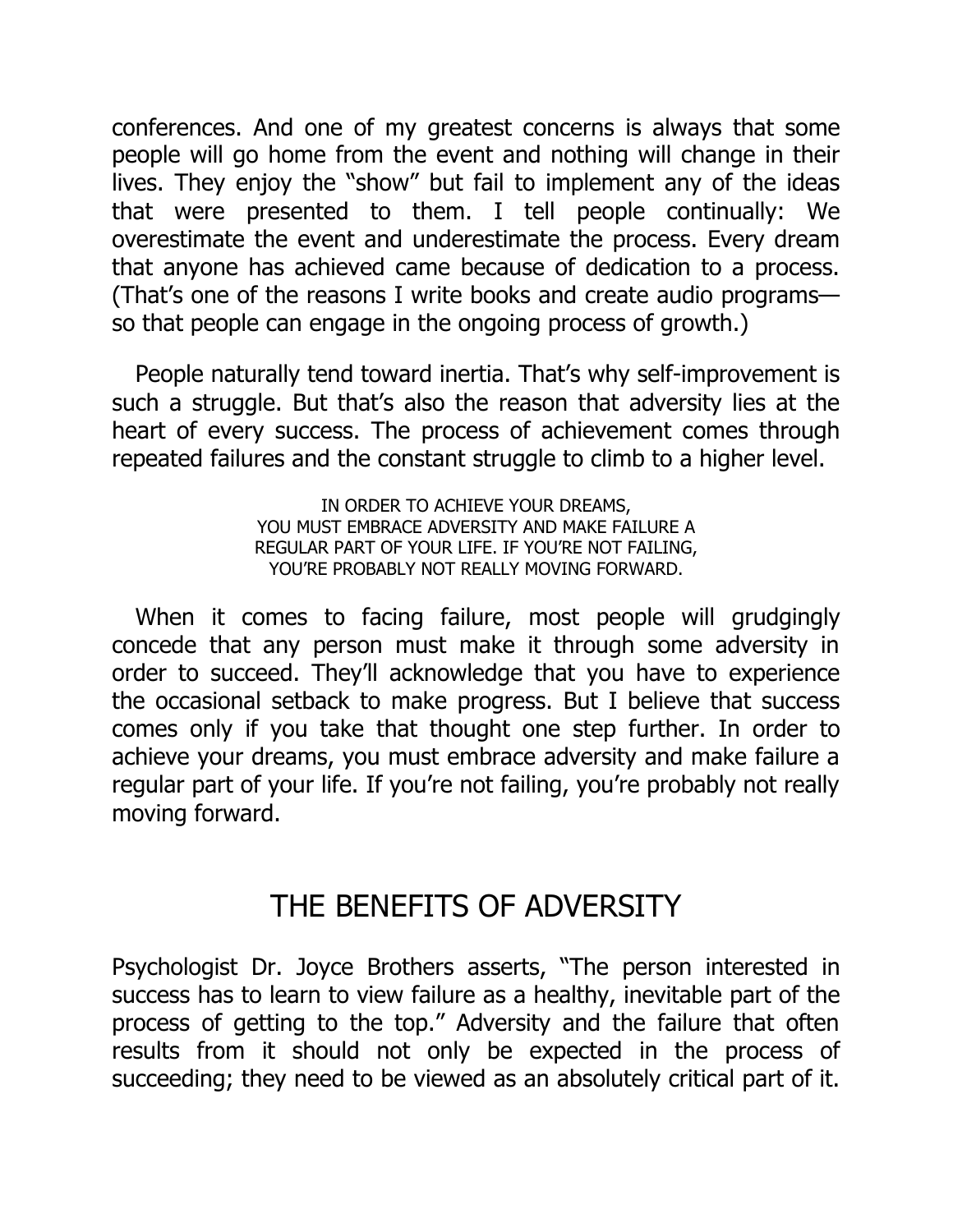In fact, the benefits of adversity are many. Take a look at some of the key reasons to embrace adversity and persevere through it:

### **1. ADVERSITY CREATES RESILIENCE**

Nothing in life breeds resilience like adversity and failure. A study in Time magazine in the mid-1980s described the incredible resilience of a group of people who had lost their jobs three times because of plant closings. Psychologists expected them to be discouraged, but they were surprisingly optimistic. Their adversity had actually created an advantage. Because they had already lost a job and found a new one at least twice, they were better able to handle adversity than people who had worked for only one company and found themselves unemployed.<sup>[2](#page-79-3)</sup>

### **2. ADVERSITY DEVELOPS MATURITY**

Adversity can make you better if you don't let it make you bitter. Why? Because it promotes wisdom and maturity. American novelist William Saroyan said, "Good people are good because they've come to wisdom through failure. We get very little wisdom from success, you know."

As the world continues to change at a faster and faster rate, maturity with flexibility becomes increasingly important. Those qualities come from weathering difficulties. Harvard business school professor John Kotter says, "I can imagine a group of executives 20 years ago discussing a candidate for a top job and saying, 'This guy had a big failure when he was 32.' Everyone else would say, 'Yep, yep, that's a bad sign.' I can imagine that same group considering a candidate today and saying, 'What worries me about this guy is that he's never failed."<sup>[3](#page-79-4)</sup>The problems we face and overcome prepare us for future difficulties.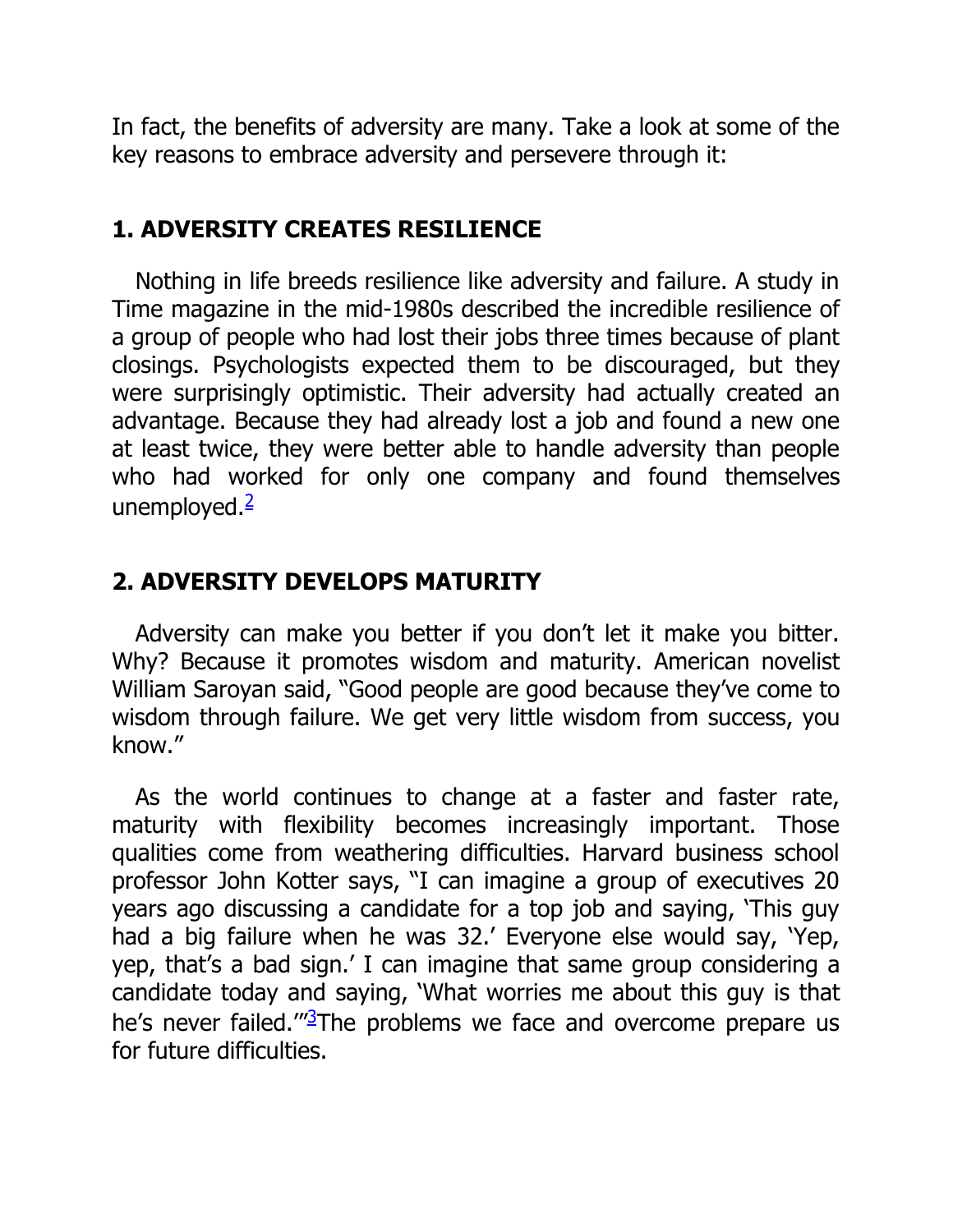### **3. ADVERSITY PUSHES THE ENVELOPE OF ACCEPTED PERFORMANCE**

Lloyd Ogilvie says that a friend of his, who was a circus performer in his youth, described his experience of learning to work on the trapeze as follows:

Once you know that the net below will catch you, you stop worrying about falling. You actually learn to fall successfully! What that means is, you can concentrate on catching the trapeze swinging toward you, and not on falling, because repeated falls in the past have convinced you that the net is strong and reliable when you do fall . . . The result of falling and being caught by the net is a mysterious confidence and daring on the trapeze. You fall less. Each fall makes you able to risk more.<sup>[4](#page-79-5)</sup>

Until a person learns from personal experience that he can live through adversity, he is reluctant to buck mindless tradition, push the envelope of organizational performance, or challenge himself to press his physical limits. Failure helps prompt people to rethink the status quo.

### **4. ADVERSITY PROVIDES GREATER OPPORTUNITIES**

I believe that eliminating problems limits our potential. Just about every successful entrepreneur I've met has numerous stories of adversity and setbacks that opened doors to greater opportunity. For example, in 1978 Bernie Marcus, the son of a poor Russian cabinetmaker in Newark, New Jersey, was fired from Handy Dan, a do-it-yourself hardware retailer. That prompted Marcus to team with Arthur Blank to start their own business. In 1979, they opened their first store in Atlanta, Georgia. It was called Home Depot. Today, Home Depot has more than 760 stores employing more than 157,000 people; they have expanded the business to include overseas operations; and each year they do more than \$30 billion in sales.

I'm sure Bernie Marcus wasn't very happy about getting fired from his job back at Handy Dan. But if he hadn't been, who knows whether he would have achieved the success he has today.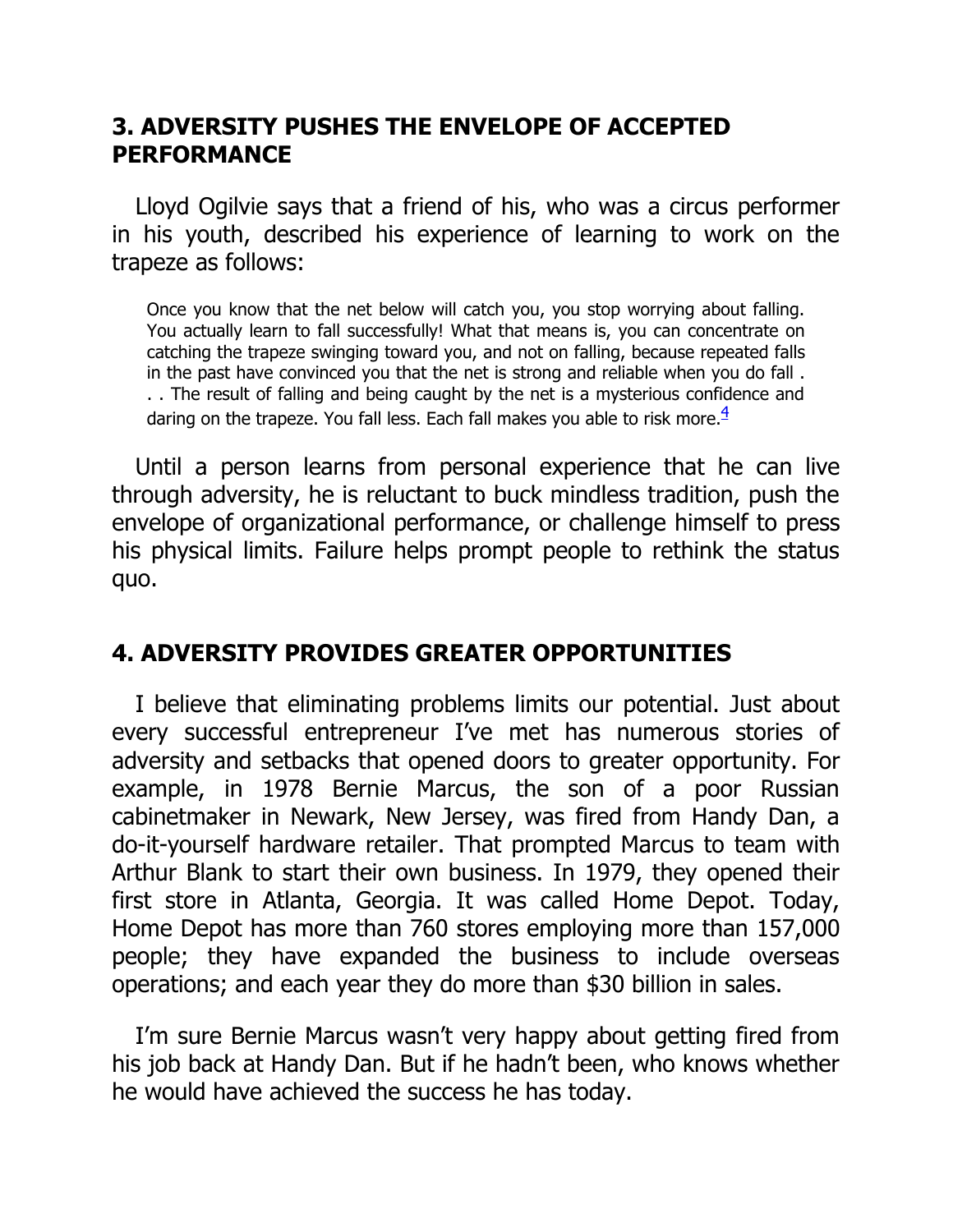### **5. ADVERSITY PROMPTS INNOVATION**

Early in the twentieth century, a boy whose family had emigrated from Sweden to Illinois sent twenty-five cents to a publisher for a book on photography. What he received instead was a book on ventriloquism. What did he do? He adapted and learned ventriloquism. He was Edgar Bergen, and for over forty years he entertained audiences with the help of a wooden dummy named Charlie McCarthy.

The ability to innovate is at the heart of creativity—a vital component in success. University of Houston professor Jack Matson recognized that fact and developed a course that his students call "Failure 101." In it, Matson has students build mock-ups of products that no one would ever buy. His goal is to get students to equate failure with innovation instead of defeat. That way they will free themselves to try new things. "They learn to reload and get ready to shoot again," says Matson. If you want to succeed, you have to learn to make adjustments to the way you do things and try again. Adversity helps to develop that ability.

### **6. ADVERSITY BRINGS UNEXPECTED BENEFITS**

The average person makes a mistake, and automatically thinks that it's a failure. But some of the greatest stories of success can be found in the unexpected benefits of mistakes. For example, most people are familiar with the story of Edison and the phonograph: He discovered it while trying to invent something entirely different. But did you also know that Kellogg's Corn Flakes resulted when boiled wheat was left in a baking pan overnight? Or that Ivory soap floats because a batch was left in the mixer too long and had a large volume of air whipped into it? Or that Scott Towels were launched when a toilet paper machine put too many layers of tissue together?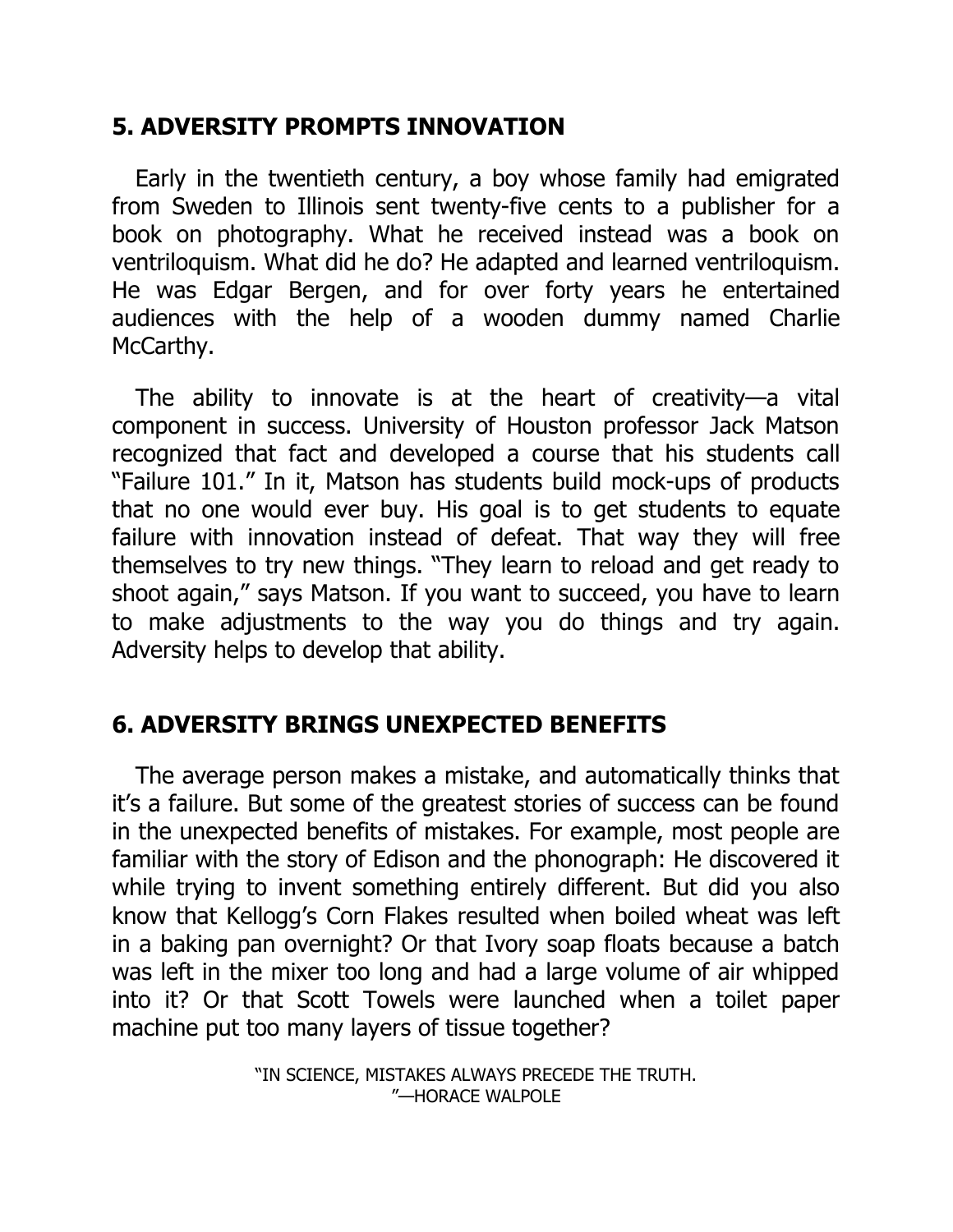Horace Walpole said that "in science, mistakes always precede the truth." That's what happened to German-Swiss chemist Christian Friedrich Schönbein. One day he was working in the kitchen—which his wife had strictly forbidden—and was experimenting with sulfuric and nitric acid. When he accidentally spilled some of the mixture on the kitchen table, he thought he was in trouble. (He knew he would experience "adversity" when his wife found out!) He hurriedly snatched up a cotton apron, wiped up the mess, and hung the apron by the fire to dry.

Suddenly there was a violent explosion. Evidently the cellulose in the cotton underwent a process called "nitration." Unwittingly, Schönbein had invented nitrocellulose—what came to be called smokeless gunpowder or gun-cotton. He went on to market his invention, which made him a lot of money.

### **7. ADVERSITY MOTIVATES**

Years ago when Bear Bryant was coaching the University of Alabama's football team, the Crimson Tide was ahead by only six points in a game with less than two minutes remaining in the fourth quarter. Bryant sent his quarterback into the game with instructions to play it safe and run out the clock.

In the huddle, the quarterback said, "Coach says to play it safe, but that's what they're expecting. Let's give them a surprise." And with that, he called a pass play.

When the quarterback dropped back and threw the pass, the defending cornerback, who was a champion sprinter, intercepted the ball and headed for the end zone expecting to score a touchdown. The quarterback, who was not known as a good runner, took off after the cornerback and ran him down from behind, tackling him on the five-yard line. It saved the game.

After the clock ran out, the opposing coach approached Bear Bryant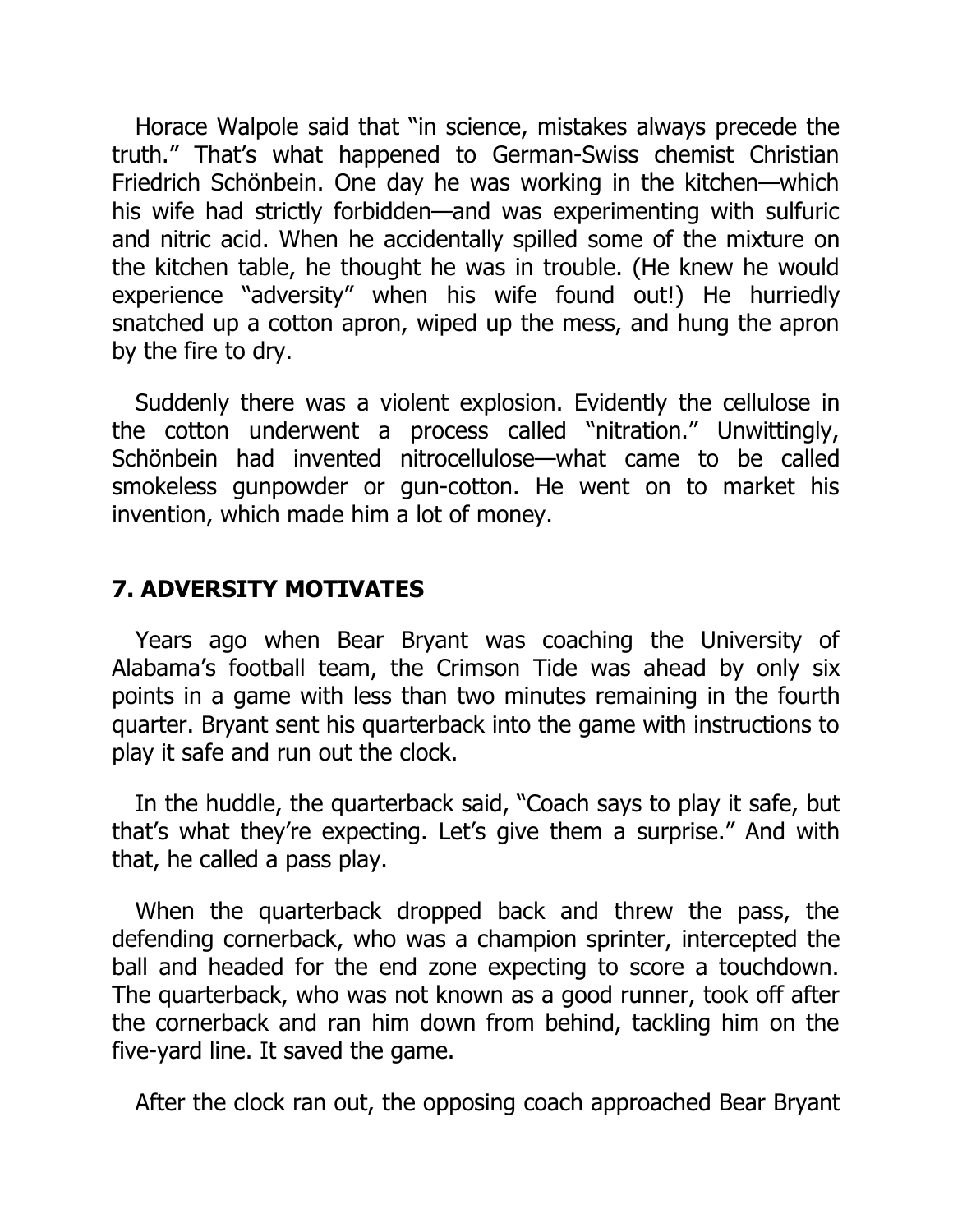and said, "What's this business about your quarterback not being a runner? He ran down my speedster from behind!"

Bryant responded, "Your man was running for six points. My man was running for his life."

Nothing can motivate a person like adversity. Olympic diver Pat McCormick said, "I think failure is one of the great motivators. After my narrow loss in the 1948 trials, I knew how really good I could be. It was the defeat that focused all my concentration on my training and goals." McCormick went on to win two gold medals in the Olympics in London that year and another two in Helsinki four years later.

If you can step back from the negative circumstances you face in life, you will be able to discover that there are positive benefits to your negative experiences. That is almost always true; you simply have to be willing to look for them—and not take the adversity you are experiencing too personally.

So if you lose your job, think about the resilience you're developing. If you try something daring and survive, think about what you learned about yourself—and how it will help you take on new challenges. If a restaurant gets your order wrong, figure out if it's an opportunity to learn a new skill. And if you experience a train wreck in your career, think of the maturity it's developing in you. Besides, Bill Vaughan says, "In the game of life it's a good idea to have a few early losses, which relieves you of the pressure of trying to maintain an undefeated season." Always measure an obstacle next to the size of the dream you're pursuing. It's all in how you look at it. Try, and you can find the good in every bad experience.

## WHAT COULD BE WORSE?

One of the most incredible stories of adversity overcome and success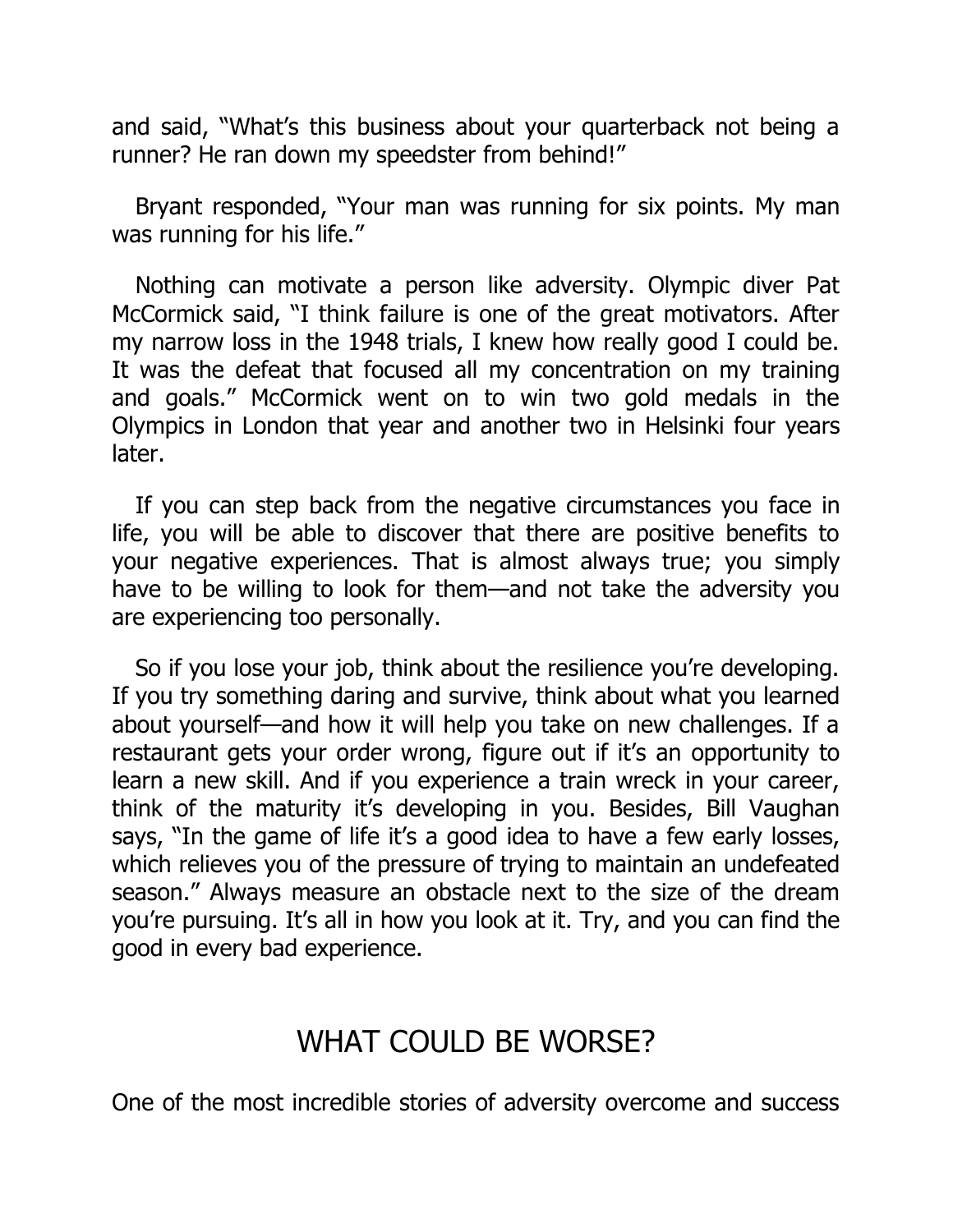gained is that of Joseph of the ancient Hebrews. You may be familiar with the story. He was born the eleventh of twelve sons in a wealthy Middle Eastern family whose trade was raising livestock. As a teenager, Joseph alienated his brothers: First, he was his father's favorite, even though he was nearly the youngest. Second, he used to tell his father any time his brothers weren't doing their work properly with the sheep. And third, he made the mistake of telling his older brothers that one day he would be in charge of them. At first a group of his brothers wanted to kill him, but the eldest, Reuben, prevented them from doing that. So when Reuben wasn't around, the others sold him into slavery.

Joseph ended up in Egypt working in the house of the captain of the guard, a man named Potiphar. Because of his leadership and administrative skill, Joseph quickly rose in the ranks, and before long, he was running the entire household. He was making the best of a bad situation. But then things got worse. The wife of his master tried to persuade him to sleep with her. When he refused, she accused him of making advances toward her, and got Potiphar to throw Joseph in prison.

## FROM SLAVERY TO PRISON

At that point Joseph was in about as difficult a position as he could be. He was separated from his family. He was living away from home in a foreign land. He was a slave. And he was in prison. But again, he made the best of a tough situation. Before long, the warden of the prison put Joseph in charge of all the prisoners and all the prison's daily activities.

While in prison, Joseph got the chance to meet a fellow prisoner who had been an official from Pharaoh's court, the chief cupbearer. And Joseph was able to do him a favor by interpreting a dream the man had. When he saw that the official was grateful, Joseph made a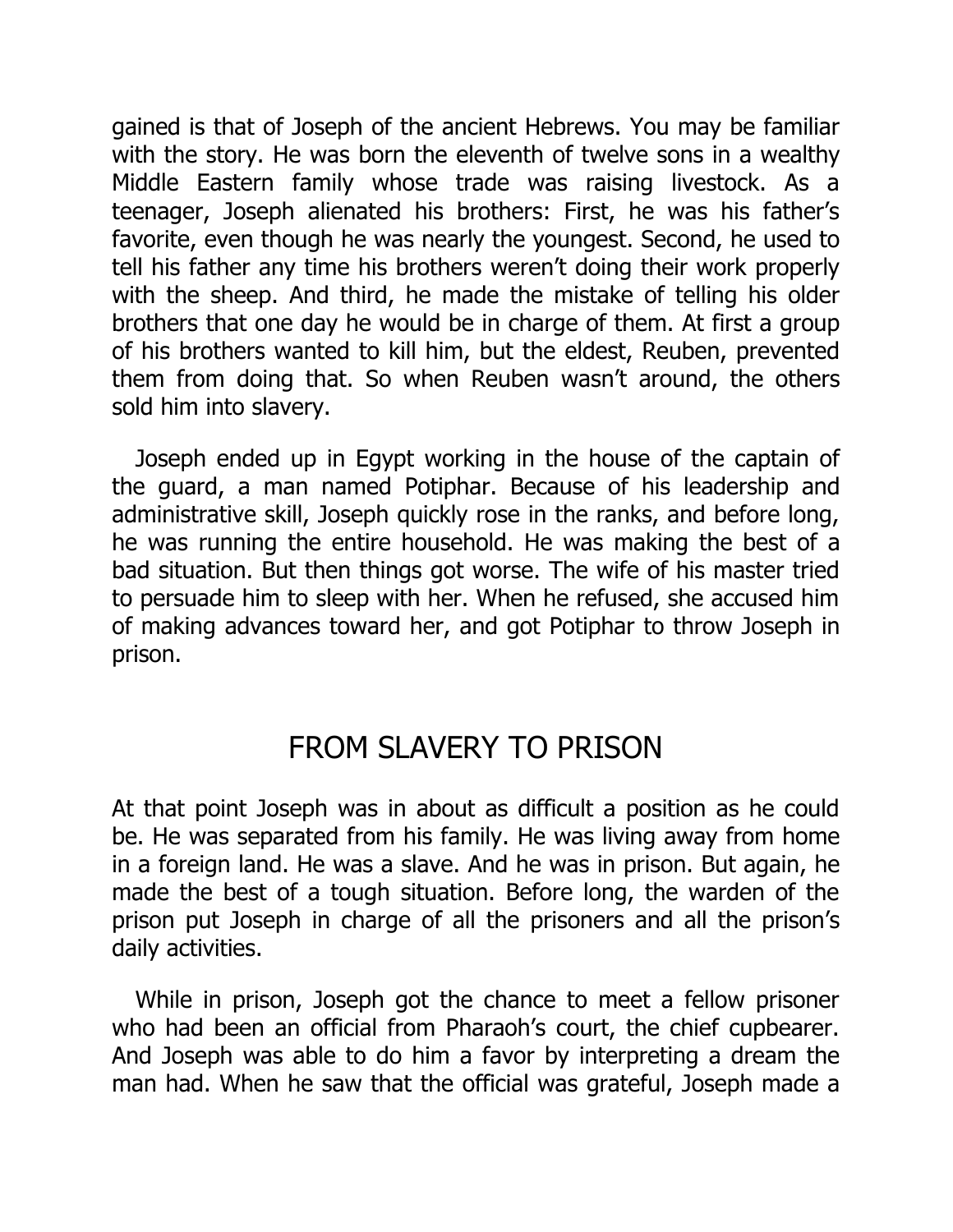request of him in return.

"When all goes well with you," Joseph asked, "remember me and show me kindness; mention me to Pharaoh and get me out of this prison. For I was forcibly carried off from the land of the Hebrews, and even here I have done nothing to deserve being put in a dungeon."<sup>[5](#page-79-6)</sup>

Joseph had great hope a few days later when the official was returned to court and the good graces of the monarch. He expected any minute to receive word that Pharaoh was setting him free. But he waited. And waited. Two years passed before the cupbearer remembered Joseph, and he did so only because Pharaoh wanted someone to interpret one of his dreams.

## FINALLY . . . THE PAYOFF

In the end, Joseph was able to interpret Pharaoh's dreams. And because the Hebrew showed such great wisdom, the Egyptian ruler put Joseph in charge of the entire kingdom. As the result of Joseph's leadership, planning, and system of food storage, when famine struck the Middle East seven years later, many thousands of people who otherwise would have died were able to survive—including Joseph's own family. When his brothers traveled to Egypt for relief from the famine—twenty years after selling him into slavery—they discovered that their brother Joseph was not only alive, but second in command of the most powerful kingdom in the world.

Few people would welcome the adversity of thirteen years in bondage as a slave and prisoner. But as far as we know, Joseph never gave up hope and never lost his perspective. Nor did he hold a grudge against his brothers. After their father died, he told them, "You intended to harm me, but God intended it for good to accomplish what is now being done, the saving of many lives."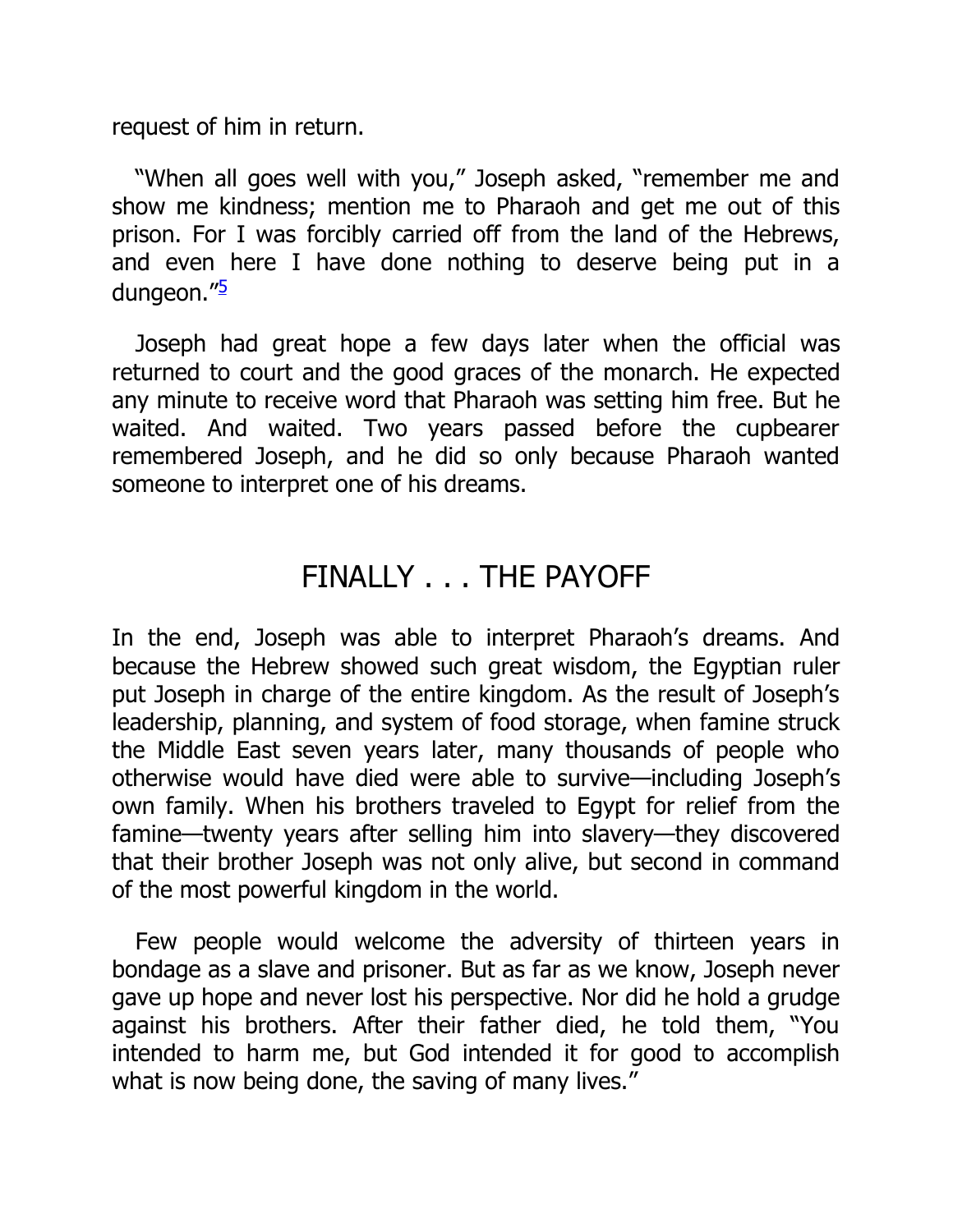Joseph found the positive benefits in his negative experiences. And if he can do it, so can we. To help you do that, you need to take the next step when it comes to attitude. You have to be able to deal positively with failure.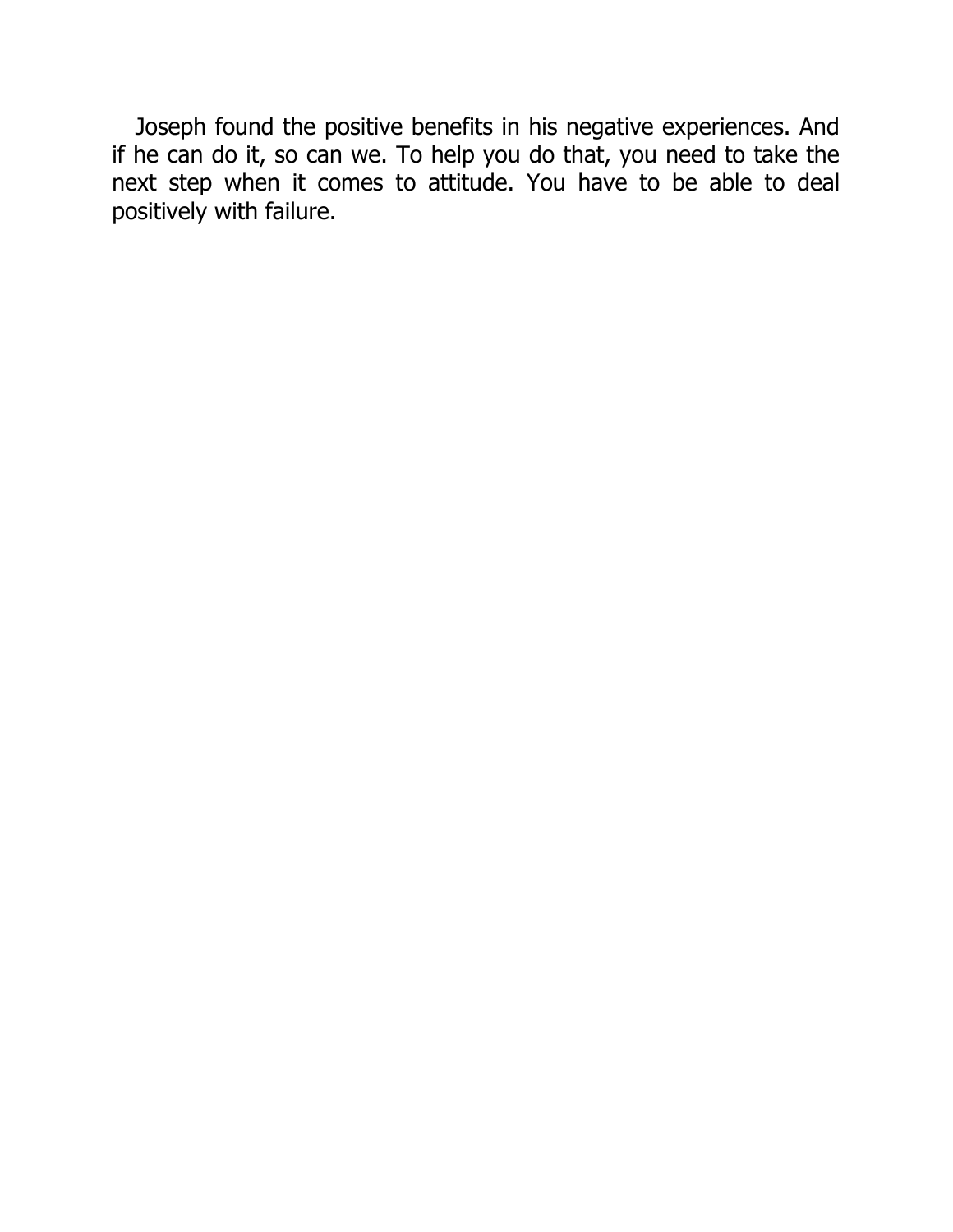# **[PART](#page-3-2) 111**

# **THE FUTURE WITH THE RIGHT [ATTITUDE](#page-3-2)**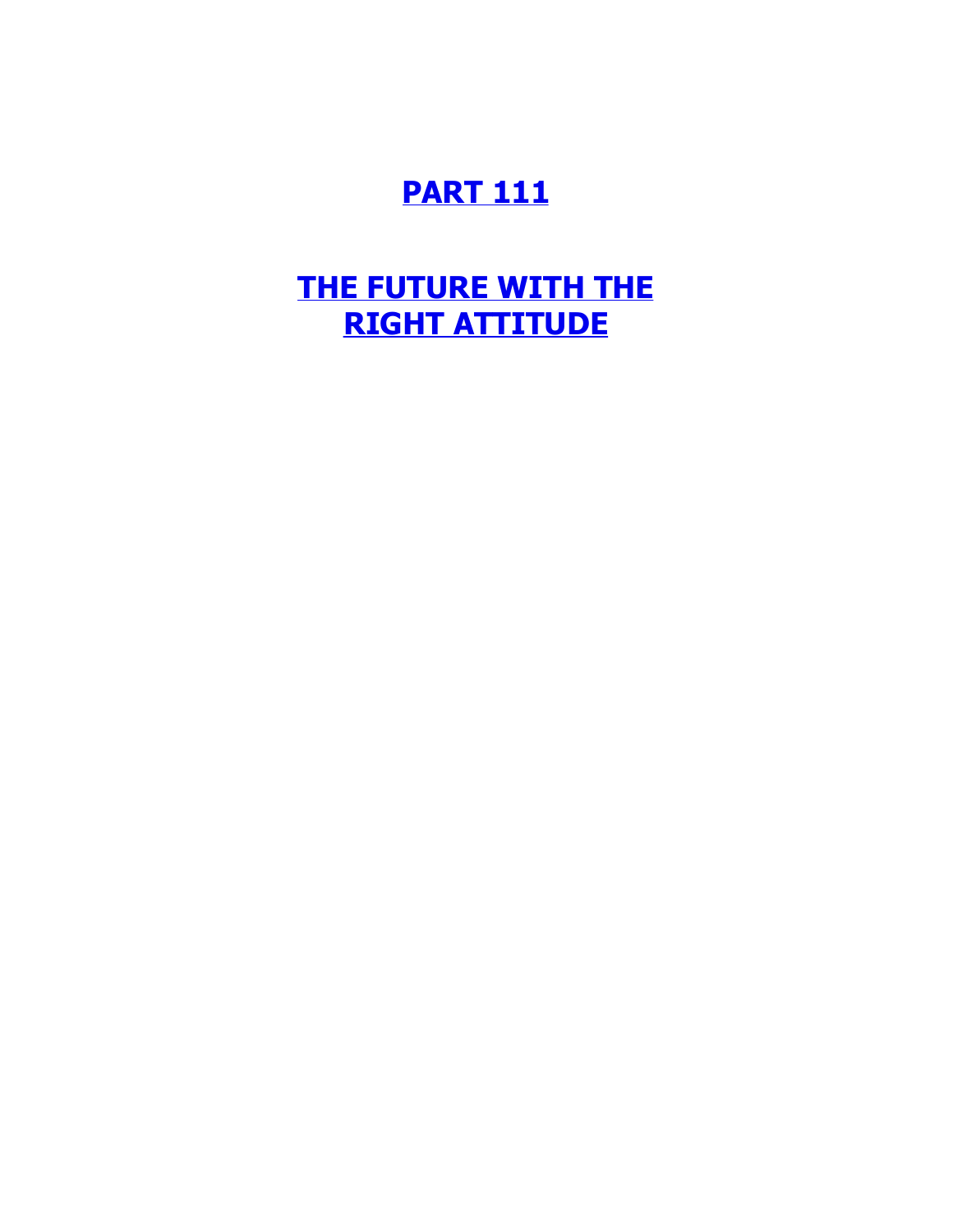**[6](#page-3-3)**

### **WHAT IS [FAILURE?](#page-3-3)**

Every successful person is someone who failed, yet never regarded himself as a failure.

**I**n an interview years ago David Brinkley asked advice columnist Ann Landers what question she most frequently received from readers. Her answer: "What's wrong with me?"

Landers's response reveals a lot about human nature. Many people wrestle with feelings of failure, the most damaging being doubtful thoughts about themselves. At the heart of those doubts and feelings is one central question: Am I a failure? And that's a problem because I believe it's nearly impossible for any person to believe he is a failure and succeed at the same time. Instead, you have to meet failure with the right attitude and determine to fail forward.

It seems that advice columnists (such as the late Ann Landers) and humor writers recognize that keeping a good attitude about yourself is important to overcoming adversity and mistakes. The late Erma Bombeck, who wrote a widely syndicated weekly humor column until a few weeks before her death in 1996, had a firm grasp on what it meant to persevere and fail forward without taking failure too personally.

> FROM NEWSPAPER COPY GIRL TO TIME MAGAZINE COVER GIRL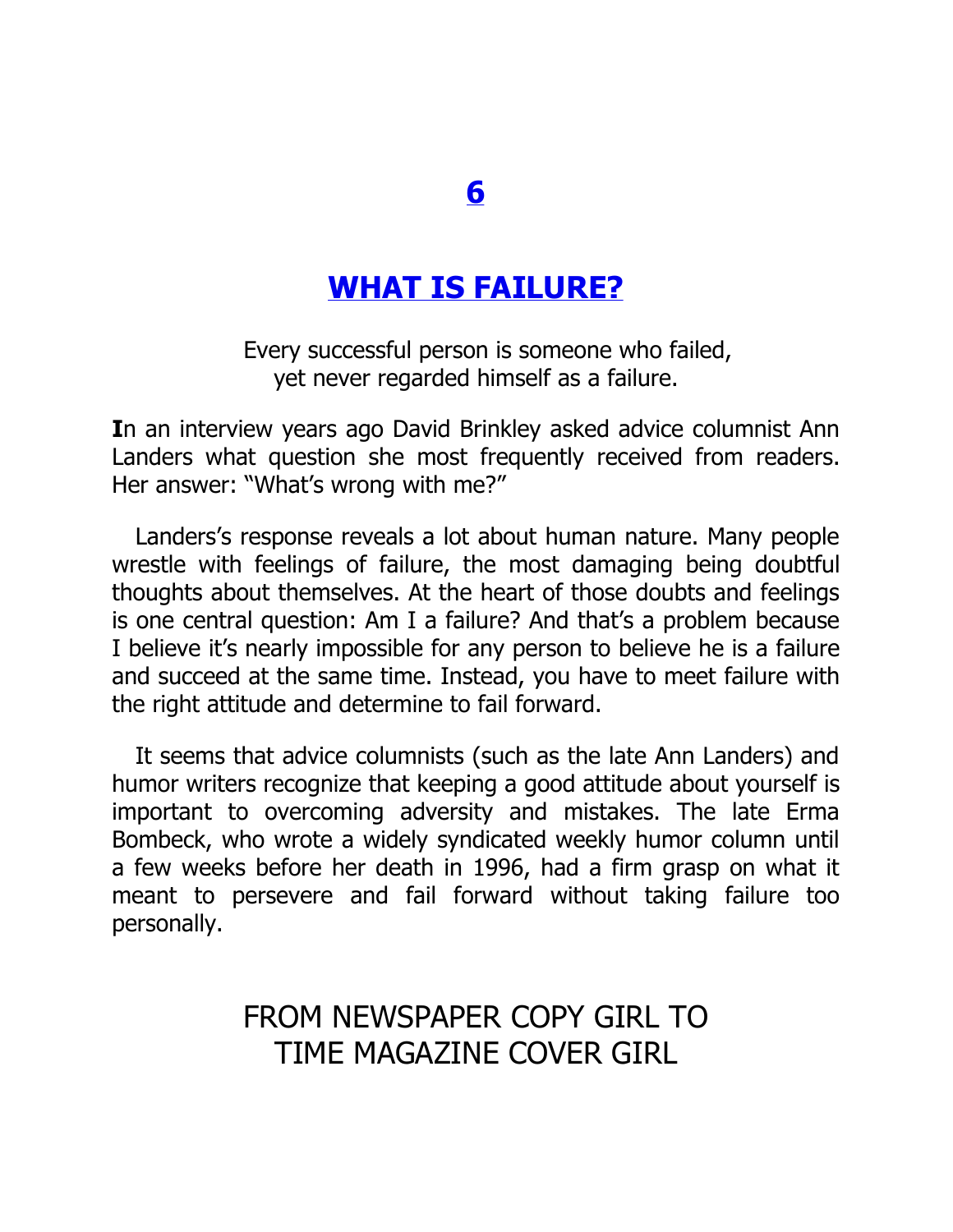Erma Bombeck traveled a road that was filled with adversity, starting with her career. She was drawn to journalism early in life. Her first job was as a copy girl at the Dayton JournalHerald when she was a teenager. But when she went off to college at Ohio University, a guidance counselor advised her, "Forget about writing." She refused. Later she transferred to the University of Dayton and in 1949 graduated with a degree in English. Soon afterward she began working as a writer—for the obituary column and the women's page.

That year adversity carried over into her personal life. When she got married, one of her deepest desires was to become a mother. But much to her dismay, her doctors told her she was incapable of having children. Did she give up and consider herself a failure? No, she and her husband explored the possibility of adoption, and then they adopted a daughter.

Two years later, a surprised Erma became pregnant. But even that brought her more difficulties. In four years she experienced four pregnancies, but only two of the babies survived.

In 1964 Erma was able to convince the editor of a small neighborhood newspaper, the Kettering-Oakwood Times, to let her write a weekly humor column. Despite the pitiful \$3 per article she was paid, she kept writing. And that opened a door for her. The next year she was offered the opportunity to write a three-times-a-week column for her old employer, the Dayton Journal-Herald. By 1967 her column was syndicated and carried by more than nine hundred newspapers.

For slightly more than thirty years Erma wrote her humor column. During that time she published fifteen books, was recognized as one of the twenty-five most influential women in America, appeared frequently on the television show Good Morning America, was featured on the cover of Time magazine, received innumerable honors (such as the American Cancer Society's Medal of Honor), and was awarded fifteen honorary degrees.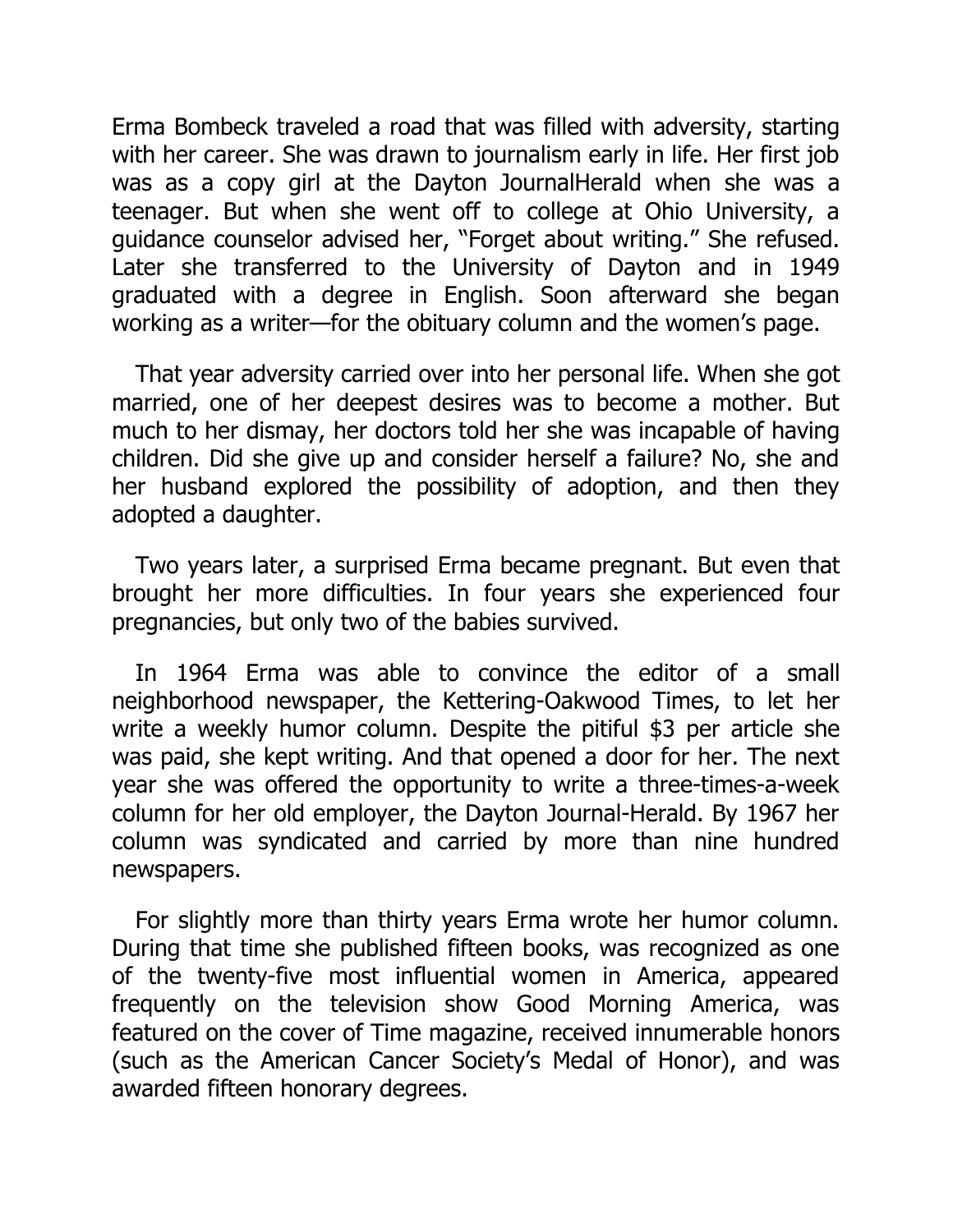## MORE THAN HER SHARE OF PROBLEMS

But during that span of time, Erma Bombeck also experienced incredible troubles and trials, including breast cancer, a mastectomy, and kidney failure. And she wasn't shy about sharing her perspective on her life experiences:

I speak at college commencements, and I tell everyone I'm up there and they're down there, not because of my successes, but my failures. Then I proceed to spin all of them off—a comedy record album that sold two copies in Beirut . . . a sitcom that lasted about as long as a donut in our house . . . a Broadway play that never saw Broadway . . . book signings where I attracted two people: one who wanted directions to the restroom and the other who wanted to buy the desk.

What you have to tell yourself is, "I'm not a failure. I failed at doing something." There's a big difference . . . Personally and career-wise, it's been a corduroy road. I've buried babies, lost parents, had cancer, and worried over kids. The trick is to put it all in perspective . . . and that's what I do for a living  $^{\underline{1}}$  $^{\underline{1}}$  $^{\underline{1}}$ 

That winning attitude kept Erma Bombeck down to earth. (She liked to refer to herself as "a former homeroom mother and obituary writer.") It also kept her going—and writing—through the disappointments, the pain, the surgeries, and the daily kidney dialysis until her death at age sixty-nine.

## EVERY GENIUS COULD HAVE BEEN A "FAILURE"

Every successful person is someone who failed, yet never regarded himself as a failure. For example, Wolfgang Mozart, one of the geniuses of musical composition, was told by Emperor Ferdinand that his opera The Marriage of Figaro was "far too noisy" and contained "far too many notes." Artist Vincent van Gogh, whose paintings now set records for the sums they bring at auction, sold only one painting in his lifetime. Thomas Edison, the most prolific inventor in history, was considered unteachable as a youngster. And Albert Einstein, the greatest thinker of our time, was told by a Munich schoolmaster that he would "never amount to much."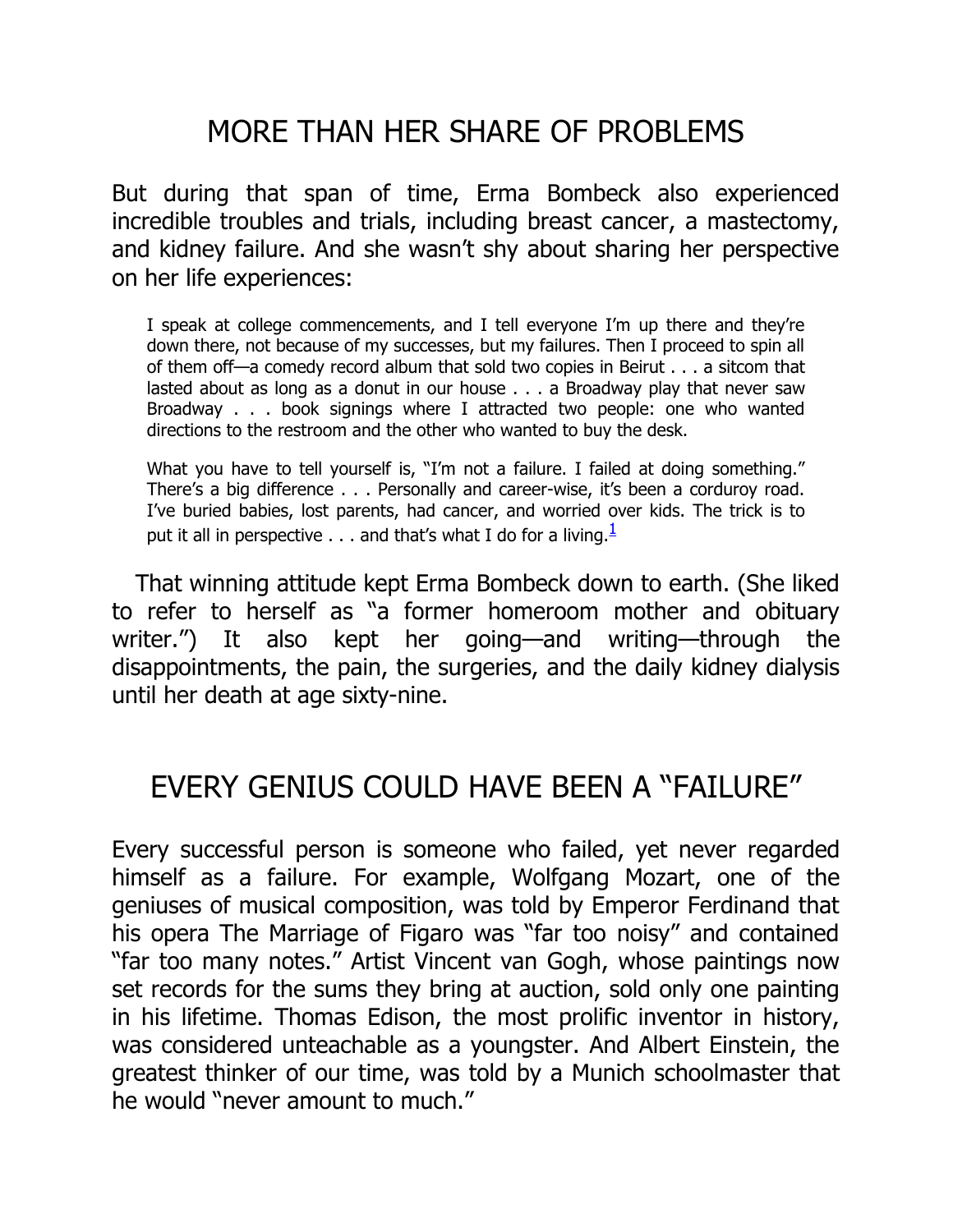I think it's safe to say that all great achievers are given multiple reasons to believe they are failures. But in spite of that, they remain positive and they persevere. In the face of adversity, rejection, and failings, they continue believing in themselves and refuse to consider themselves failures. They chose to develop the right attitude about failure.

## FAILING FORWARD IS NOT FALSE SELF-ESTEEM

I place high value on praising people, especially children. In fact, I believe that people live up to your level of expectation. But I also believe that you have to base your praise on truth. You don't make up nice things to say about others. Here's the approach I use to encourage and lead others:

Value people.

Praise effort.

Reward performance.

I use that method with everyone. I even use a form of it with myself. When I'm working, I don't give myself a reward until after the job is finished. When I approach a task or project, I give it my very best, and no matter what the results are, I have a clear conscience. I have no problem sleeping at night. And no matter where I fail or how many mistakes I make, I don't let it devalue my worth as a person. As the saying goes, "God uses people who fail—'cause there aren't any other kind around."

It is possible to cultivate a positive attitude about yourself, no matter what circumstances you find yourself in or what kind of history you have.

## SEVEN ABILITIES NEEDED TO FAIL FORWARD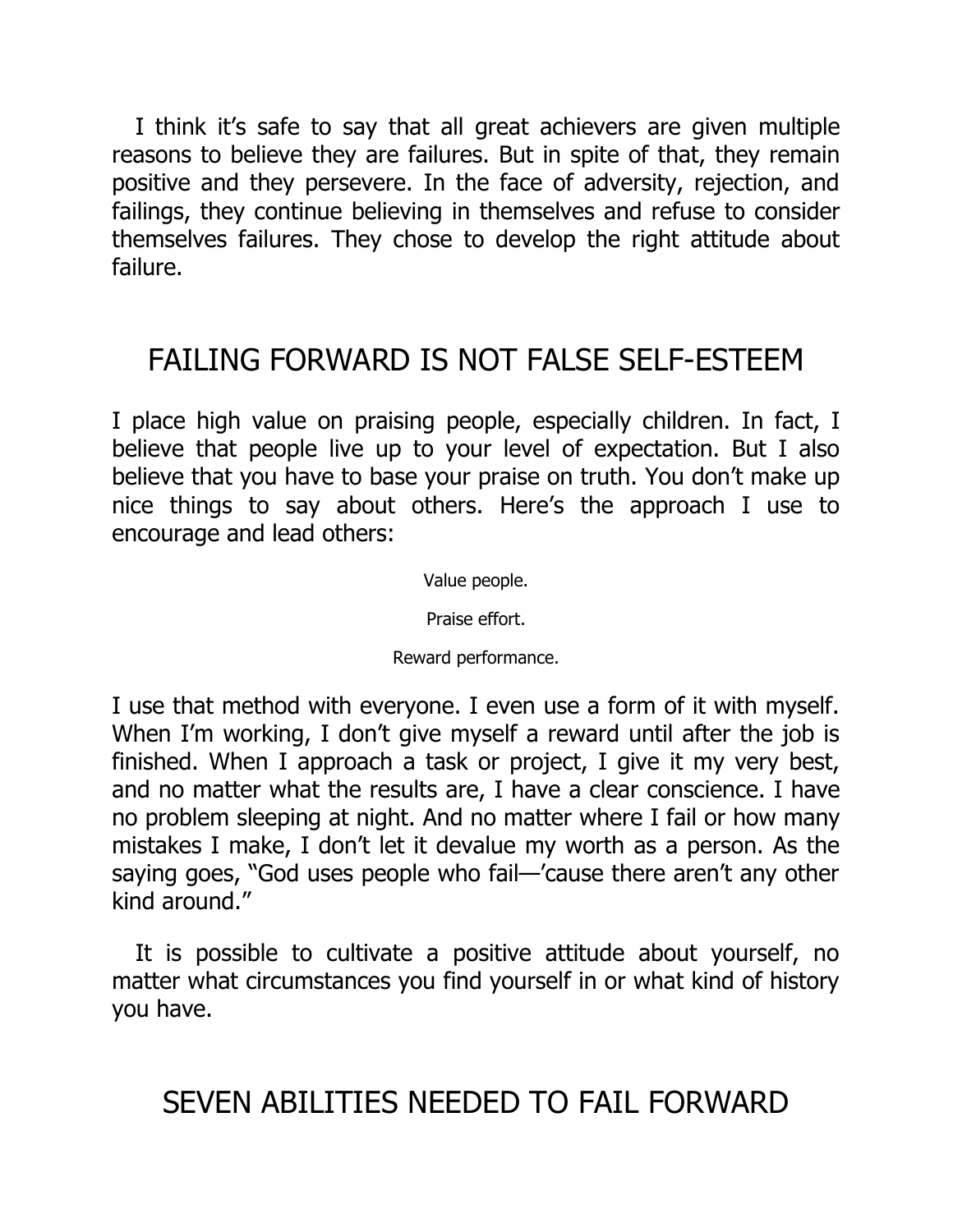Here are seven abilities of achievers that enable them to fail, not take it personally, and keep moving forward:

### **1. REJECT REJECTION**

Author James Allen states, "A man is literally what he thinks, his character being the complete sum of all his thought." That's why it's important to make sure your thinking is on the right track.

People who don't give up keep trying because they don't base their self-worth on their performance. Instead, they have an internally based self-image. Rather than say, "I am a failure," they say, "I missed that one," or "I made a mistake."

Psychologist Martin E. Seligman believes we have two choices when we fail: We can internalize or externalize our failure. "People who blame themselves when they fail . . . think they are worthless, talentless, unlovable," says Seligman. "People who blame external events do not lose self-esteem when bad events strike."<sup>[2](#page-80-1)</sup>To keep the right perspective, take responsibility for your actions, but don't take failure personally.

### **2. SEE FAILURE AS TEMPORARY**

People who personalize failure see a problem as a hole they're permanently stuck in. But achievers see any predicament as temporary. For example, take the case of United States President Harry S. Truman. In 1922 he was thirty-eight years old, in debt, and out of work. In 1945 he was the most powerful leader of the free world, occupying the highest office in the land. If he had seen failure as permanent, he would have remained stuck and never would have kept trying and believing in his potential.

### **3. SEE FAILURES AS ISOLATED INCIDENTS**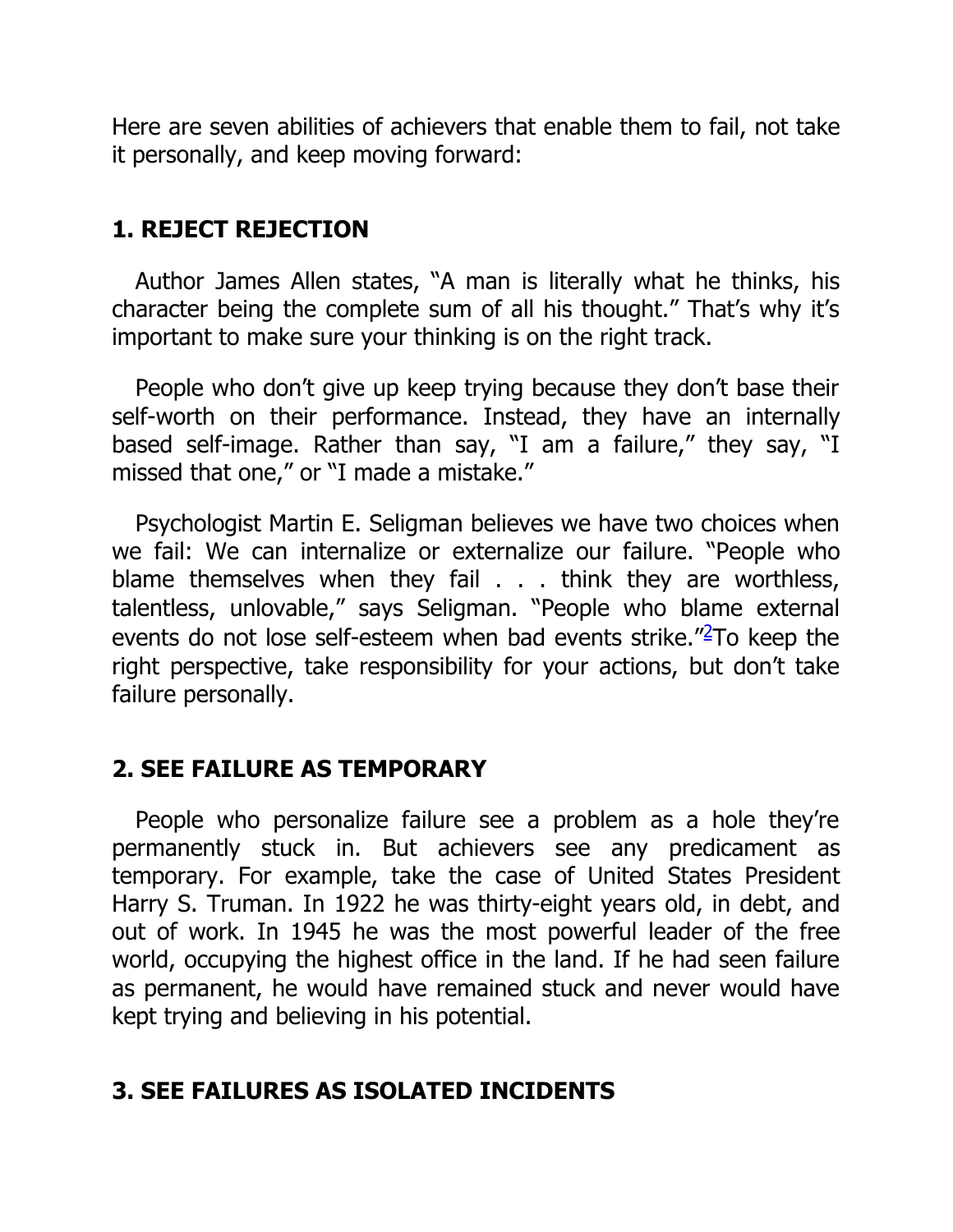Author Leo Buscaglia once talked about his admiration for cooking expert Julia Child: "I just love her attitude. She says, 'Tonight we're going to make a soufflé!' And she beats this and whisks that, and she drops things on the floor . . . and does all these wonderful human things. Then she takes the soufflé and throws it in the oven and talks to you for a while. Finally, she says, 'Now it's ready!' But when she opens the oven, the soufflé just falls flat as a pancake. But does she panic or burst into tears? No! She smiles and says, 'Well, you can't win them all. Bon appetit!"

When achievers fail, they see it as a momentary event, not a lifelong epidemic. It's not personal. If you want to succeed, don't let any single incident color your view of yourself.

### **4. KEEP EXPECTATIONS REALISTIC**

The greater the feat you desire to achieve, the greater the mental preparation required for overcoming obstacles and persevering over the long haul. If you want to take a stroll in your neighborhood, you can reasonably expect to have few, if any, problems. But that's not the case if you intend to climb Mount Everest.

It takes time, effort, and the ability to overcome setbacks. You have to approach each day with reasonable expectations and not get your feelings hurt when everything doesn't turn out perfectly.

Something that happened on baseball's opening day in 1954 illustrates the point well. The Milwaukee Braves and the Cincinnati Reds played each other, and a rookie for each team made his majorleague debut during that game. The rookie who played for the Reds hit four doubles and helped his team win with a score of 9-8. The rookie for the Braves went 0 for 5. The Reds player was Jim Greengrass, a name you probably haven't heard. The other guy, who didn't get a hit, might be more familiar to you. His name was Hank Aaron, the player who became the best home-run hitter in the history of baseball.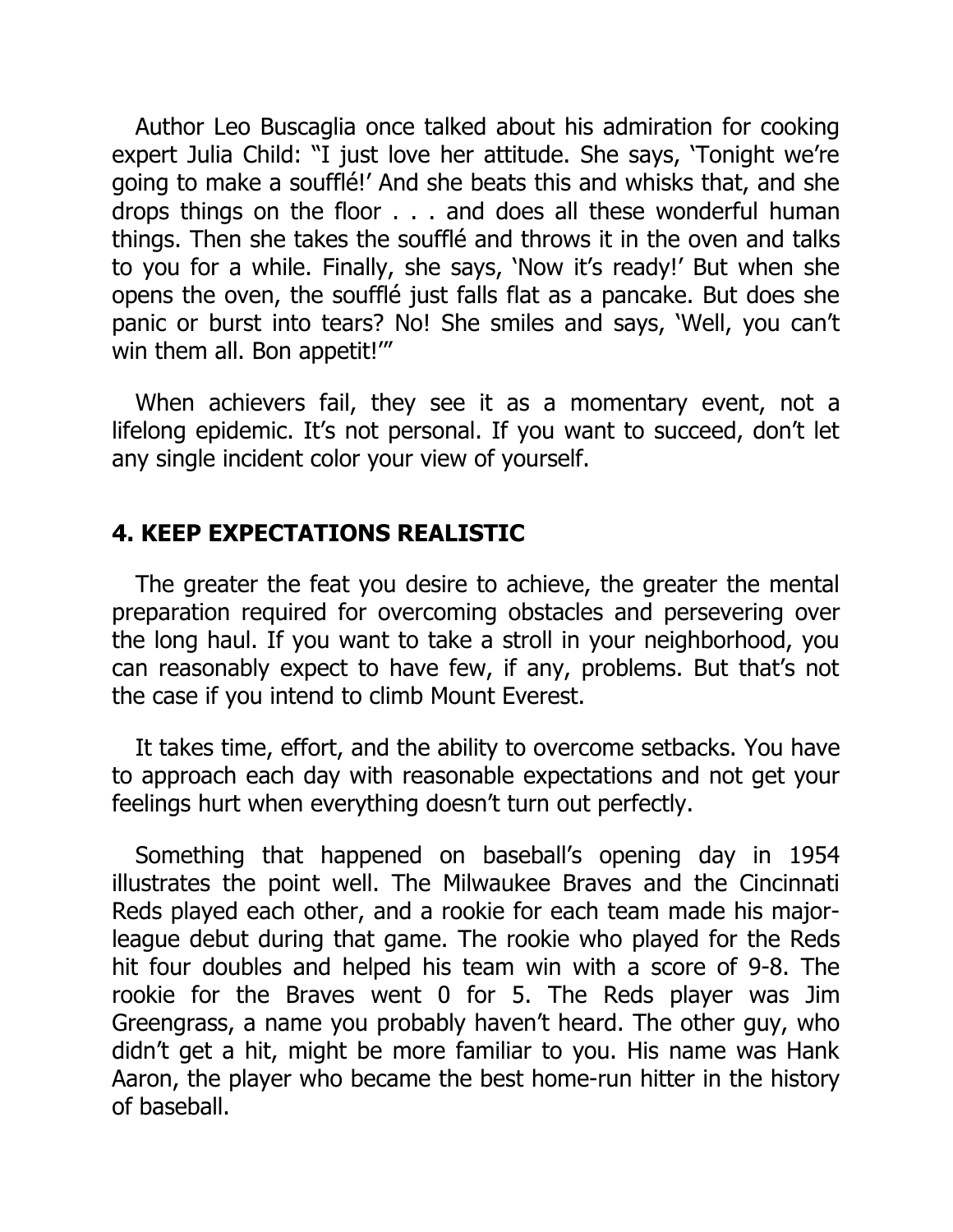If Aaron's expectations for that first game had been unrealistic, who knows? He might have given up baseball. Surely he wasn't happy about his performance that day, but he didn't think of himself as a failure. He had worked too hard for too long. He wasn't about to give up easily.

### **5. FOCUS ON STRENGTHS**

Another way achievers keep themselves from personalizing failure is by focusing on their strengths. Bob Butera, former president of the New Jersey Devils hockey team, was asked what makes a winner. He answered, "What distinguishes winners from losers is that winners concentrate at all times on what they can do, not on what they can't do. If a guy is a great shooter but not a great skater, we tell him to think only about the shot, the shot, the shot—never about some other guy outskating him. The idea is to remember your successes."

If a weakness is a matter of character, it needs much attention. Focus on it until you shore it up. Otherwise, the best bet for failing forward is developing and maximizing your strengths.

### **6. VARY APPROACHES TO ACHIEVEMENT**

In The Psychology of Achievement, Brian Tracy writes about four millionaires who made their fortunes by age thirty-five. They were involved in an average of seventeen businesses before finding the one that took them to the top. They kept trying and changing until they found something that worked for them.

Achievers are willing to vary their approaches to problems. That's important in every walk of life, not just business. For example, if you're a fan of track-and-field events, you have undoubtedly enjoyed watching athletes compete in the high jump. I'm always amazed by the heights achieved by the men and women in that event. What's really interesting is that in the 1960s, the sport went through a major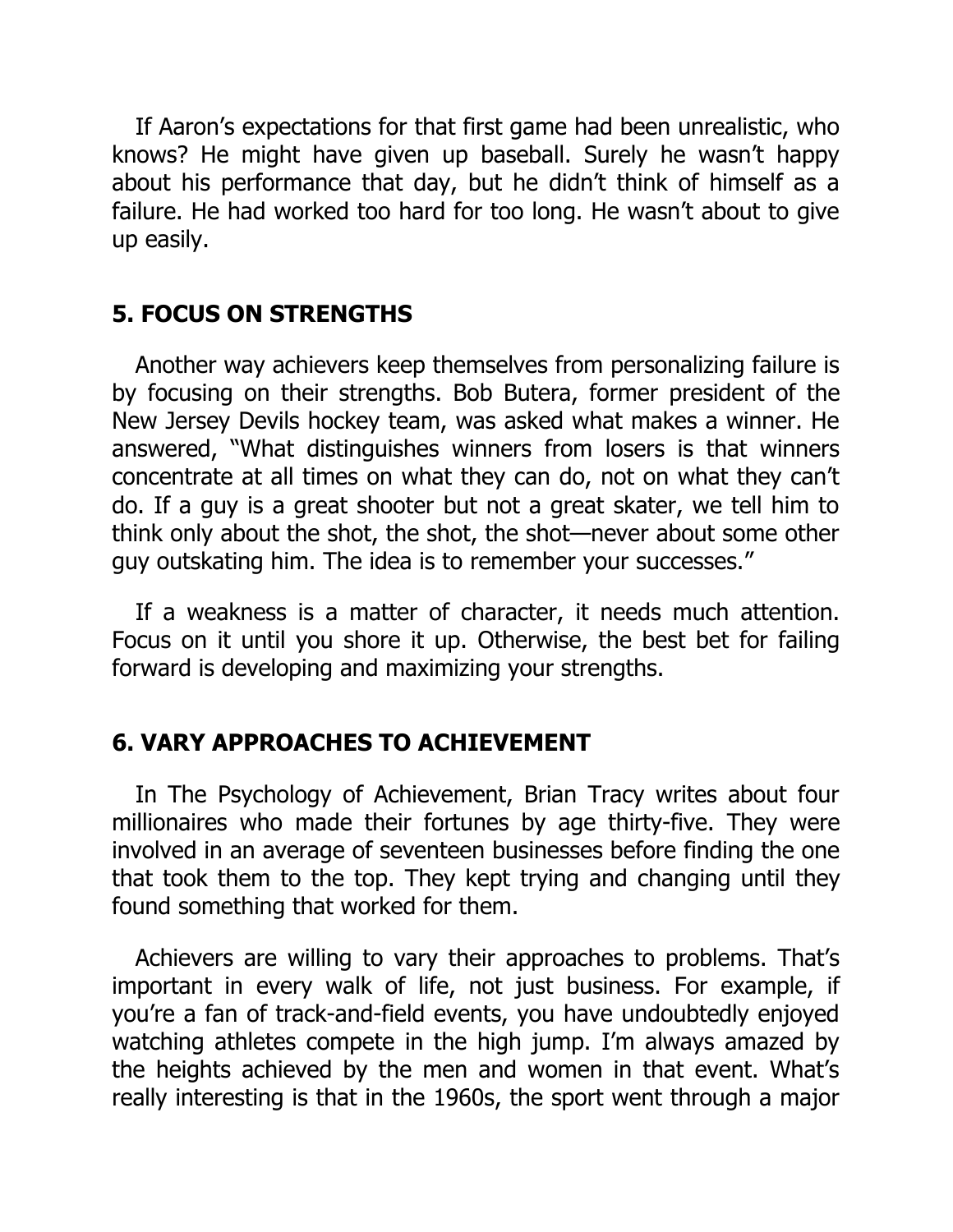change in technique that allowed athletes to break the old records and push them up to new levels.

The person responsible for that change was Dick Fosbury. Where previous athletes used the straddle method to high jump, in which they went over the bar while facing it, with one arm and one leg leading, Fosbury developed a technique where he went over headfirst with his back to the bar. It was dubbed the Fosbury Flop.

Developing a new high-jump technique was one thing. Getting it accepted by others was another matter. Fosbury remarked, "I was told over and over again that I would never be successful, that I was not going to be competitive and the technique was simply not going to work. All I could do was shrug and say, 'We'll just have to see.'"

And people did see. Fosbury won the gold medal in the Mexico City Olympics in 1968, shattering the previous Olympic record and setting a new world record in the process. Since then, nearly all world-class high jumpers have used his technique. To achieve his goals, Fosbury varied his approach to high jumping, and he kept a positive attitude by not allowing others' comments to make him feel like a failure.

#### **7. BOUNCE BACK**

All achievers have in common the ability to bounce back after an error, mistake, or failure. Psychologist Simone Caruthers says, "Life is a series of outcomes. Sometimes the outcome is what you want. Great. Figure out what you did right. Sometimes the outcome is what you don't want. Great. Figure out what you did so you don't do it again."<sup>[3](#page-80-2)</sup>The key to bouncing back is found in your attitude toward the outcome.

Achievers are able to keep moving forward no matter what happens. And that's made possible because they remember that failure does not make them failures. No one should take mistakes personally. That's the best way to pick yourself up after failure and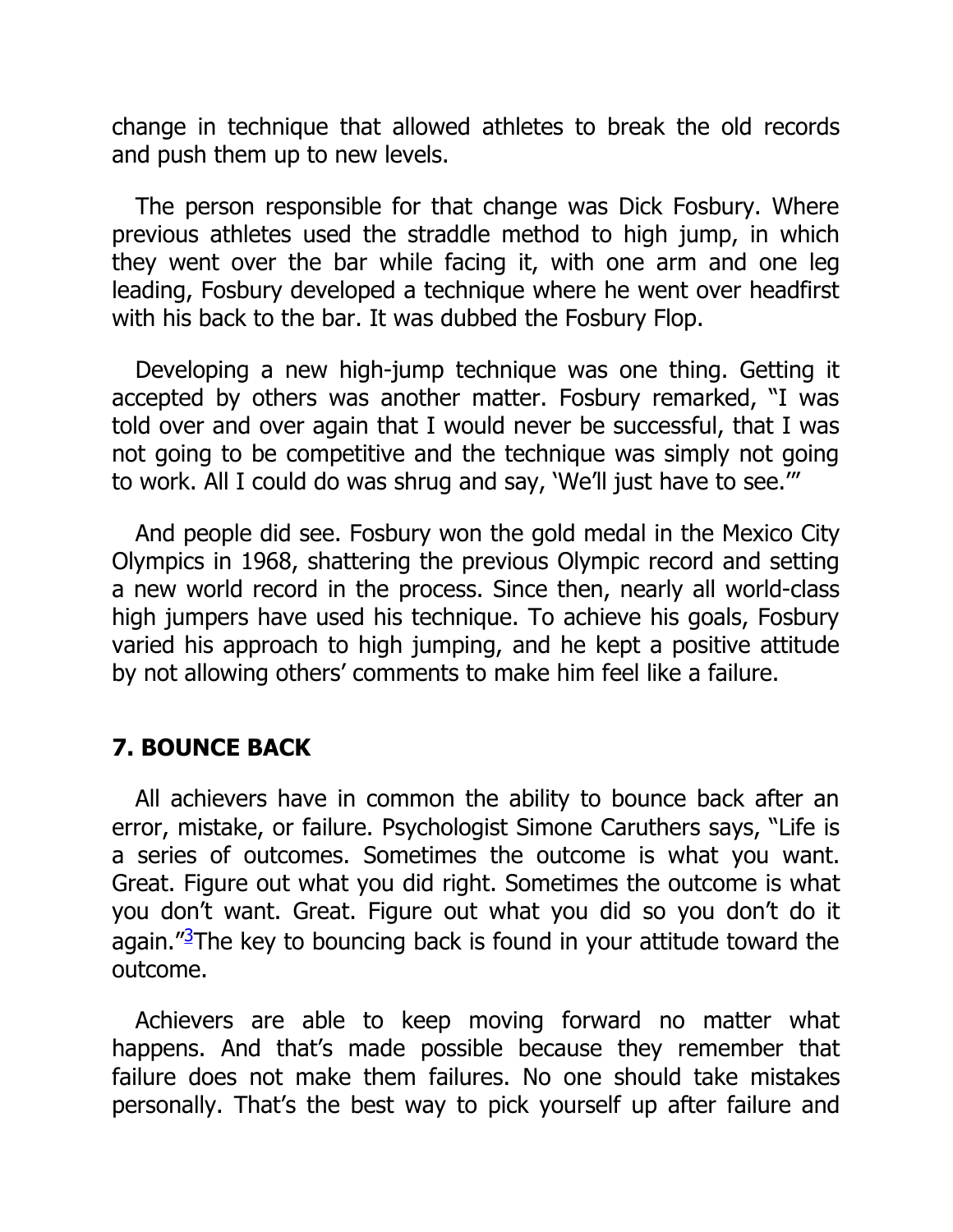continue with a positive attitude. Once you do that, you're ready for success, which happens to be the subject of the next chapter.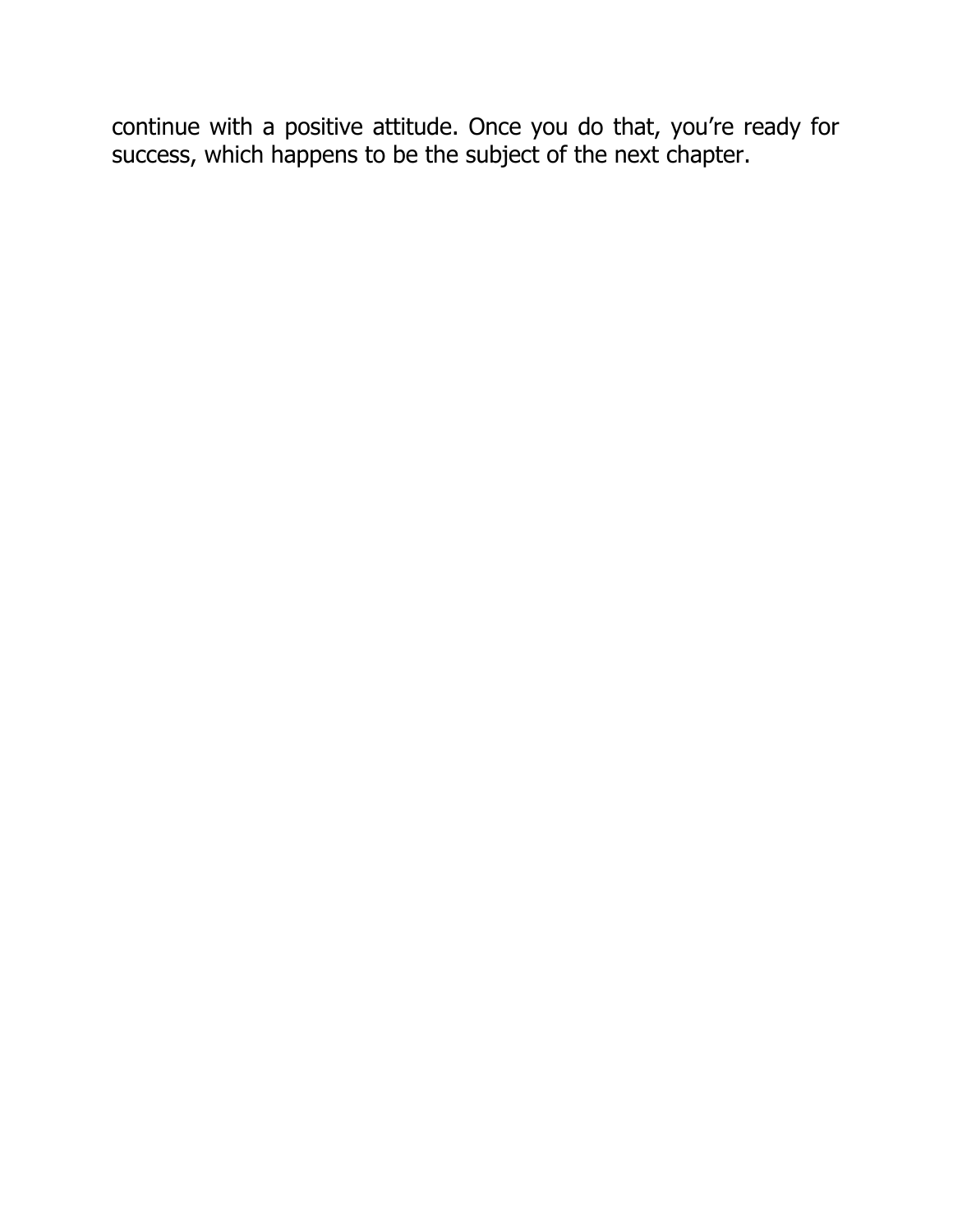### **WHAT IS [SUCCESS?](#page-3-4)**

Attitude determines how far you can go on the success journey.

**Do** you want to be successful? The problem for most people who want to be successful is not that they can't achieve success. The main obstacle for them is that they misunderstand success. They don't have the right attitude about it. Maltbie D. Babcock said, "One of the most common mistakes and one of the costliest is thinking that success is due to some genius, some magic, something or other which we do not possess."

What is success? What does it look like? Most people have a vague picture of what it means to be a successful person that looks something like this:

> The wealth of Bill Gates, the physique of Arnold Schwarzenegger, (or Tyra Banks), the intelligence of Albert Einstein, the athletic ability of Michael Jordan, the business prowess of Donald Trump, the social grace and poise of Jackie Kennedy, the imagination of Walt Disney, and the heart of Mother Teresa.

That sounds absurd, but it's closer to the truth than we would like to admit. Many of us picture success as looking like someone other than who we are. That's the wrong way to think about it. If you tried to become just like even one of these other people, you wouldn't be successful. You would be a bad imitation of them, and you would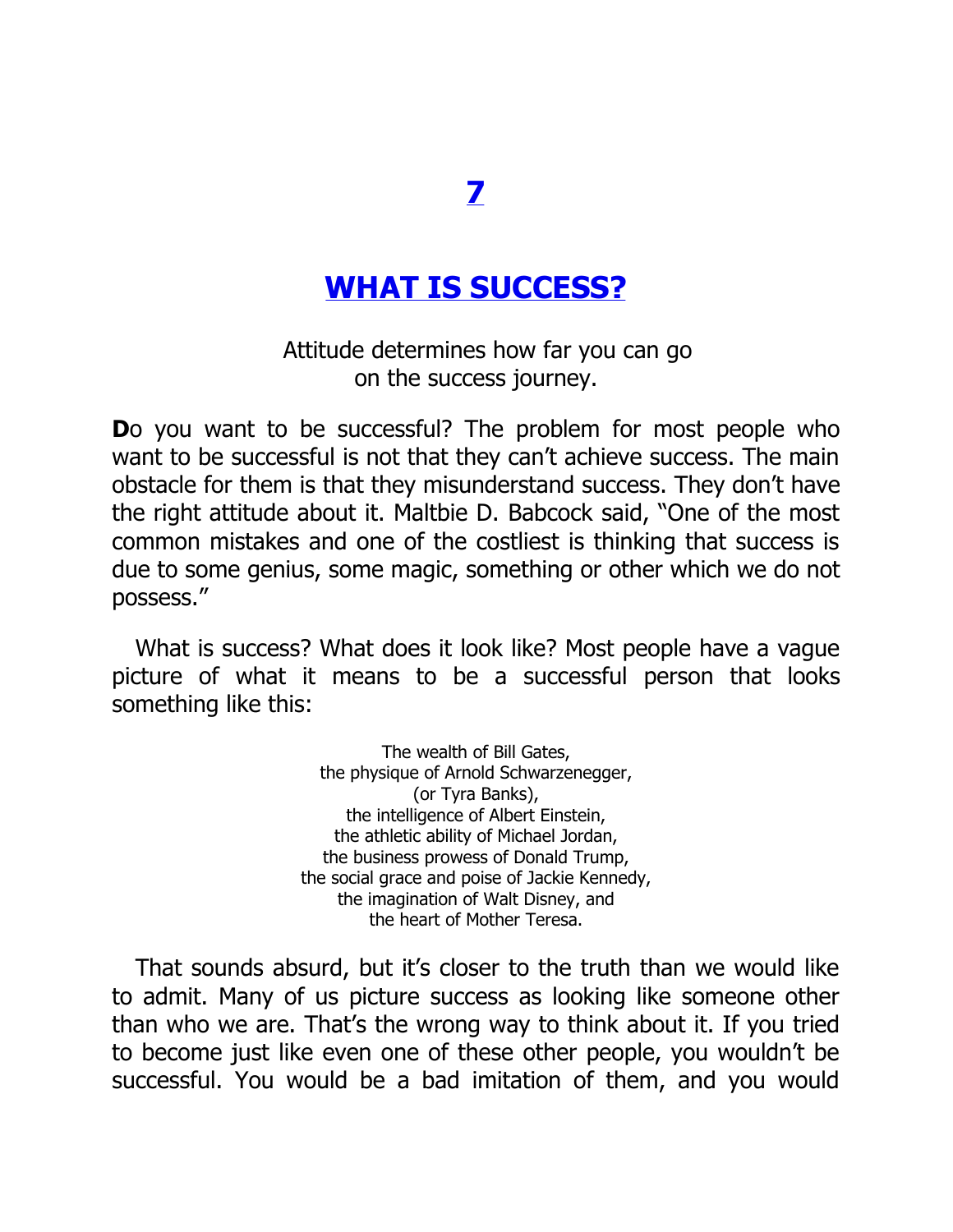eliminate the possibility of becoming the person you were meant to be.

## THE WRONG ATTITUDE ABOUT SUCCESS

Even if you avoid the trap of thinking that success means being like some other person, you might still have a wrong attitude toward success. Many people wrongly equate it with achievement of some sort, with arriving at a destination or attaining a goal. Here are several of the most common misconceptions about success:

### **WEALTH**

Probably the most common misunderstanding about success is that it's the same as having money. A lot of people believe that if they accumulate wealth, they will be successful. But wealth doesn't eliminate current problems, and it introduces many new ones. If you don't believe that, look at the lives of lottery winners. Wealth does not bring contentment or success.

### **A SPECIAL FEELING**

Another common misconception is that people have achieved success when they feel successful or happy. But trying to feel successful is probably even more difficult than trying to become wealthy. The continual search for happiness is a primary reason that so many people are miserable. If you make happiness your goal, you are almost certainly destined to fail. You will be on a continual roller coaster, changing from successful to unsuccessful with every mood change. Life is uncertain, and emotions aren't stable. Happiness simply cannot be relied upon as a measure of success.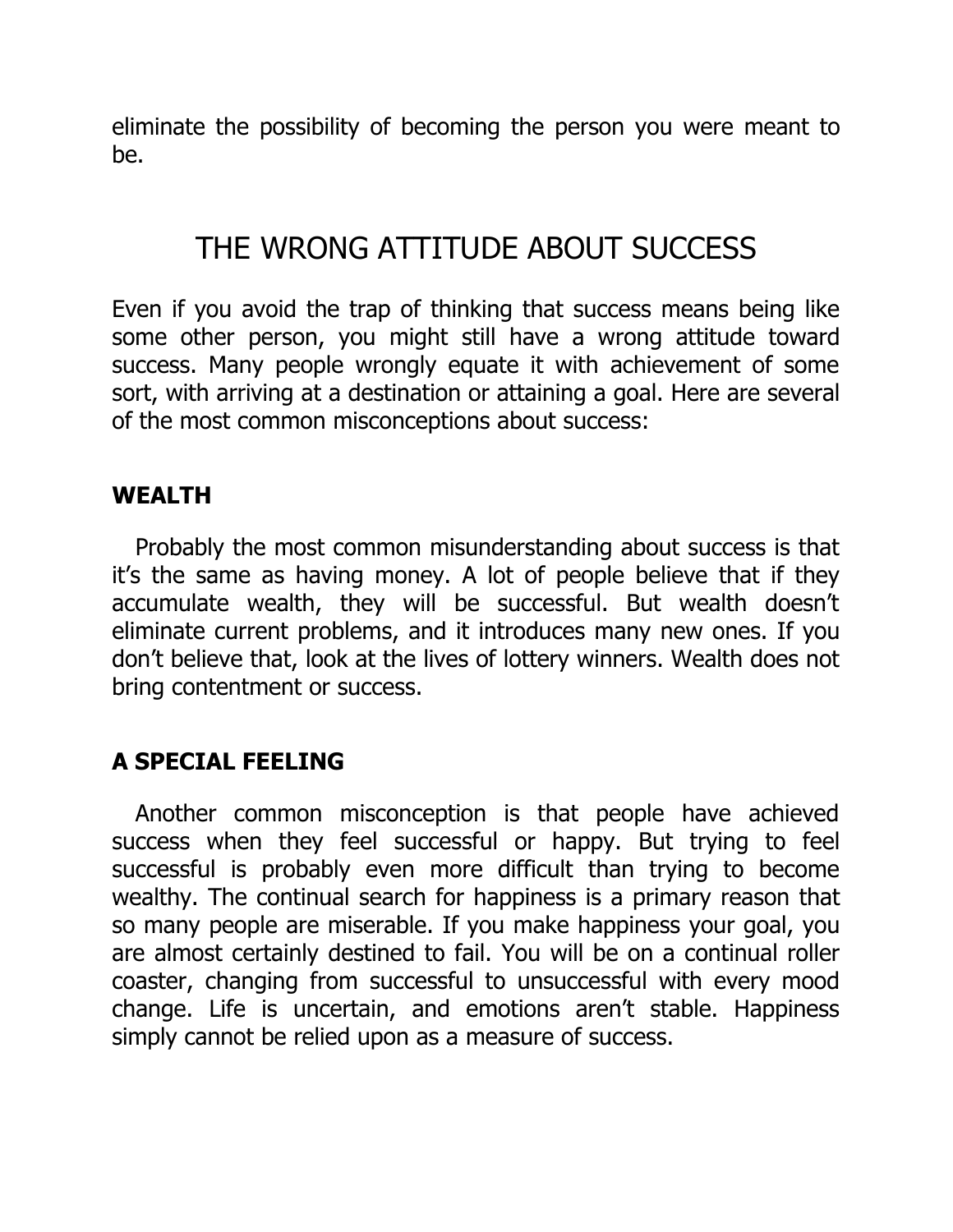### **SPECIFIC AND WORTHWHILE POSSESSIONS**

Think back to when you were a kid. Chances are that there was a time when you wanted something badly, and you believed that if you possessed that thing, it would make a significant difference in your life. When I was nine years old, it was a burgundy-and-silver Schwinn bicycle, which I received for Christmas. But I soon discovered that it didn't bring me the success or long-term contentment that I hoped for and expected.

That process has repeated itself in my life. I found that success didn't come when I became a starter on my high school basketball team, when I became the student body president in college, or when I bought my first house. It has never come as the result of possessing something I wanted. Possessions are at best a temporary fix. Success cannot be attained or measured that way.

### **POWER**

Charles McElroy once joked, "Power is usually recognized as an excellent short-term antidepressant." That statement contains a lot of truth because power often gives the appearance of success, but even then, it's only temporary.

You've probably heard before the quote from English historian Lord Acton: "Power tends to corrupt and absolute power corrupts absolutely." Abraham Lincoln echoed that belief when he said, "Nearly all men can stand adversity, but if you want to test a man's character, give him power." Power really is a test of character. In the hands of a person of integrity, it is of tremendous benefit; in the hands of a tyrant, it causes terrible destruction. By itself, power is neither positive nor negative. And it is not the source of security or success. Besides, all dictators—even benevolent ones—eventually lose power.

### **ACHIEVEMENT**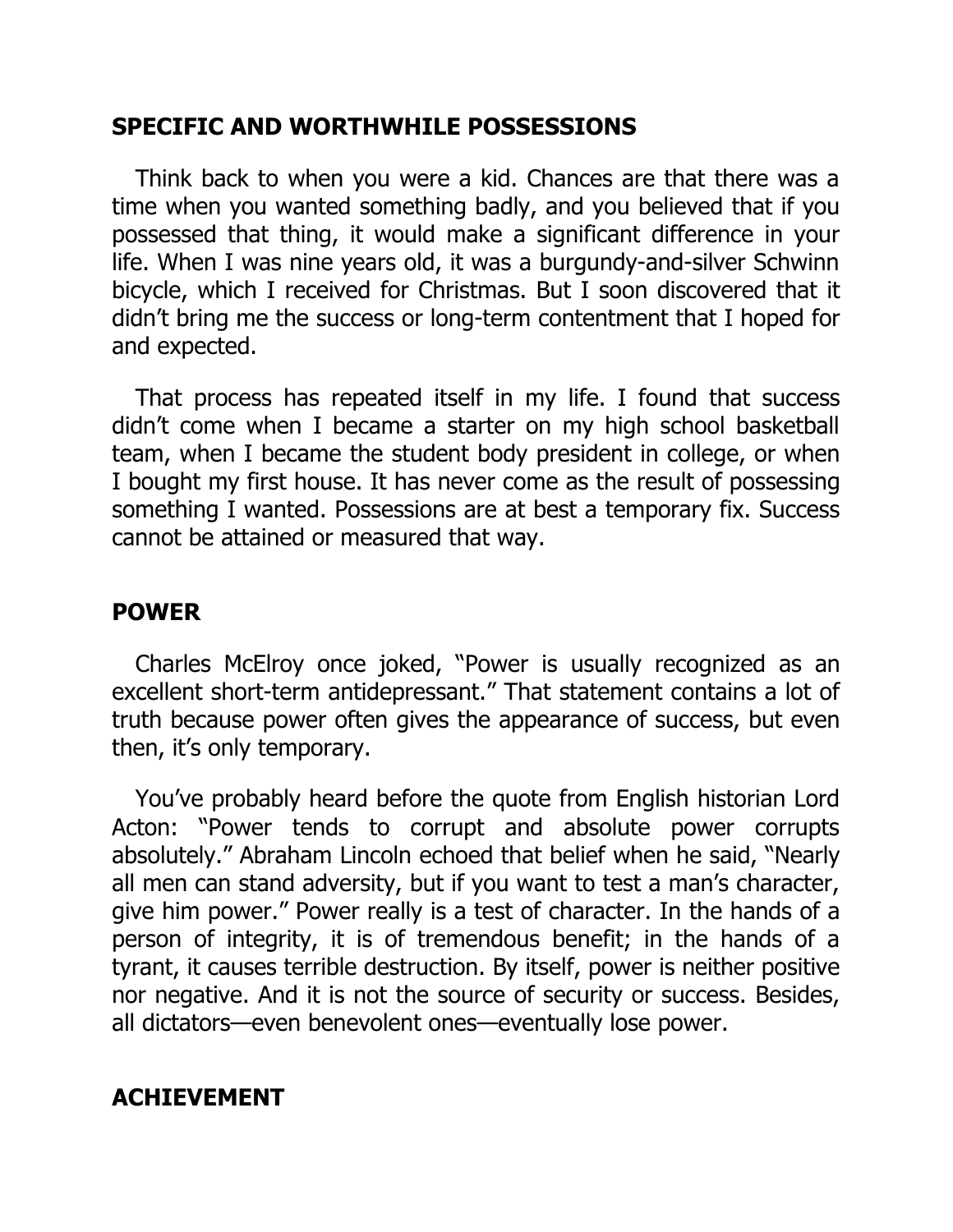Many people have what I call "destination disease." They believe that if they can arrive somewhere—attain a position, accomplish a goal, or have a relationship with the right person—they will be successful. At one time I had a similar view of success. I defined it as the progressive realization of a predetermined worthwhile goal. But over time I realized that the definition fell short of the mark. Success isn't a list of goals to be checked off one after another. It's not reaching a destination. Success is a journey.

## THE RIGHT ATTITUDE ABOUT SUCCESS

If success is a journey, how do you get started? What does it take to be successful? Two things are required: the right attitude toward success and the right principles for getting there. Once you redefine success as a journey, you can maintain the right attitude toward it. Then you're ready to start the process. The results may be as unique as each individual, but the process is the same for everyone. Here is my definition of success:

Success is . . . Knowing your purpose in life, Growing to reach your maximum potential, and Sowing seeds that benefit others.

When you think of success in this way, you can see why it must be seen as a journey rather than a destination. No matter how long you live or what you decide to do in life, as long as you have the right attitude about it, you will never exhaust your capacity to grow toward your potential or run out of opportunities to help others. When you see success as a journey, you'll never have the problem of trying to "arrive" at an elusive final destination. And you'll never find yourself in a position where you have accomplished some final goal, only to discover that you're still unfulfilled and searching for something else to do.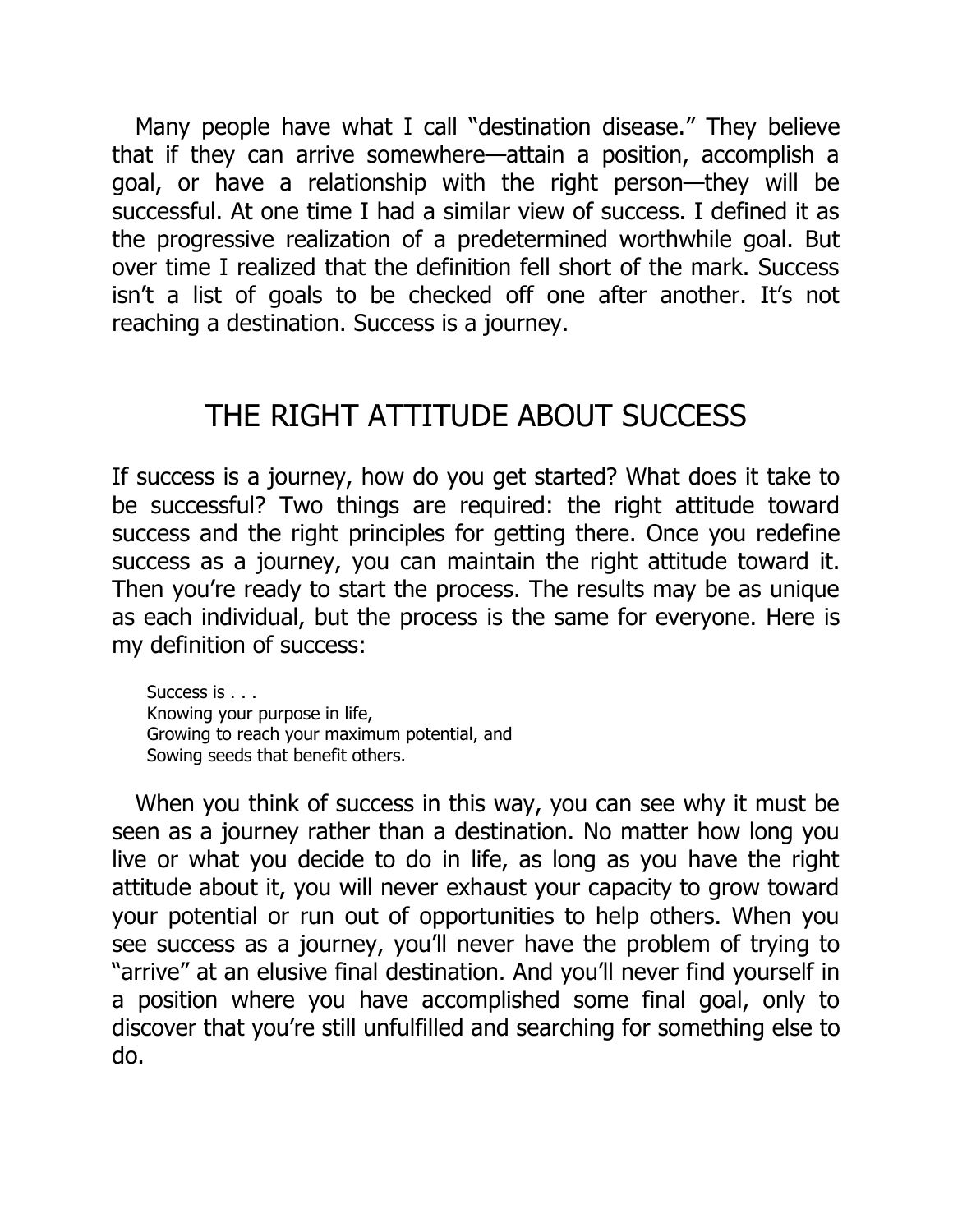To get a better handle on these aspects of success, let's take a look at each one of them:

#### **KNOWING YOUR PURPOSE**

Nothing can take the place of knowing your purpose. Millionaire industrialist Henry J. Kaiser, the founder of Kaiser Aluminum as well as the Kaiser-Permanente health care system, said, "The evidence is overwhelming that you cannot begin to achieve your best unless you set some aim in life." Or put another way, if you don't try actively to discover your purpose, you're likely to spend your life doing the wrong things.

I believe that God created every person for a purpose. According to psychologist Viktor Frankl, "Everyone has his own specific vocation or mission in life. Everyone must carry out a concrete assignment that demands fulfillment. Therein he cannot be replaced, nor can his life be repeated. Thus everyone's task is as unique as his specific opportunity to implement it." Each of us has a purpose for which we were created. Our responsibility—and our greatest joy—is to identify it.

Here are some questions to ask yourself to help you identify your purpose:

For what am I searching? All of us have a strong desire buried in our hearts, something that speaks to our deepest thoughts and feelings, something that sets our souls on fire. You only need to find it.

Why was I created? Each of us is different. Think about your unique mix of abilities, the resources available to you, your personal history, and the opportunities around you. If you objectively identify these factors and discover the desire of your heart, you will have done a lot toward discovering your purpose in life.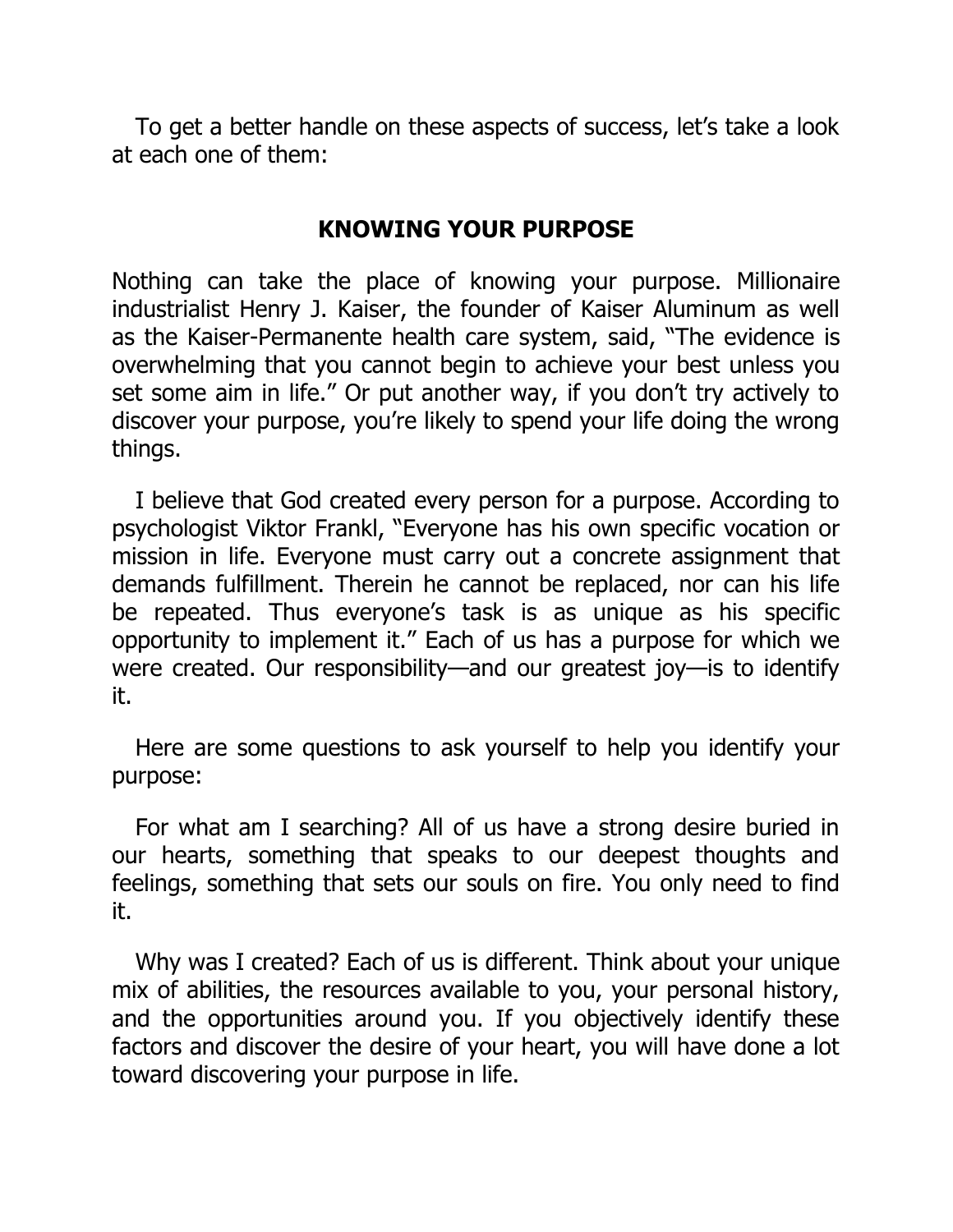Do I believe in my potential? If you don't believe that you have potential, you will never try to reach it. You should take the advice of President Theodore Roosevelt, who said, "Do what you can, with what you have, where you are." If you do that with your eyes fixed on your life purpose, what else can be expected of you?

When do I start? The answer to that question is NOW.

### GROWING TO YOUR POTENTIAL

Novelist H. G. Wells held that wealth, notoriety, place, and power are no measures of success whatsoever. The only true measure of success is the ratio between what we might have been and what we have become. In other words, success comes as the result of growing to our potential.

We have nearly limitless potential, yet too few ever try to reach it. Why? The answer lies in this: We can do anything, but we can't do everything. Many people let everyone around them decide their agenda in life. As a result, they never really dedicate themselves to their purpose in life. They become a jack-of-all-trades, master of none —rather than a jack-of-few-trades, focused on one.

If that describes you more than you'd like, you're probably ready to take steps to make a change. Here are four principles to put you on the road to growing toward your potential:

### **1. CONCENTRATE ON ONE MAIN GOAL.**

Nobody ever reached her potential by scattering herself in twenty directions. Reaching your potential requires focus.

### **2. CONCENTRATE ON CONTINUAL IMPROVEMENT.**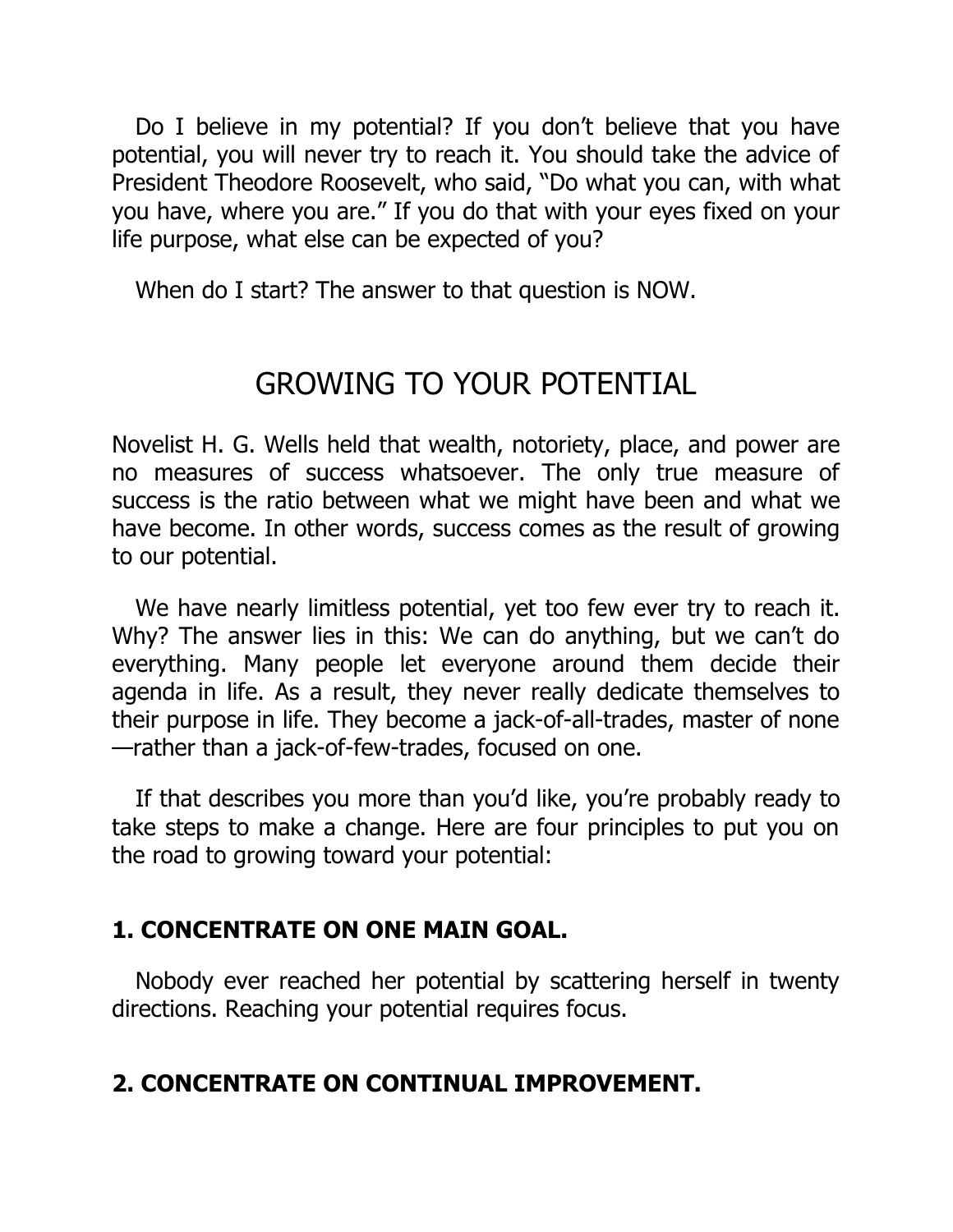David D. Glass, chairman of the executive committee of the Wal-Mart board of directors, was once asked whom he admired most. His answer was Wal-Mart founder Sam Walton. He remarked, "There's never been a day in his life, since I've known him, that he didn't improve in some way." Commitment to continual improvement is the key to reaching your potential and to being successful.

### **3. FORGET THE PAST.**

My friend Jack Hayford, pastor of Church on the Way in Van Nuys, California, commented, "The past is a dead issue, and we can't gain any momentum moving toward tomorrow if we are dragging the past behind us."

If you need inspiration, think of other people who overcame seemingly insurmountable obstacles, such as Booker T. Washington, Helen Keller, and Franklin Delano Roosevelt. Each of them overcame incredible odds to achieve great things. And remember, no matter what you've faced in the past, you have the potential to overcome it.

### **4. FOCUS ON THE FUTURE.**

Baseball Hall of Famer Yogi Berra declared, "The future isn't what it used to be." Although that may be true, it's still the only place we have to go. Your potential lies ahead of you—whether you're eight, eighteen, forty-eight, or eighty. You still have room to improve yourself. You can become better tomorrow than you are today. As the Spanish proverb says, "He who does not look ahead remains behind."

## SOWING SEEDS THAT BENEFIT OTHERS

When you know your purpose in life and are growing to reach your maximum potential, you're well on your way to being a success. But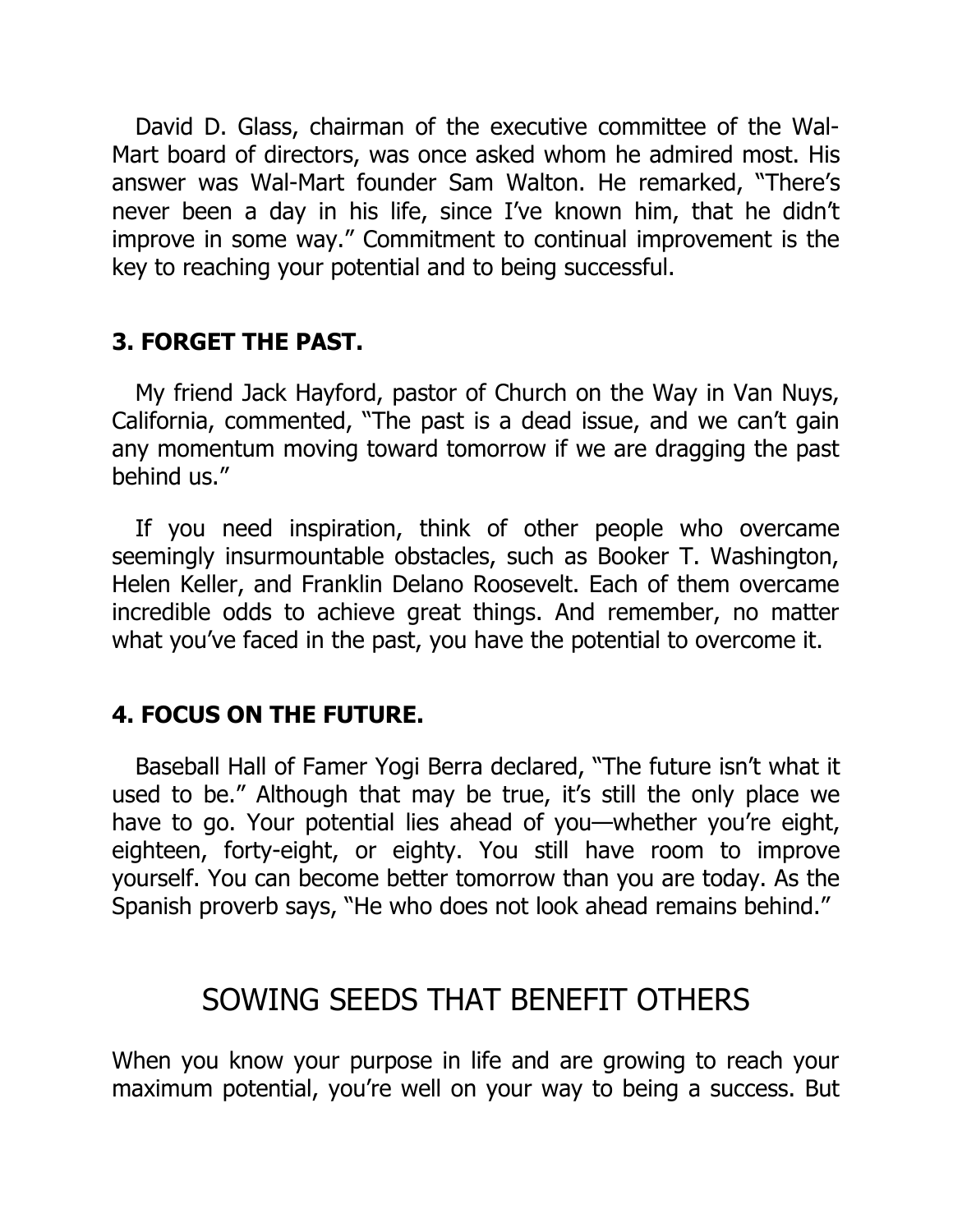there is one more essential part of the success journey: helping others. Without that aspect, the journey can be a lonely and shallow experience.

It's been said that we make a living by what we get, but we make a life by what we give. Physician, theologian, and philosopher Albert Schweitzer stated it even more strongly: "The purpose of human life is to serve, and to show compassion and the will to help others." For him, the success journey led to Africa where he served people for many years.

For you, sowing seeds that benefit others probably won't mean traveling to another country to serve the poor—unless that is the purpose you were born to fulfill. (And if it is, you won't be satisfied until that's what you're doing.) However, if you're like most people, helping others is something you can do right here at home, whether it's spending more time with your family, developing an employee who shows potential, helping people in the community, or put ting your desires on hold for the sake of your team at work. The key is to find your purpose and help others while you're pursuing it. Entertainer Danny Thomas insisted that "all of us are born for a reason, but all of us don't discover why. Success in life has nothing to do with what you gain in life or accomplish for yourself. It's what you do for others."

WE MAKE A LIVING BY WHAT WE GET;

BUT WE MAKE A LIFE BY WHAT WE GIVE.

Having the right view of success can help you keep a positive attitude about yourself and life, no matter what kind of circumstances you find yourself in. And if you can help the people you lead to adopt that same view of success, you can help them to always have hope and to become successful. Why? Because all people—regardless of talent level, education, or upbringing—are capable of knowing their purpose, growing to their maximum potential, and sowing seeds that benefit others. And helping people is what leadership is really all about.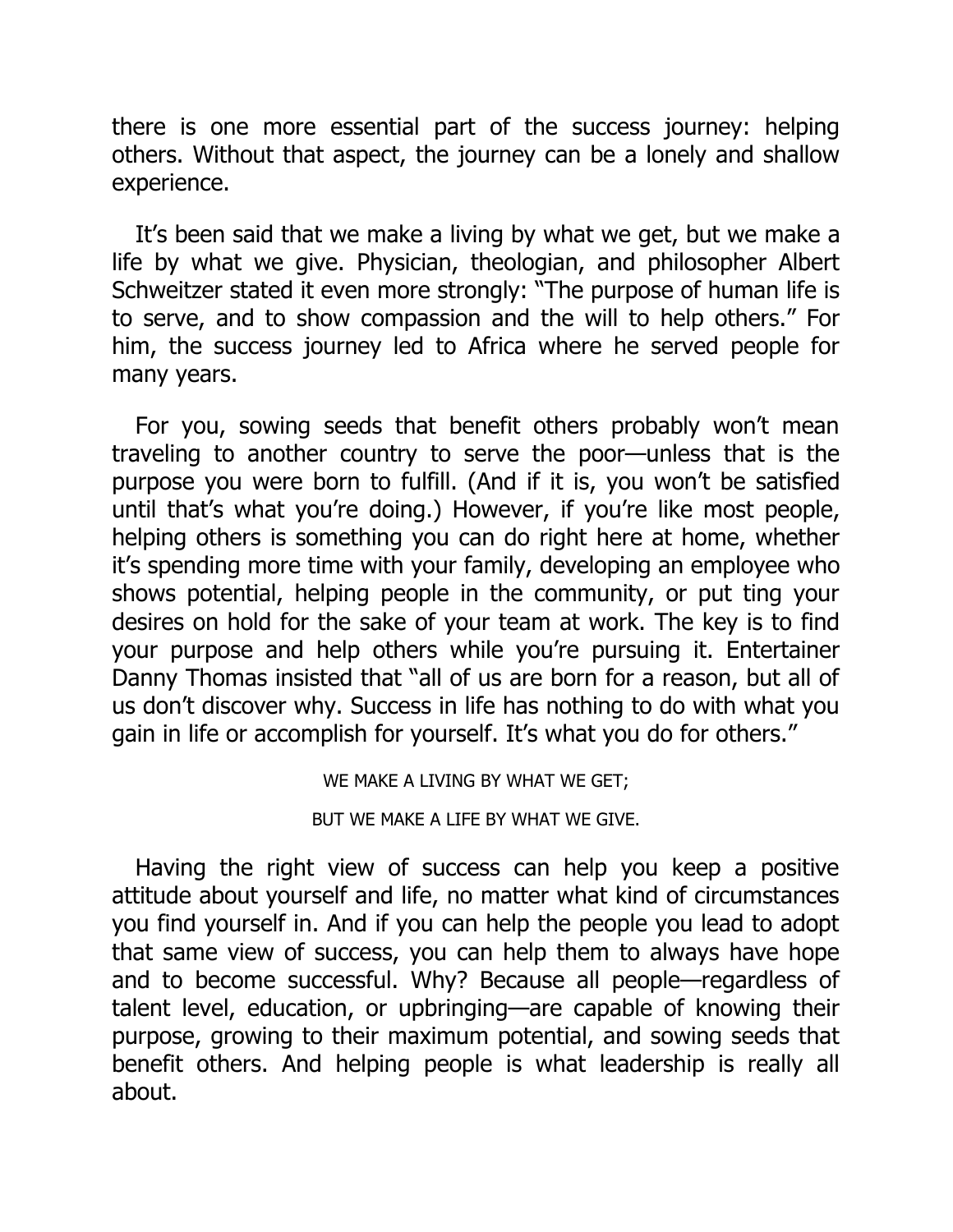But there's one more truth you need to know if you want to be a successful leader in the area of attitude. And you'll find that in the last chapter.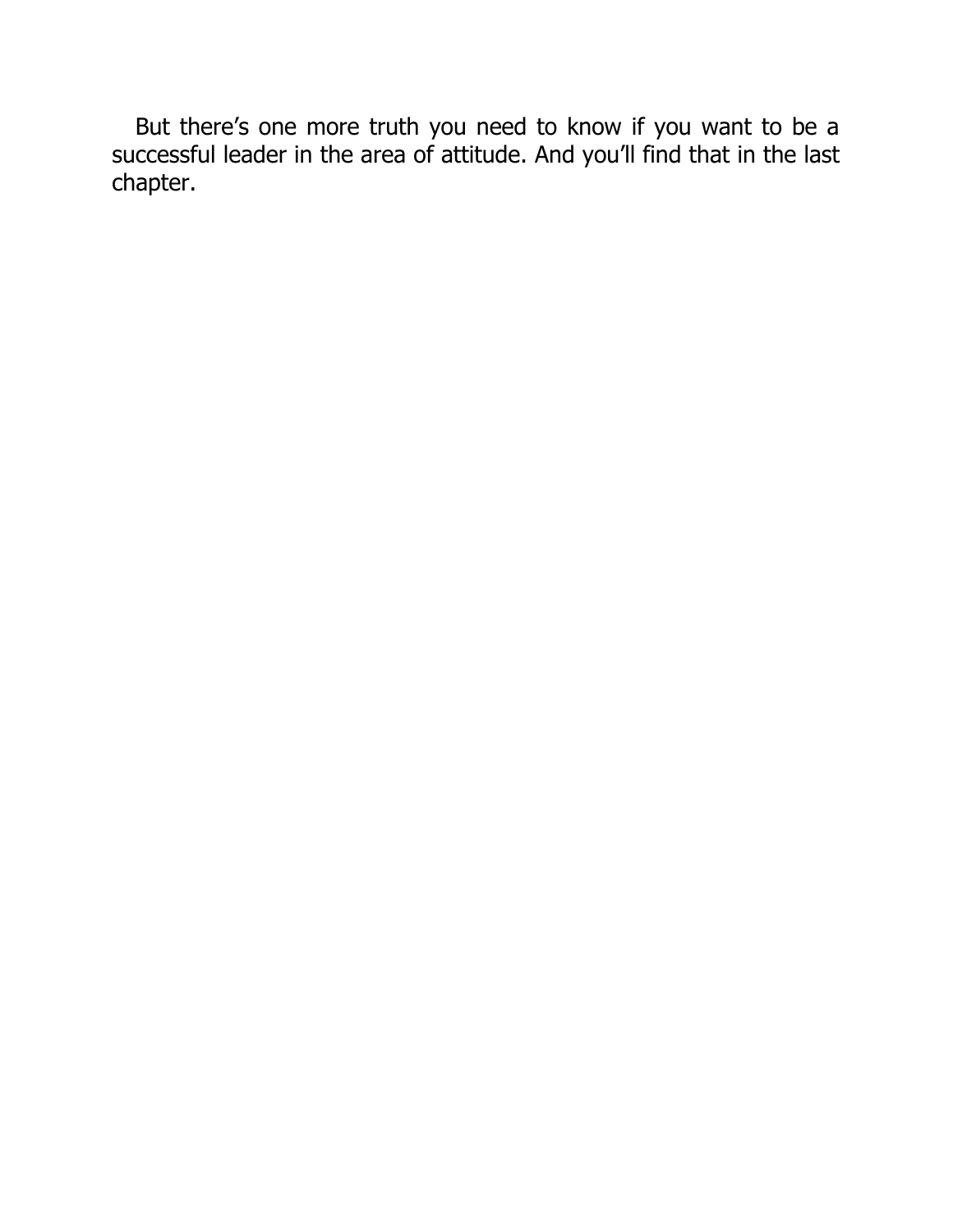#### **[8](#page-3-0)**

### **HOW CAN A LEADER KEEP [CLIMBING?](#page-3-0)**

Leaders have to give up to go up.

**M**any people today want to climb up the corporate ladder because they believe that freedom and power are the prizes waiting at the top. What they don't realize is that the true nature of leadership is really sacrifice.

Most people will acknowledge that sacrifices are necessary fairly early in a leadership career. People give up many things in order to gain potential opportunities. For example, Tom Murphy began working for General Motors in 1937. But he almost refused the first position he was offered with the company because the one-hundred-dollar-amonth salary barely covered his expenses. Despite his misgivings, he took the job anyway, thinking the opportunity was worth the sacrifice. He was right. Murphy eventually became General Motors' chairman of the board.

Sacrifice is a constant in leadership. It is an ongoing process, not a one-time payment. It's an attitude that any successful leader must maintain. When I look back at my career, I recognize that there has always been a cost involved in moving forward. That's been true for me in the area of finances with every career change I've made since I was twenty-two years old. Any time you know that the step is right, don't hesitate to make a sacrifice.

#### **YOU'VE GOT TO GIVE UP TO GO UP**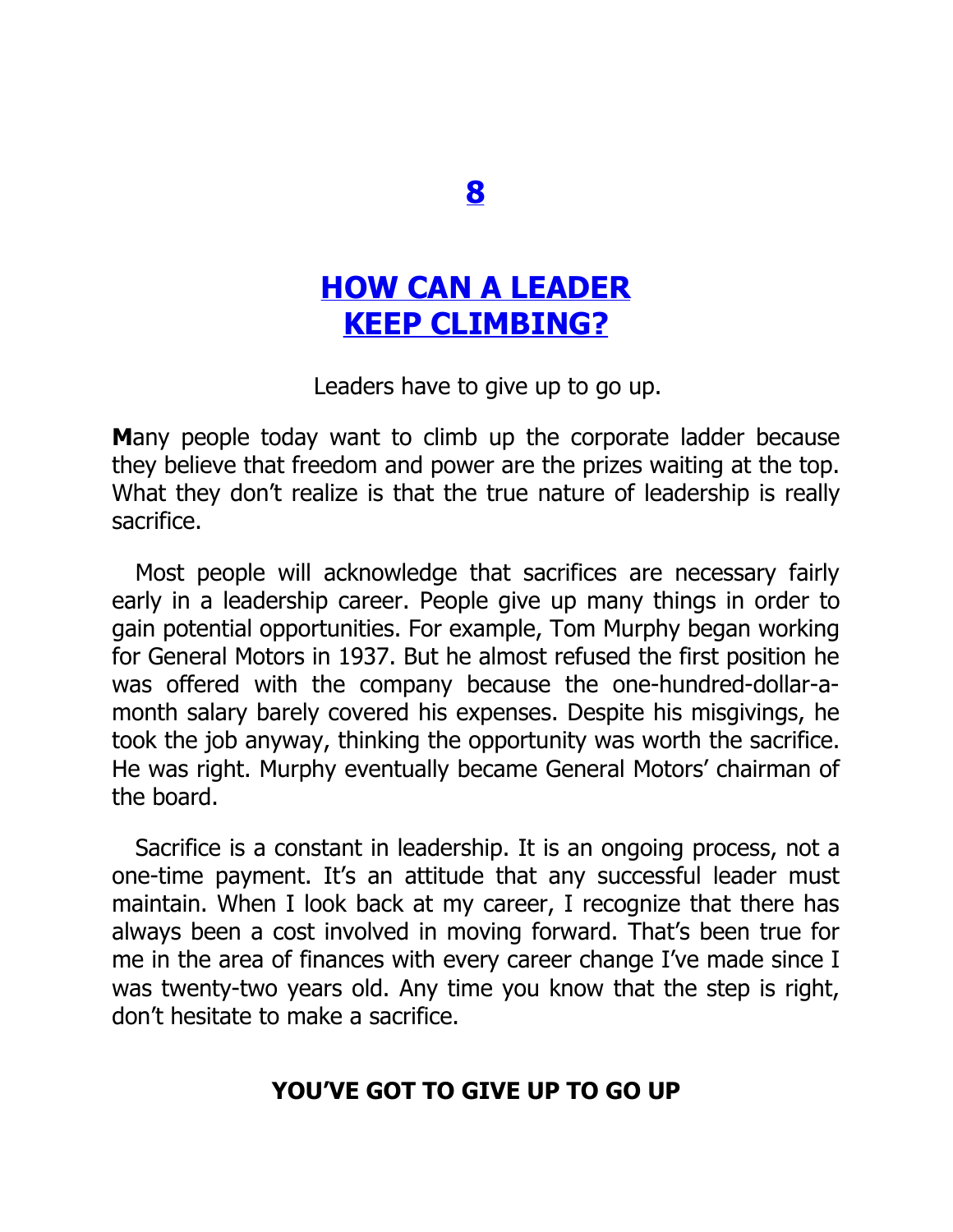Leaders who want to rise have to do more than take an occasional cut in pay. They have to give up their rights. As my friend Gerald Brooks says, "When you become a leader, you lose the right to think about yourself." For every person, the nature of the sacrifice may be different. Leaders give up to go up. That's true of every leader regardless of profession. Talk to any leader, and you will find that he has made repeated sacrifices. Usually, the higher that leader has climbed, the greater the sacrifices he has made.

#### **THE HIGHER YOU GO, THE MORE YOU GIVE UP**

Who is the most powerful leader in the world? I'd say it's the president of the United States. More than any other single person, his actions and words make an impact on people, not just in our country, but around the globe. Think about what he must give up to reach the office of president and then to hold that office. His time is no longer his own. He is scrutinized constantly. His family is under tremendous pressure. And as a matter of course, he must make decisions that can cost thousands of people their lives. Even after he leaves office, he will spend the rest of his life in the company of Secret Service agents who protect him from bodily harm.

The greater the leader, the more he must give up. Think about someone like Martin Luther King, Jr. His wife, Coretta Scott King, remarked in My Life with Martin Luther King, Jr., "Day and night our phone would ring, and someone would pour out a string of obscene epithets . . . Frequently the calls ended with a threat to kill us if we didn't get out of town. But in spite of all the danger, the chaos of our private lives, I felt inspired, almost elated."

While pursuing his course of leadership during the civil rights movement, King was arrested and jailed on many occasions. He was stoned, stabbed, and physically attacked. His house was bombed. Yet his vision—and his influence—continued to increase. Ultimately, he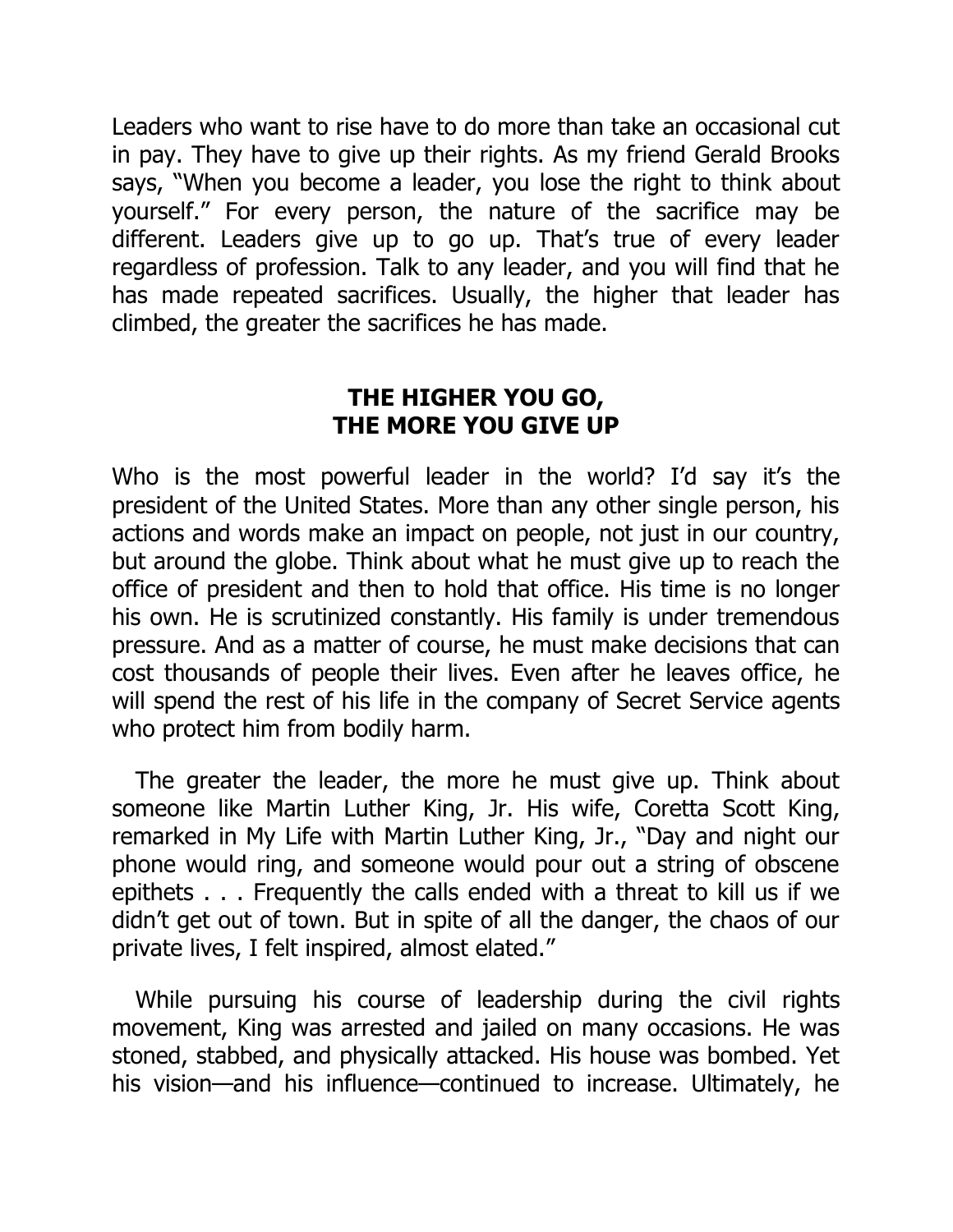sacrificed everything he had. But what he gave up he parted with willingly. In his last speech, delivered the night before his assassination in Memphis, he said,

I don't know what will happen to me now. We've got some difficult days ahead. But it doesn't matter to me now. Because I've been to the mountaintop. I won't mind. Like anybody else, I would like to live a long life. Longevity has its place. But I'm not concerned about that now. I just want to do God's will. And He's allowed me to go up to the mountain. And I've looked over and I've seen the Promised Land. I may not get there with you, but I want you to know tonight that we, as a people, will get to the Promised Land. So I'm happy tonight . . . I'm not fearing any man. "Mine eyes have seen the glory of the coming of the Lord." $^{\underline{1}}$  $^{\underline{1}}$  $^{\underline{1}}$ 

The next day he paid the ultimate price of sacrifice. King's impact was profound. He influenced millions of people to peacefully stand up against a system and society that fought to exclude them.

> <span id="page-78-0"></span>THE HIGHER THE LEVEL OF LEADERSHIP YOU WANT TO REACH, THE GREATER THE SACRIFICES YOU WILL HAVE TO MAKE.

What successful people find to be true becomes even clearer to them when they become leaders. There is no success without an attitude of sacrifice. The higher the level of leadership you want to reach, the greater the sacrifices you will have to make. To go up, you have to give up. That is the true nature of leadership. That is the power of the right attitude.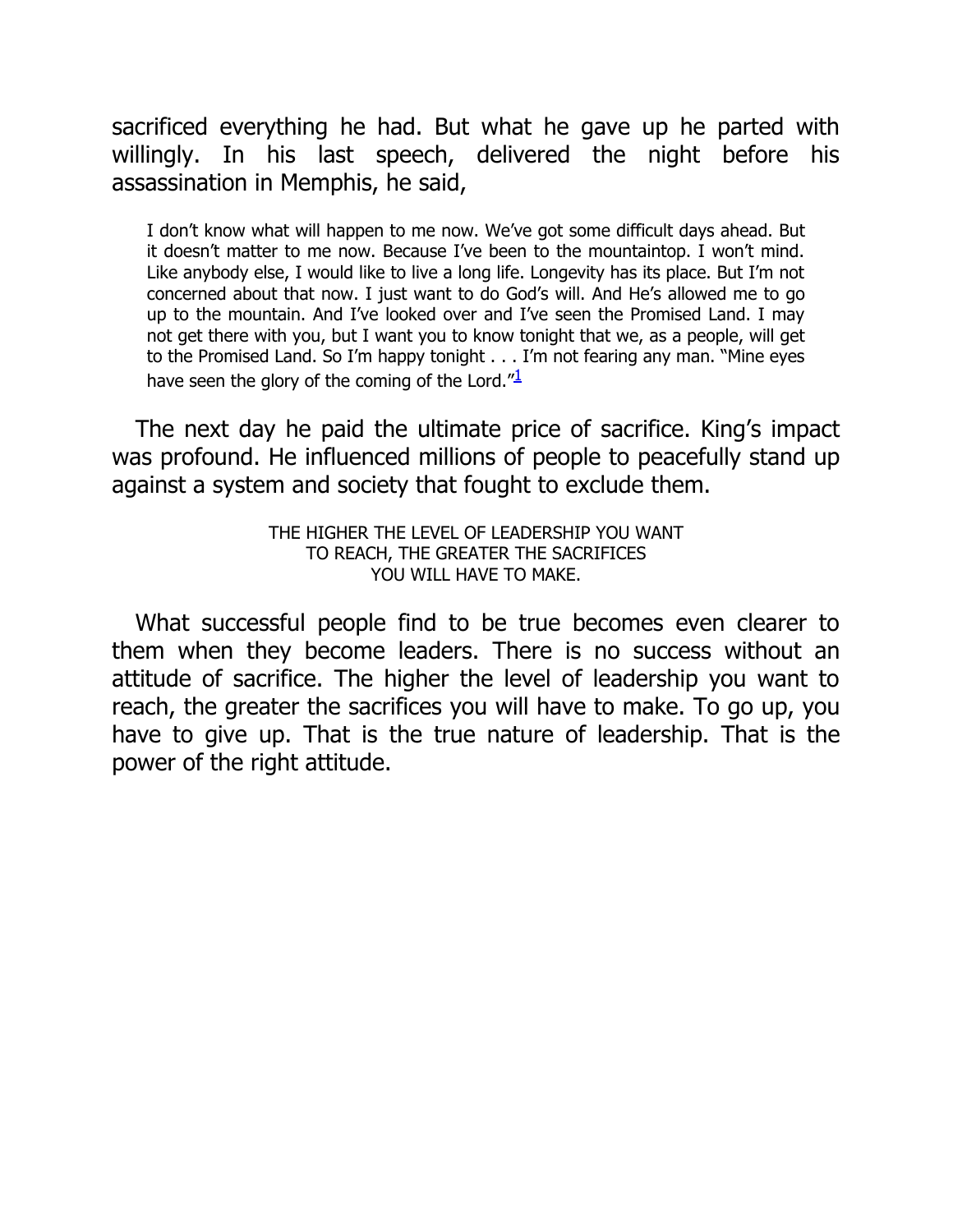### **[NOTES](#page-3-1)**

#### **Chapter 1**

- . John C. Maxwell, The Winning Attitude (Nashville:Thomas Nelson, 1993), 24.
- . Denis Waitley, The Winner's Edge (New York: Berkley Publishing Group, 1994).
- . Pat Riley, The Winner Within (New York: Berkley Publishing Group, 1994), 41, 52.

#### **Chapter 2**

- . Galatians 6:7.
- . J. Sidlow Baxter, Awake, My Heart (Grand Rapids: Kregal Publications, 1996).
- . See Luke 15:29–30.

#### **Chapter 4**

- . Proverbs 23:7.
- . Philippians 4:8.

#### **Chapter 5**

. David Bayles and Ted Orland, Art and Fear: Observations on the Perils (And Rewards) of Artmaking (Santa Barbara: Capra Press, 1993), 29.

. Arthur Freeman and Rose Dewolf, Woulda, Coulda, Shoulda: Overcoming Regrets, Mistakes, and Missed Opportunities (New York: HarperCollins, 1992).

- . Patricia Sellers, "Now Bounce Back!" Fortune, May 1, 1995, 49.
- . Lloyd Ogilvie, Falling into Greatness (Nashville: Thomas Nelson, 1984).
- . Genesis 40:14–15 NIV.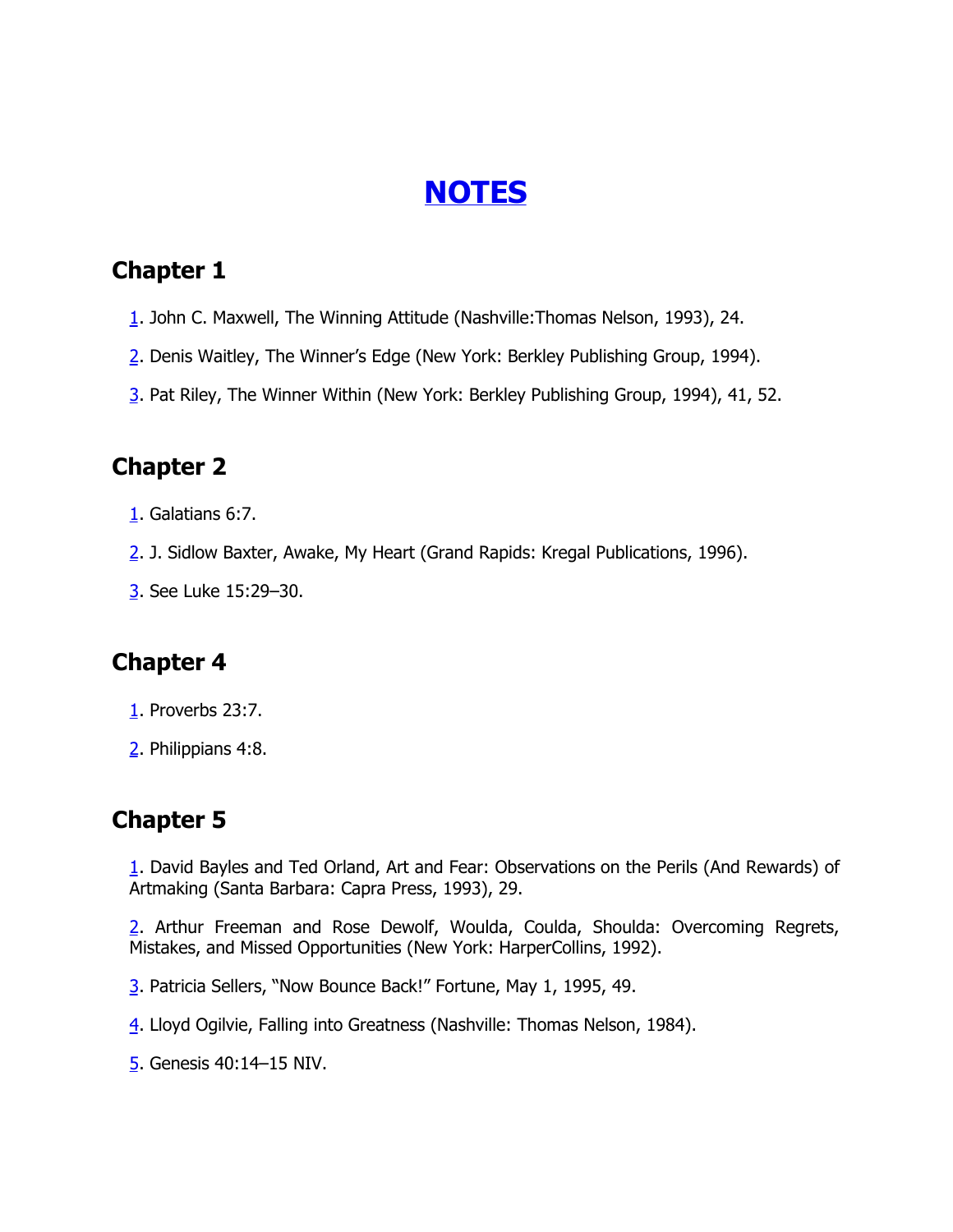### **Chapter 6**

- [1](#page-60-0). Andy Andrews, ed., "Erma Bombeck" in Storms of Perfection 2 (Nashville: Lightning Crown Publishers, 1994), 51.
- [2](#page-62-0). Brodin, "The Key to Bouncing Back," Discipleship Journal, issue 109, 1999, 67.
- [3](#page-65-0). "Where Failures Get Fixed," Fortune, May 1, 1995, 64.

### **Chapter 7**

<span id="page-80-0"></span>[1](#page-78-0). David Wallechinsky, The Twentieth Century (Boston: Little, Brown, 1995), 155.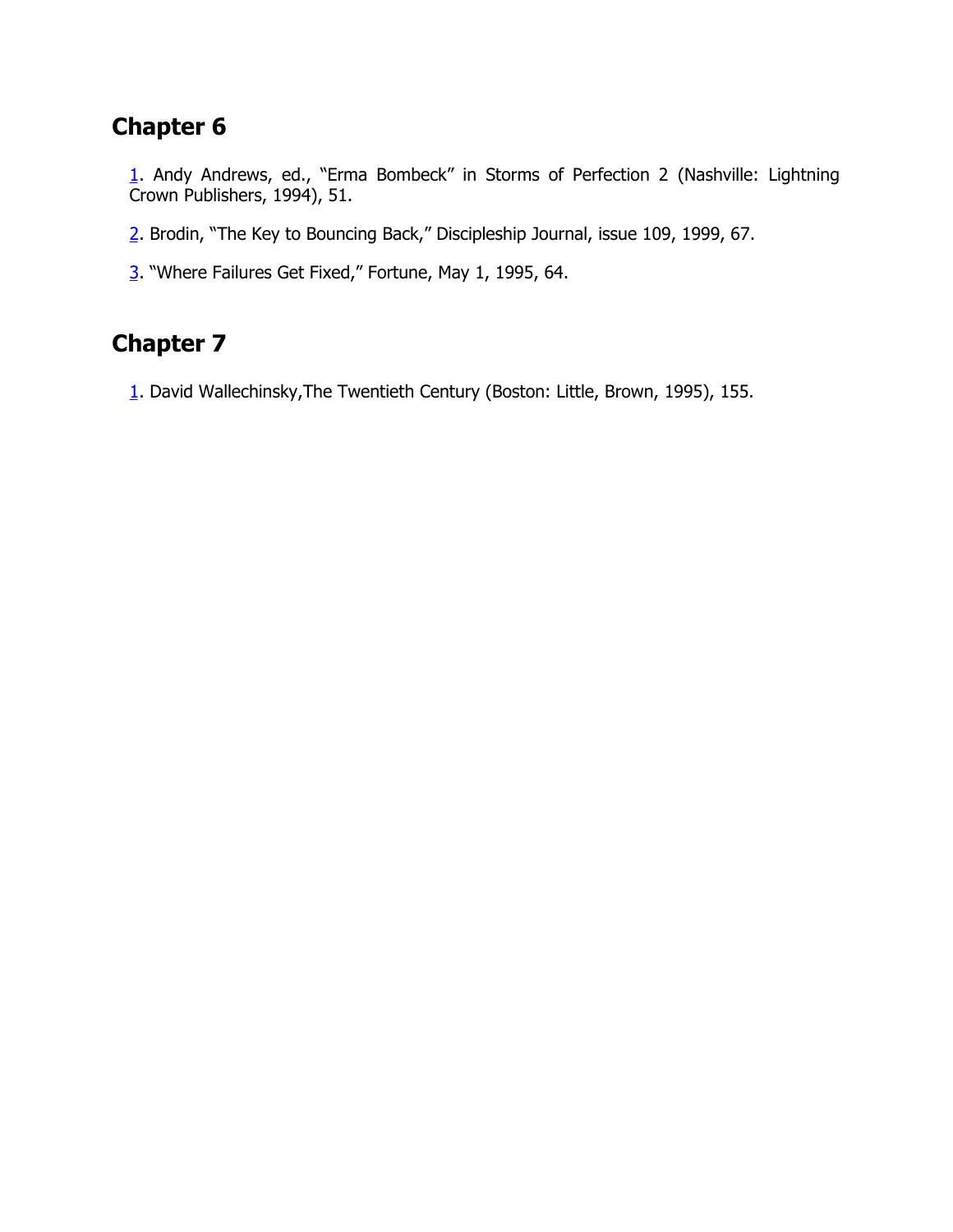Books by Dr. John C. Maxwell

Can Teach You How to Be a REAL Success

#### **RELATIONSHIPS**

Be a People Person (Victor Books) Becoming a Person of Influence (Thomas Nelson) The Power of Influence (Honor Books) The Power of Partnership in the Church (J. Countryman) The Treasure of a Friend (J. Countryman)

#### **EQUIPPING**

The 17 Indisputable Laws of Teamwork (Thomas Nelson) The 17 Essential Qualities of a Team Player (Thomas Nelson) Developing the Leaders Around You (Thomas Nelson) Partners in Prayer (Thomas Nelson) Success One Day at a Time (J. Countryman)

#### **ATTITUDE**

Be All You Can Be (Victor Books) Failing Forward (Thomas Nelson) The Power of Thinking (Honor Books)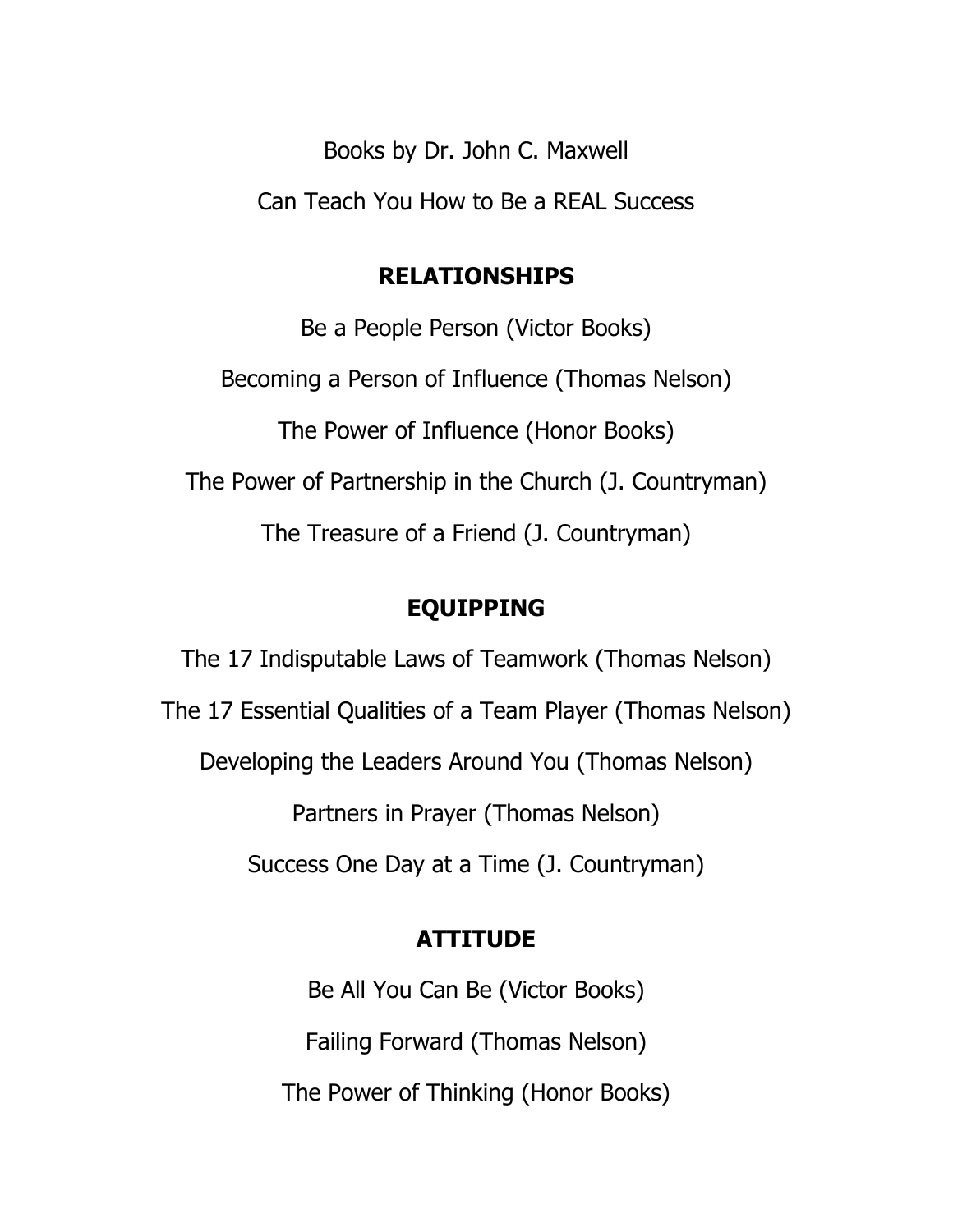Living at the Next Level (Thomas Nelson) Think on These Things (Beacon Hill) The Winning Attitude (Thomas Nelson) Your Bridge to a Better Future (Thomas Nelson) The Power of Attitude (Honor Books)

#### **LEADERSHIP**

The 21 Indispensable Qualities of a Leader (Thomas Nelson) The 21 Irrefutable Laws of Leadership (Thomas Nelson) The 21 Most Powerful Minutes in a Leader's Day (Thomas Nelson) Developing the Leader Within You (Thomas Nelson) The Power of Leadership (Honor Books) The Right to Lead ( J. Countryman) Your Road Map for Success (Thomas Nelson)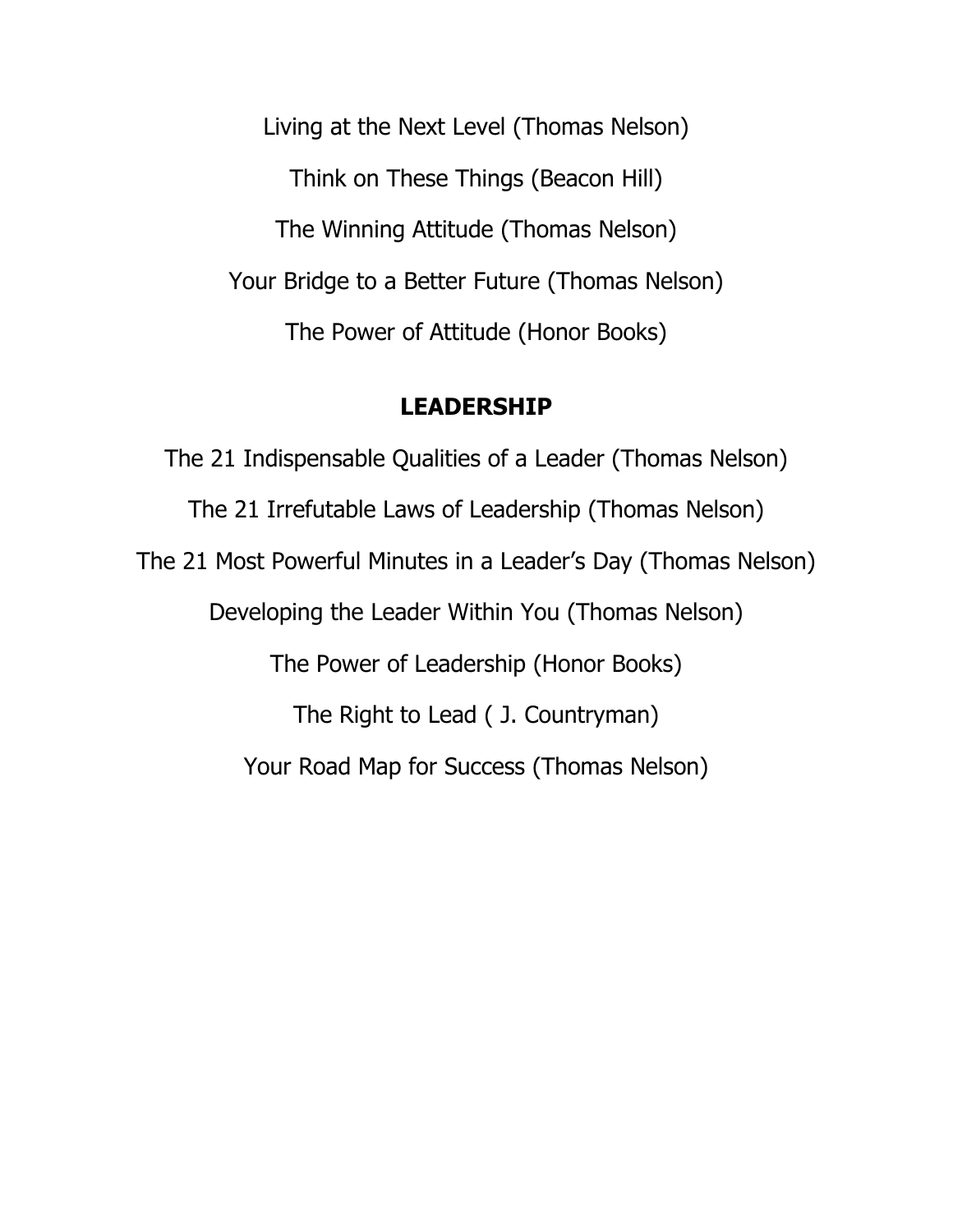### **JOHN MAXWELL'S REAL LEADERSHIP SERIES**



RELATIONSHIPS IOI ISBN 0-7852-6351-9 Available Winter 2004



**ATTITUDE 101** ISBN 0-7852-6350-0



**EQUIPPING IOI** ISBN 0-7852-6352-7 Available Winter 2004



LEADERSHIP IOI ISBN 0-7852-6419-1

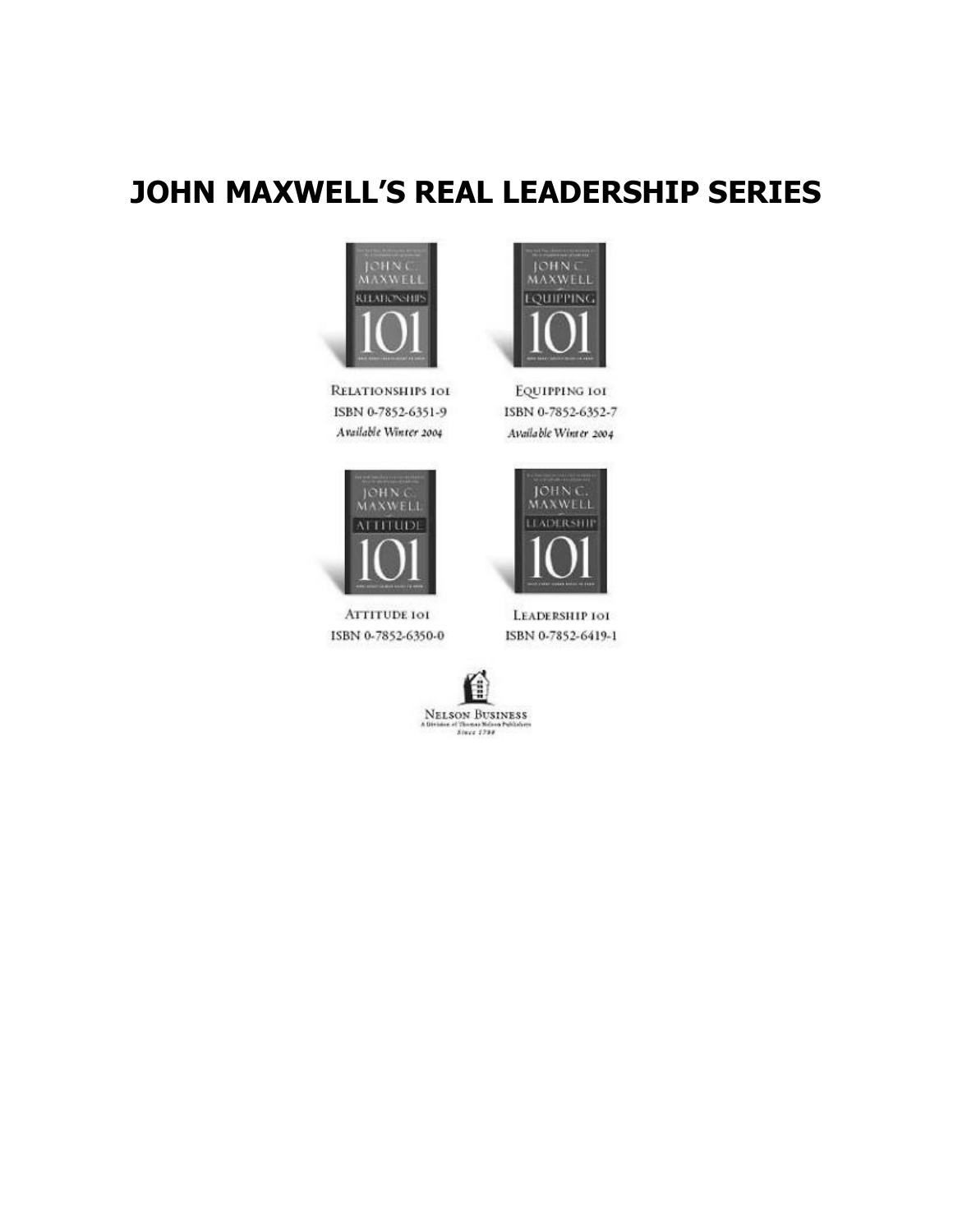## CONTINUE

We hope you've enjoyed Attitude 101 and we want you to know that at INJOY<sup>®</sup> we believe that owning a positive attitude is a key ingredient in leadership development. We are dedicated to developing you as a leader of excellence and integrity by providing the finest resources and training for your personal and professional growth.

## **YOUR**



Take the next step in developing the leadership potential in yourself and in those around you. We've made the first step as simple and as inexpensive as possible— it's FREE and it's delivered to your email box twice a month! Visit **www.Attitude101book.com** and sign up for Leadership Wired today.

## **ATTITUDE**

Ready for a challenge that's a little meatier? We recommend Developing The Leader Within You. Read the valuable lessons within this book and you'll take that next giant step toward becoming the leader you've always wanted to be. Order online today at www.Attitude101book.com.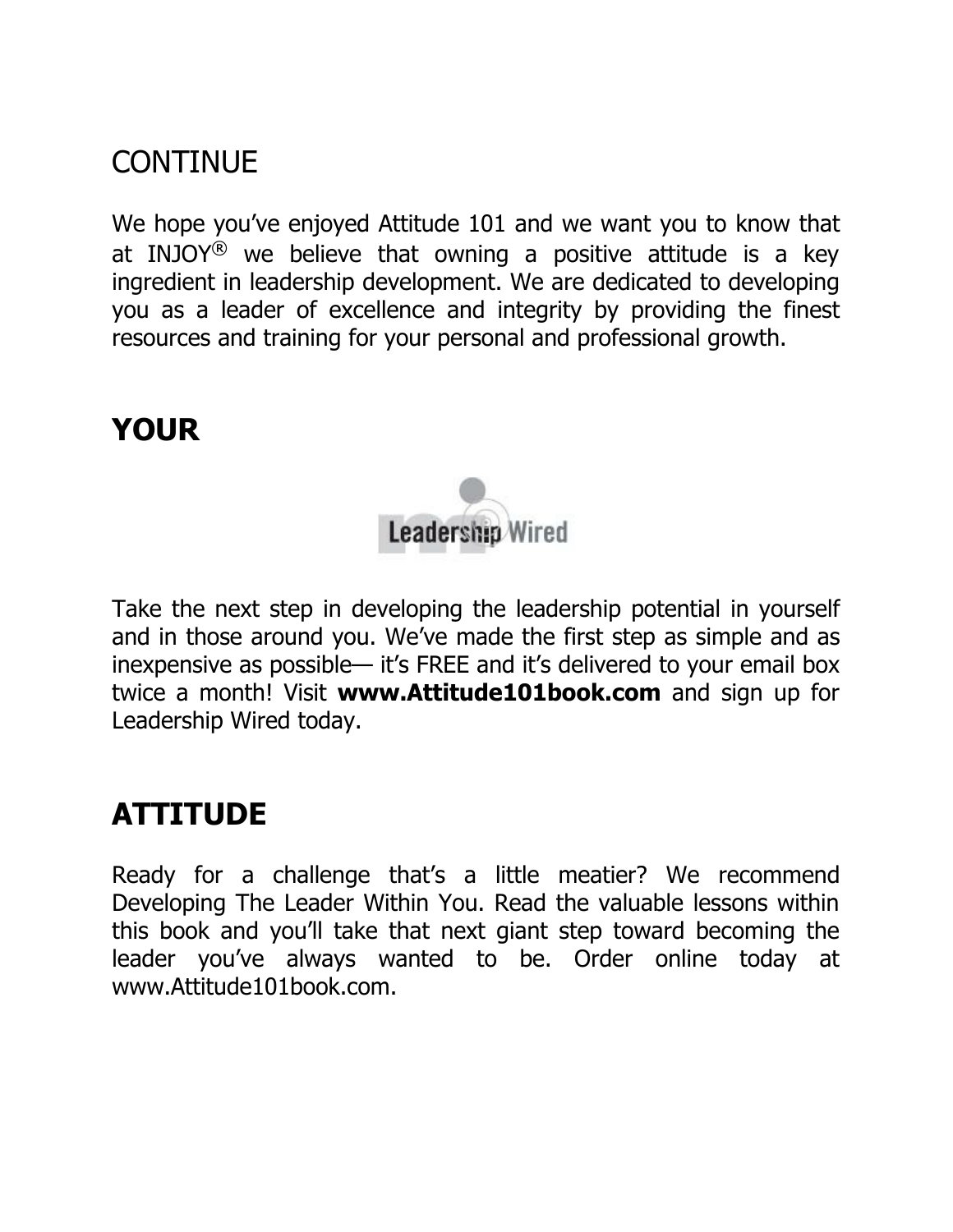

# **EDUCATION!**



Visit www.Attitude101book.com and<br>sign up for your FREE subscription to<br>Leadership Wired today!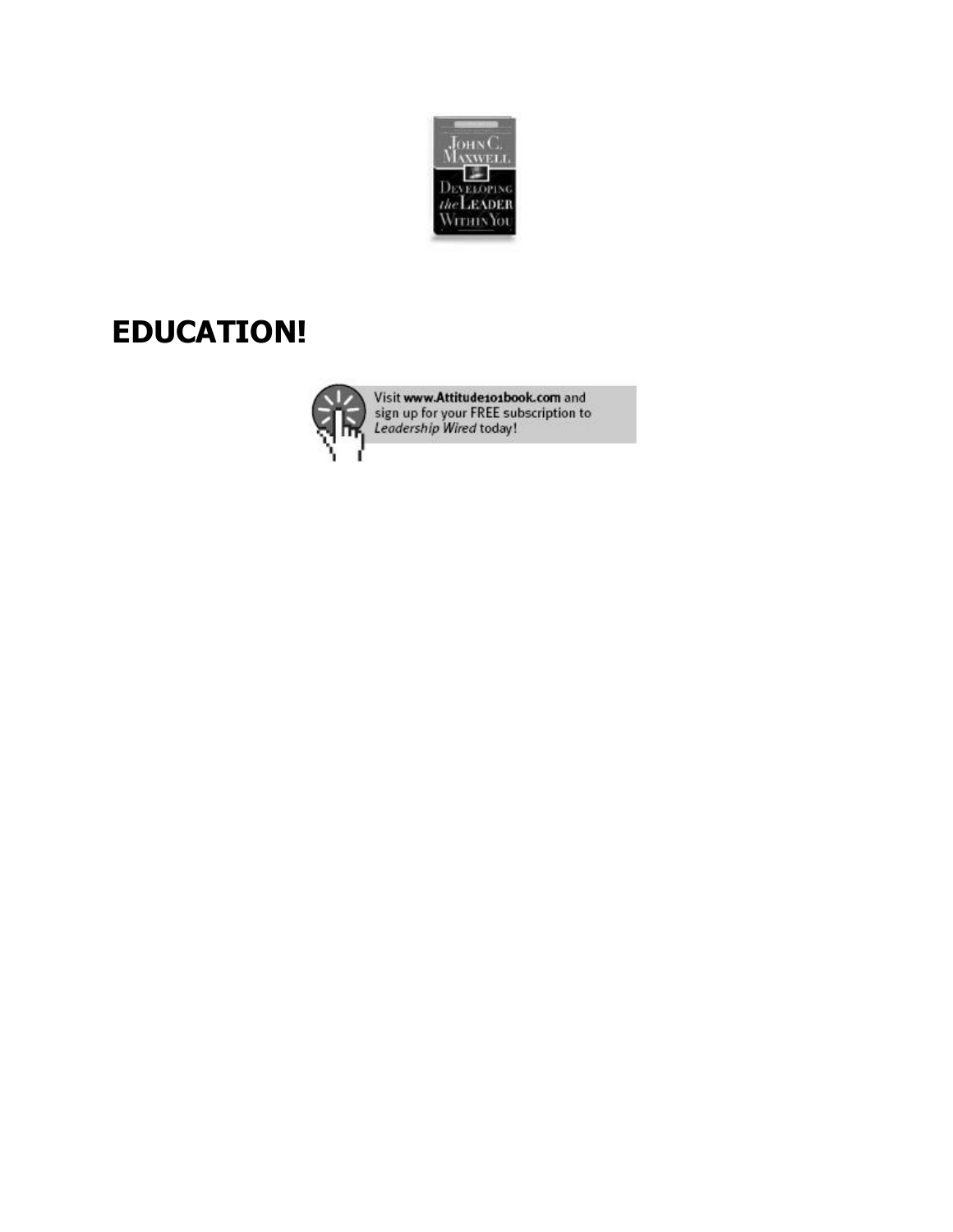# **SHARE THESE**

If you've found valuable attitude insights within the pages of Attitude 101, why not share this treasure with friends, family, and business associates? Visit us at www.Attitude101book.com and order a copy for those you value!

## **ATTITUDE**

Great for holidays, anniversaries, and birthdays, let Attitude 101 show those closest to you that you care about their personal and professional growth. Also, for you sales leaders, remember that Attitude 101 makes for a great sales leave behind! Order today at www.Attitude101book.com.

## **LESSONS**

Do you have children preparing to leave home for college, the military, or the business world? Give them a headstart on an incredible competitive advantage — a positive attitude! Visit us at www.Attitude101book.com and order them a copy of

Attitude 101 today.

## **WITH FRIENDS!**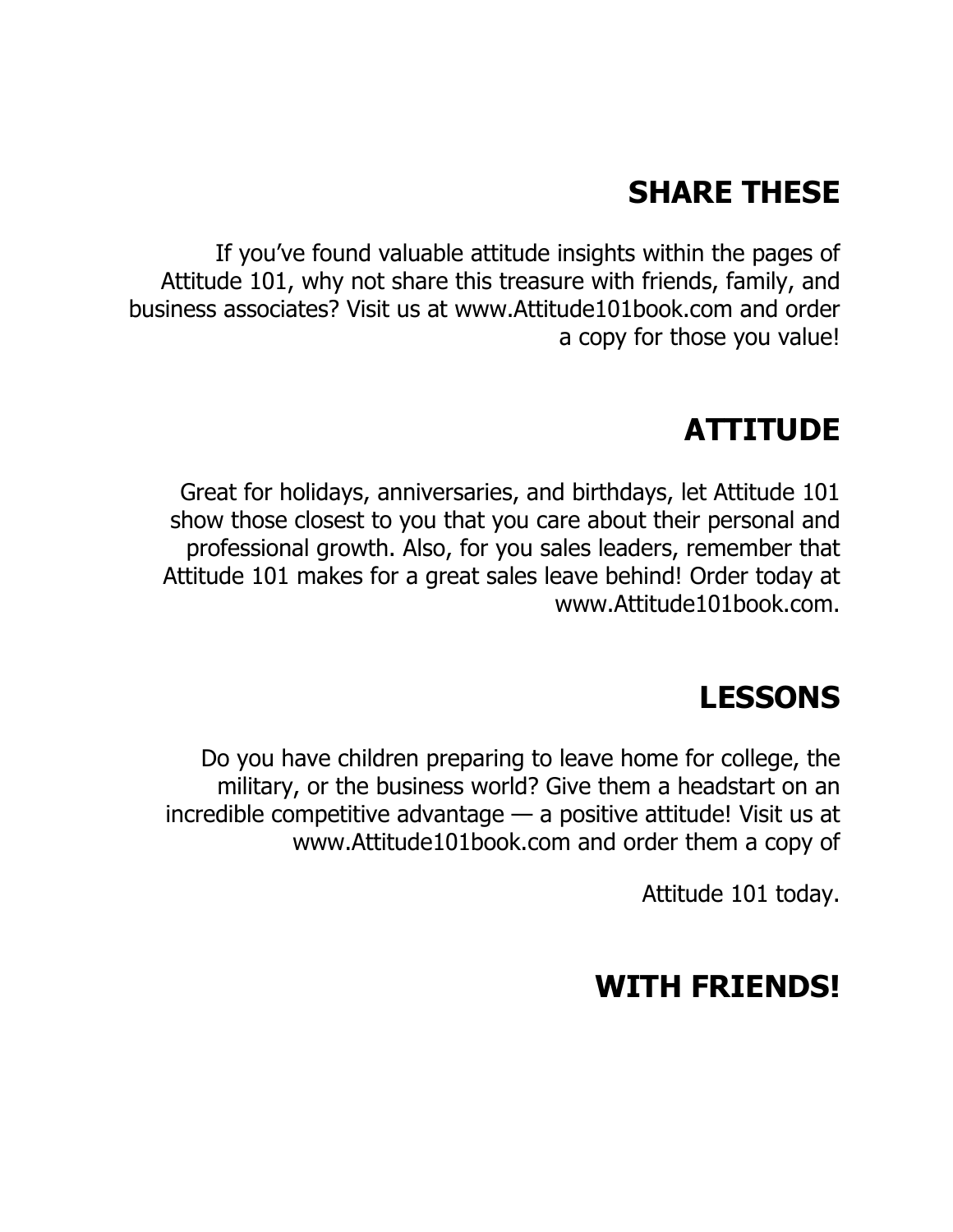

Order Attitude 101 for a friend<br>at www.Attitude101book.com!